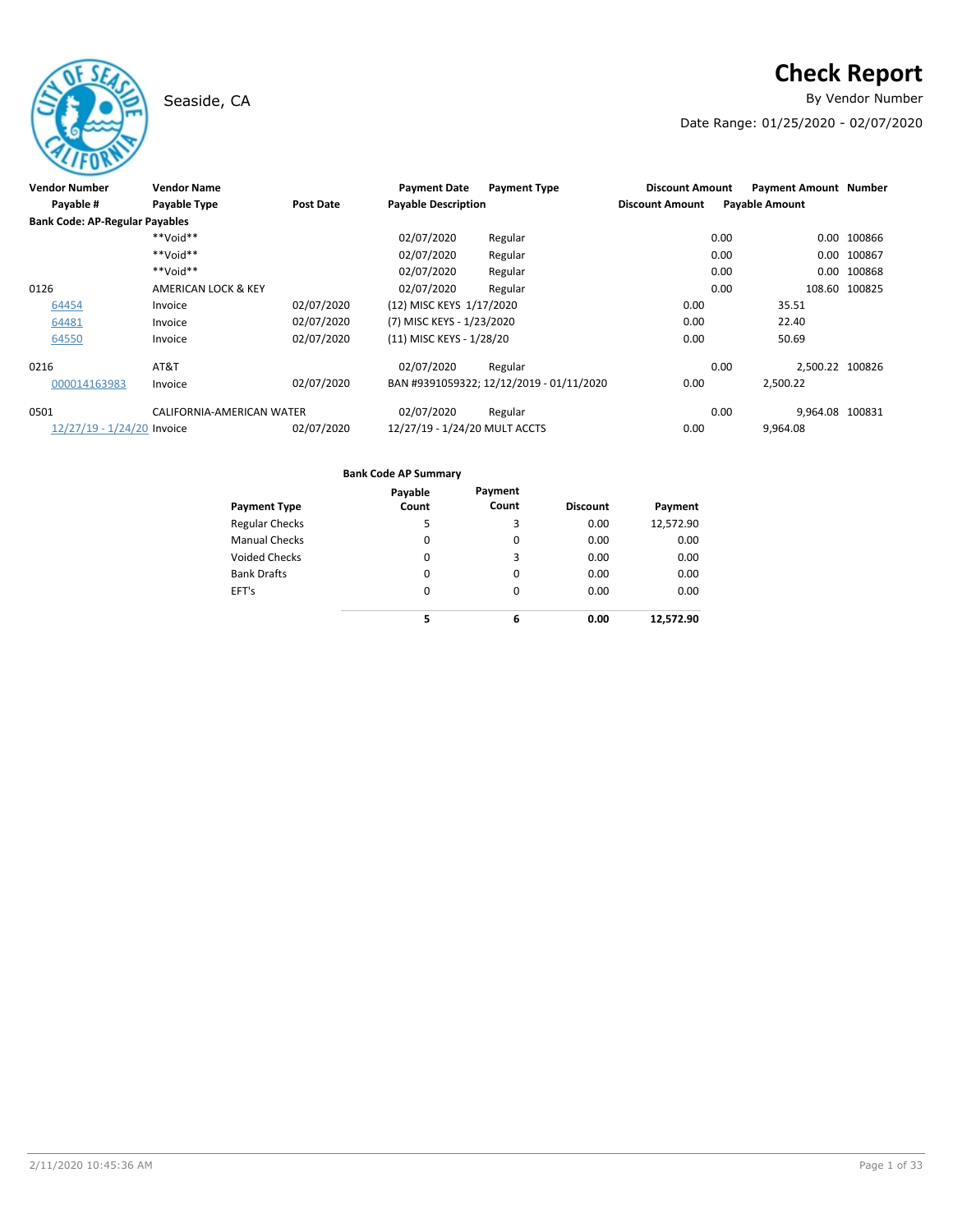| <b>Vendor Number</b>                  | <b>Vendor Name</b>          |                  | <b>Payment Date</b>           | <b>Payment Type</b> | <b>Discount Amount</b> |      | <b>Payment Amount Number</b> |                    |
|---------------------------------------|-----------------------------|------------------|-------------------------------|---------------------|------------------------|------|------------------------------|--------------------|
| Payable #                             | <b>Payable Type</b>         | <b>Post Date</b> | <b>Payable Description</b>    |                     | <b>Discount Amount</b> |      | <b>Payable Amount</b>        |                    |
| <b>Bank Code: PY-Payroll Payables</b> |                             |                  |                               |                     |                        |      |                              |                    |
| 0530                                  | CA. STATE DISBURSEMENT UNIT |                  | 01/30/2020                    | <b>Bank Draft</b>   |                        | 0.00 |                              | 603.69 ETGSQ3C6658 |
| <b>INV0004079</b>                     | Invoice                     | 01/30/2020       | CASE NO: 200000001987788      |                     | 0.00                   |      | 603.69                       |                    |
| 0530                                  | CA. STATE DISBURSEMENT UNIT |                  | 01/30/2020                    | <b>Bank Draft</b>   |                        | 0.00 | 129.27                       | ETGSQ3C6658        |
| <b>INV0004078</b>                     | Invoice                     | 01/30/2020       | PARTICIPANT ID: 0470000090230 |                     | 0.00                   |      | 129.27                       |                    |
| 0530                                  | CA. STATE DISBURSEMENT UNIT |                  | 01/30/2020                    | <b>Bank Draft</b>   |                        | 0.00 |                              | 461.53 ETGSQ3C6658 |
| <b>INV0004077</b>                     | Invoice                     | 01/30/2020       | CASE NO.: 200000001549267     |                     | 0.00                   |      | 461.53                       |                    |
| 0530                                  | CA. STATE DISBURSEMENT UNIT |                  | 01/30/2020                    | <b>Bank Draft</b>   |                        | 0.00 | 299.07                       | ETGSQ3C6658        |
| <b>INV0004076</b>                     | Invoice                     | 01/30/2020       | CASE NO.: 0530033626-01       |                     | 0.00                   |      | 299.07                       |                    |

|                       | Payable  | Payment  |                 |          |
|-----------------------|----------|----------|-----------------|----------|
| <b>Payment Type</b>   | Count    | Count    | <b>Discount</b> | Payment  |
| <b>Regular Checks</b> | 0        | $\Omega$ | 0.00            | 0.00     |
| <b>Manual Checks</b>  | 0        | 0        | 0.00            | 0.00     |
| Voided Checks         | 0        | $\Omega$ | 0.00            | 0.00     |
| <b>Bank Drafts</b>    | 4        | 4        | 0.00            | 1,493.56 |
| EFT's                 | $\Omega$ | $\Omega$ | 0.00            | 0.00     |
|                       | 4        | 4        | 0.00            | 1.493.56 |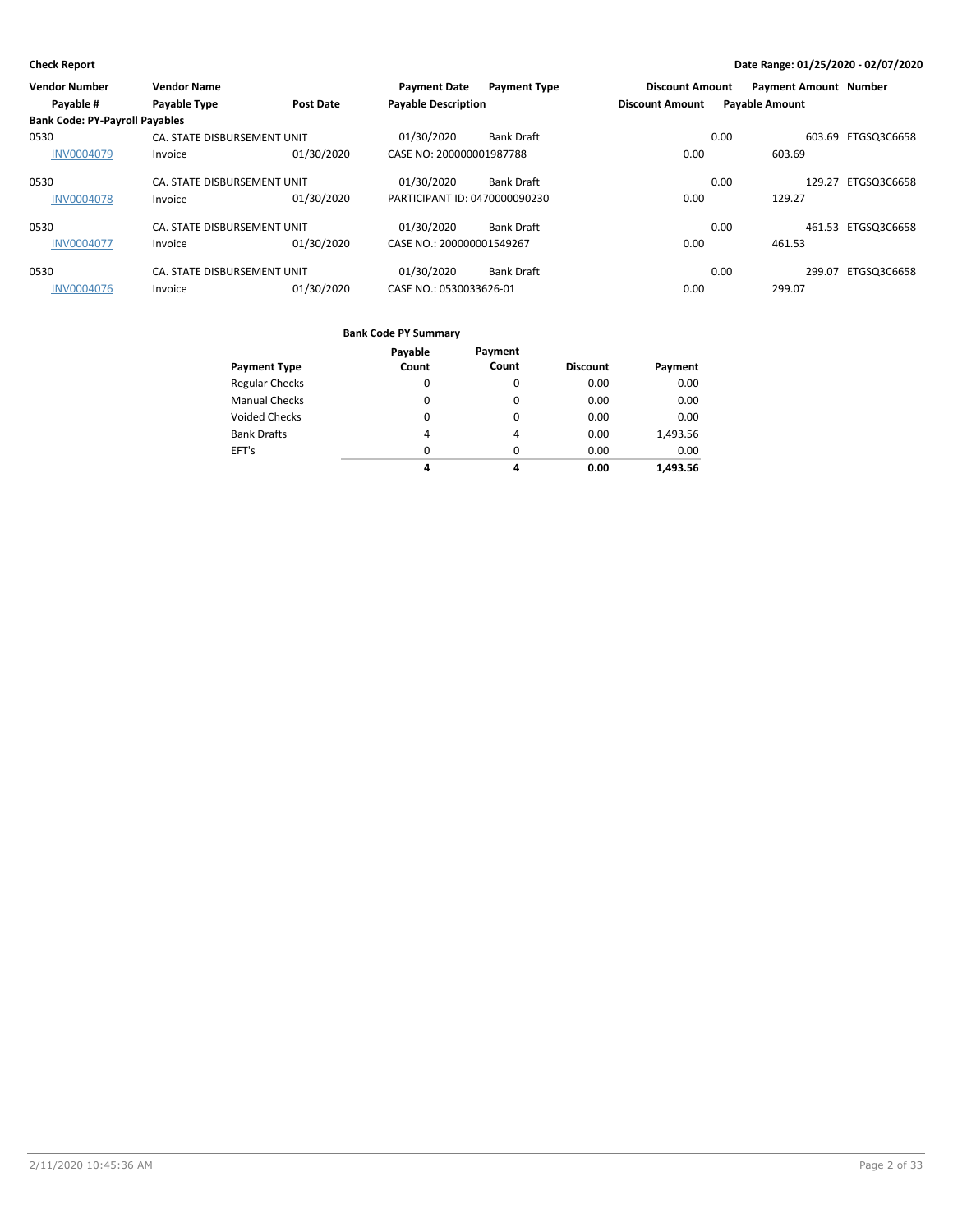| <b>Vendor Number</b>                  | <b>Vendor Name</b>                |                  | <b>Payment Date</b>                 | <b>Payment Type</b>                         | <b>Discount Amount</b> |      | <b>Payment Amount Number</b> |               |
|---------------------------------------|-----------------------------------|------------------|-------------------------------------|---------------------------------------------|------------------------|------|------------------------------|---------------|
| Payable #                             | Payable Type                      | <b>Post Date</b> | <b>Payable Description</b>          |                                             | <b>Discount Amount</b> |      | <b>Payable Amount</b>        |               |
| <b>Bank Code: AP-Regular Payables</b> |                                   |                  |                                     |                                             |                        |      |                              |               |
| 0759                                  | MONTEREY CO. WEEKLY CLASSIFIEDS   |                  | 02/07/2020                          | Regular                                     |                        | 0.00 |                              | 708.80 100883 |
| 3-062909-00006                        | Invoice                           | 02/07/2020       |                                     | INVITE TO BID-SCSD-DEL MONTE SEWER LINE     | 0.00                   |      | 423.72                       |               |
| 560-111297-00002 Invoice              |                                   | 02/07/2020       |                                     | NOTICE OF EMRGNCY ORD #1073 12/26/19        | 0.00                   |      | 81.45                        |               |
| 561-111297-00002 Invoice              |                                   | 02/07/2020       |                                     | PUBLIC HEARING NOTICE UP-19-16 12/26/19     | 0.00                   |      | 95.03                        |               |
| 562-111297-00002 Invoice              |                                   | 02/07/2020       |                                     | PUBLIC HEARING NOTICE ORD 1072 1/2/20       | 0.00                   |      | 108.60                       |               |
| 0912                                  | L.N. CURTIS & SONS                |                  | 02/07/2020                          | Regular                                     |                        | 0.00 | 17,500.27 100874             |               |
| <b>INV352718</b>                      | Invoice                           | 02/07/2020       | (5) CLASSIX JACKET - GLOBE CUSTOM   |                                             | 0.00                   |      | 5,218.85                     |               |
| <b>INV352732</b>                      | Invoice                           | 02/07/2020       |                                     | (4) CLASSIX JACKET, (4) GLOBE MFG CUSTOM    | 0.00                   |      | 7,773.62                     |               |
| <b>INV355309</b>                      | Invoice                           | 02/07/2020       | (5) GLOBE MFG CUSTOM                |                                             | 0.00                   |      | 4,507.80                     |               |
| 0922                                  | <b>CYPRESS COAST FORD-LINCOLN</b> |                  | 02/07/2020                          | Regular                                     |                        | 0.00 | 1,155.54 100843              |               |
| 347657                                | Invoice                           | 02/07/2020       |                                     | TAG #T4634; REPLACE RADIATOR ON 2014 F      | 0.00                   |      | 1,155.54                     |               |
| 1020                                  | DEPARTMENT OF TRANSPORTATION      |                  | 02/07/2020                          | Regular                                     |                        | 0.00 | 1,827.06 100847              |               |
| SL200466                              | Invoice                           | 02/07/2020       |                                     | OCT 2019 - DEC 2019 SIGNALS & LIGHTING      | 0.00                   |      | 1,827.06                     |               |
| 1048                                  | DOCTORS ON DUTY MEDICAL GROUP     |                  | 02/07/2020                          | Regular                                     |                        | 0.00 |                              | 493.00 100848 |
| 1109955.                              | Credit Memo                       | 09/17/2019       |                                     | CREDIT FOR OVERPAYMENT ON INV #11099        | 0.00                   |      | $-30.00$                     |               |
| 1155029                               | Invoice                           | 02/07/2020       | RECREATION DEPT TB TEST - 11/11/19  |                                             | 0.00                   |      | 35.00                        |               |
| 1160105                               | Invoice                           | 02/07/2020       | RECREATION DEPT TB TEST - 11/21/19  |                                             | 0.00                   |      | 35.00                        |               |
| 1160395                               | Invoice                           | 02/07/2020       | RECREATION DEPT TB TEST - 11/21/19  |                                             | 0.00                   |      | 35.00                        |               |
| 1161984                               | Invoice                           | 02/07/2020       | RECREATION DEPT TB TST - 11/25/19   |                                             | 0.00                   |      | 35.00                        |               |
| 1165143                               | Invoice                           | 02/07/2020       | PUBLIC WORKS DEPT - HEP B 12/3/19   |                                             | 0.00                   |      | 93.00                        |               |
| 1165148                               | Invoice                           | 02/07/2020       | RECREATION DEPT - TB TEST 12/3/19   |                                             | 0.00                   |      | 35.00                        |               |
| 1165231                               | Invoice                           | 02/07/2020       |                                     | PUBLIC WORKS DMV PHYSICAL - 12/3/19         | 0.00                   |      | 150.00                       |               |
| 1165650                               | Invoice                           | 02/07/2020       | RECREATION DEPT - TB TEST - 12/4/19 |                                             | 0.00                   |      | 35.00                        |               |
| 1171465                               | Invoice                           | 02/07/2020       | RECREATION DEPT TB TEST - 12/18/19  |                                             | 0.00                   |      | 35.00                        |               |
| 1176199                               | Invoice                           | 02/07/2020       | RECREATION DEPT - TB TEST 12/31/19  |                                             | 0.00                   |      | 35.00                        |               |
| 1152                                  | ENTENMANN-ROVIN COMPANY           |                  | 02/07/2020                          | Regular                                     |                        | 0.00 |                              | 125.47 100850 |
| 0149333-IN                            | Invoice                           | 02/07/2020       | (1) SEASIDE PD D130TT DOME BADGE    |                                             | 0.00                   |      | 125.47                       |               |
| 1176                                  | <b>EWING IRRIGATION PRODUCTS</b>  |                  | 02/07/2020                          | Regular                                     |                        | 0.00 |                              | 55.25 100851  |
| 8942387                               | Invoice                           | 02/07/2020       |                                     | (1) BEST DIMENSION - WEED CONTROL FOR       | 0.00                   |      | 55.25                        |               |
| 1188                                  | FERGUSON ENTERPRISES INC #686     |                  | 02/07/2020                          | Regular                                     |                        | 0.00 |                              | 989.93 100854 |
| 8231557                               | Invoice                           | 02/07/2020       | BLDG 7693-ELEC LAV FCT BATRY CP     |                                             | 0.00                   |      | 700.47                       |               |
| 8265549                               | Invoice                           | 02/07/2020       |                                     | BLDG 7693 - PLAS P TRAP, 2HDL WM SERV S     | 0.00                   |      | 140.23                       |               |
| 8267274                               | Invoice                           | 02/07/2020       |                                     | BLDG 4399 - (2) REP KIT, (2) DUAL FLTR DIAP | 0.00                   |      | 86.84                        |               |
| 8267967                               | Invoice                           | 02/07/2020       | STORM DRAINS - (1) 15 ADJ WRENCH    |                                             | 0.00                   |      | 48.93                        |               |
| 8269020                               | Invoice                           | 02/07/2020       | CUTINO PARK - (1) HOSE BIBB W/LK    |                                             | 0.00                   |      | 13.46                        |               |
| 1224                                  | <b>FIRST ALARM</b>                |                  | 02/07/2020                          | Regular                                     |                        | 0.00 | 1,717.80 100855              |               |
| 521449                                | Invoice                           | 02/07/2020       |                                     | 2/1/20 - 4/30/20 - MONITORING FOR (5) LO    | 0.00                   |      | 1,717.80                     |               |
| 1372                                  | <b>GOLDFARB &amp; LIPMAN LLP</b>  |                  | 02/07/2020                          | Regular                                     |                        | 0.00 |                              | 280.00 100859 |
| 134286                                | Invoice                           | 02/07/2020       | GENERAL FEES THROUGH 12/31/2019     |                                             | 0.00                   |      | 280.00                       |               |
| 1392                                  | <b>GRANITE ROCK COMPANY</b>       |                  | 02/07/2020                          | Regular                                     |                        | 0.00 |                              | 211.35 100861 |
| 1217126                               | Invoice                           | 02/07/2020       | (3) GLOVES FOR POT HOLE REPAIR      |                                             | 0.00                   |      | 16.55                        |               |
| 1218339                               | Invoice                           | 02/07/2020       |                                     | TICKET #691241; 2.36 TONS SAND FOR SAND     | 0.00                   |      | 140.52                       |               |
| 1218380                               | Invoice                           | 02/07/2020       |                                     | TICKET #691243; .69 TONS DECOMPOSED G       | 0.00                   |      | 54.28                        |               |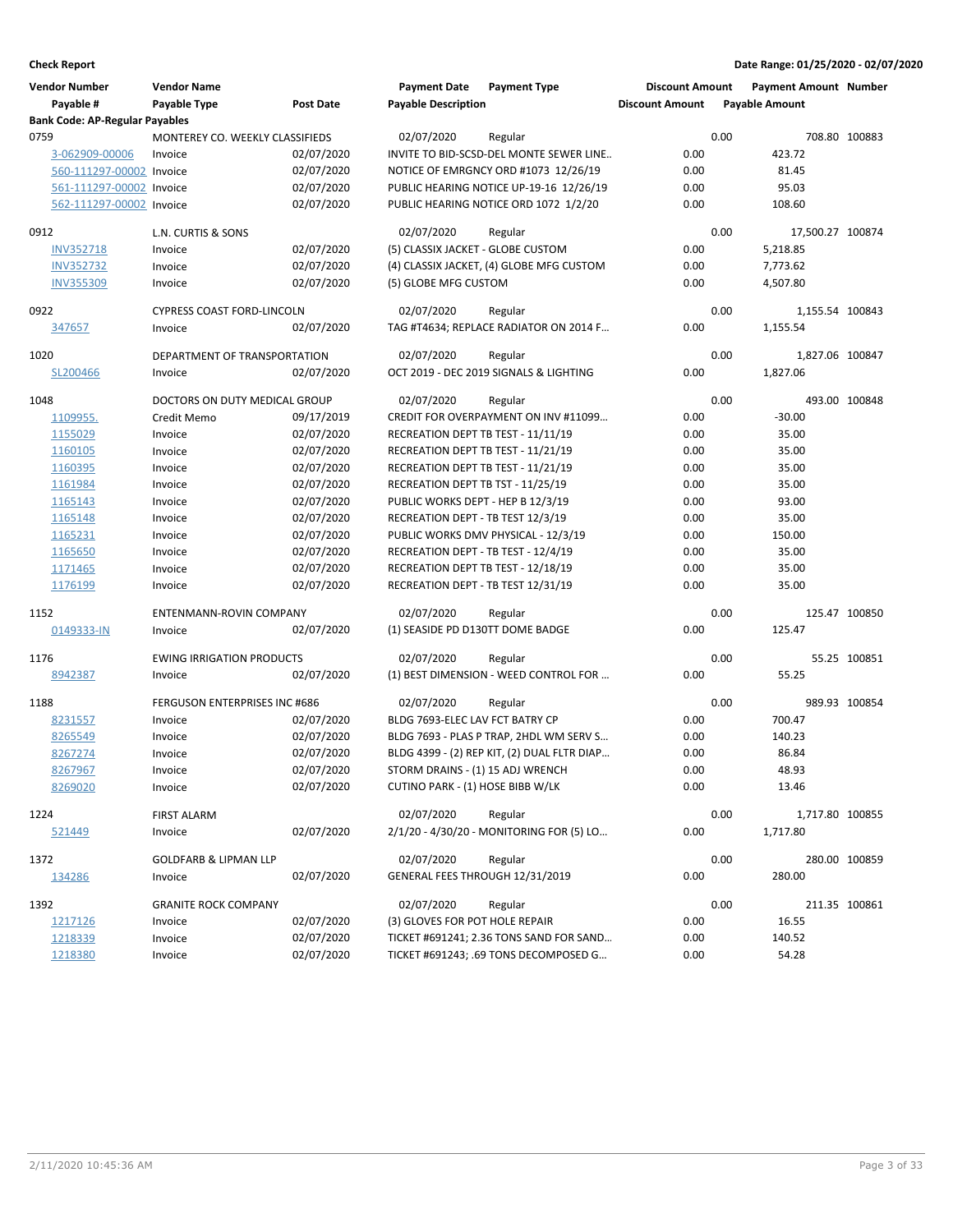| <b>Vendor Number</b> | <b>Vendor Name</b>         |                  | <b>Payment Date</b><br><b>Payment Type</b> | <b>Discount Amount</b> | Payment Amount Number |  |
|----------------------|----------------------------|------------------|--------------------------------------------|------------------------|-----------------------|--|
| Payable #            | Payable Type               | <b>Post Date</b> | <b>Payable Description</b>                 | <b>Discount Amount</b> | <b>Payable Amount</b> |  |
| 1561                 | HOME DEPOT CREDIT SERVICES |                  | 02/07/2020<br>Regular                      | 0.00                   | 2,728.71 100865       |  |
| 1281962              | Invoice                    | 02/07/2020       | SEWER DEPT - 12/18/19                      | 0.00                   | 14.73                 |  |
| 1513295              | Invoice                    | 02/07/2020       | POMA DEPT - 12/18/19                       | 0.00                   | 75.23                 |  |
| 1513296              | Invoice                    | 02/07/2020       | POMA DEPT - 12/18/19                       | 0.00                   | 21.96                 |  |
| 1513297              | Invoice                    | 02/07/2020       | POMA DEPT - 12/18/19                       | 0.00                   | 14.35                 |  |
| 1613745              | Invoice                    | 02/07/2020       | POMA DEPT - 12/18/19                       | 0.00                   | 37.89                 |  |
| 1973343              | Invoice                    | 02/07/2020       | <b>VEHICLE DEPT - 12/18/19</b>             | 0.00                   | 13.09                 |  |
| 2050337              | Invoice                    | 02/07/2020       | PATTULLO SWM CTR - 12/27/19                | 0.00                   | 272.91                |  |
| 2056498              | Invoice                    | 02/07/2020       | POMA DEPT - 12/17/19                       | 0.00                   | 25.09                 |  |
| 2273409              | Invoice                    | 02/07/2020       | PARKS DEPT - 12/17/19                      | 0.00                   | 82.99                 |  |
| 2281916              | Invoice                    | 02/07/2020       | STREETS DEPT - 12/17/19                    | 0.00                   | 18.27                 |  |
| 2534793              | Invoice                    | 02/07/2020       | SEWER DEPT - 12/17/19                      | 0.00                   | 16.41                 |  |
| 2534794              | Invoice                    | 02/07/2020       | POMA DEPT - 12/17/19                       | 0.00                   | 30.02                 |  |
| 2540160              | Invoice                    | 02/07/2020       | POMA DEPT - 12/17/19                       | 0.00                   | 12.30                 |  |
| 3280724              | Invoice                    | 02/07/2020       | STREETS DEPT - 12/6/19                     | 0.00                   | 8.60                  |  |
| 3281781              | Invoice                    | 02/07/2020       | CORP YARD SUPPLIES - 12/16/19              | 0.00                   | 23.13                 |  |
| 3392305              | Invoice                    | 02/07/2020       | STREETS DEPT - 12/26/19                    | 0.00                   | 87.18                 |  |
| 3513122              | Invoice                    | 02/07/2020       | POMA DEPT - 12/116/19                      | 0.00                   | 42.12                 |  |
| 3541380              | Invoice                    | 02/07/2020       | POMA DEPT - 12/26/19                       | 0.00                   | 8.26                  |  |
| 3544040              | Invoice                    | 02/07/2020       | STREETS DEPT - 12/6/19                     | 0.00                   | 74.71                 |  |
| 360645               | Invoice                    | 02/07/2020       | STREETS DEPT - 12/19/19                    | 0.00                   | 76.41                 |  |
| 3613629              | Invoice                    | 02/07/2020       | POMA DEPT - 12/16/19                       | 0.00                   | 44.06                 |  |
| 3614125              | Invoice                    | 02/07/2020       | POMA DEPT - 12/26/19                       | 0.00                   | 28.24                 |  |
| 3620030              | Invoice                    | 02/07/2020       | POMA DEPT - 12/26/19                       | 0.00                   | 56.66                 |  |
| 4246994              | Invoice                    | 02/07/2020       | STREETS DEPT 12/5/19                       | 0.00                   | 34.83                 |  |
|                      |                            | 02/07/2020       | PARKS DEPT - 12/19/19                      | 0.00                   | 78.54                 |  |
| 43425                | Invoice                    |                  |                                            |                        |                       |  |
| 4350480              | Invoice                    | 02/07/2020       | STREETS DEPT - 12/5/19                     | 0.00                   | 89.51                 |  |
| 4350482              | Invoice                    | 02/07/2020       | STREETS DEPT - 12/5/19                     | 0.00                   | 78.74                 |  |
| 4360426              | Invoice                    | 02/07/2020       | <b>WATER DEPT - 12/5/19</b>                | 0.00                   | 32.75                 |  |
| 4391627              | Invoice                    | 02/07/2020       | POMA DEPT - 12/5/19                        | 0.00                   | 45.85                 |  |
| 4391628              | Invoice                    | 02/07/2020       | POMA DEPT - 12/5/19                        | 0.00                   | 29.20                 |  |
| 5542348              | Invoice                    | 02/07/2020       | STREETS DEPT - 1/3/20                      | 0.00                   | 25.40                 |  |
| 6033632              | Invoice                    | 02/07/2020       | PARKS DEPT - 12/23/19                      | 0.00                   | 35.25                 |  |
| 6042767              | Invoice                    | 02/07/2020       | PARKS DEPT - 12/13/19                      | 0.00                   | 17.39                 |  |
| 6057589              | Invoice                    | 02/07/2020       | POMA DEPT - 12/23/19                       | 0.00                   | 37.67                 |  |
| 6273981              | Invoice                    | 02/07/2020       | PARKS DEPT - 12/23/19                      | 0.00                   | 19.49                 |  |
| 6360565              | Invoice                    | 02/07/2020       | PARKS DEPT - 12/13/19                      | 0.00                   | 46.76                 |  |
| 6370605              | Invoice                    | 02/07/2020       | PARKS DEPT - 12/23/19                      | 0.00                   | 21.82                 |  |
| 64220                | Invoice                    | 02/07/2020       | POMA DEPT - 12/9/19                        | 0.00                   | 212.94                |  |
| 6530818              | Invoice                    | 02/07/2020       | POMA DEPT - 1/2/20                         | 0.00                   | 66.10                 |  |
| 6541188              | Invoice                    | 02/07/2020       | POMA DEPT - 12/23/19                       | 0.00                   | 17.43                 |  |
| 6541189              | Invoice                    | 02/07/2020       | POMA DEPT - 12/23/19                       | 0.00                   | 12.57                 |  |
| 7370507              | Invoice                    | 02/07/2020       | STREETS DEPT - 12/12/19                    | 0.00                   | 24.74                 |  |
| 7405183              | Invoice                    | 02/07/2020       | STREETS DEPT - 12/12/19                    | 0.00                   | 32.53                 |  |
| 7512854              | Invoice                    | 02/07/2020       | POMA DEPT - 12/12/19                       | 0.00                   | 5.87                  |  |
| 7512855              | Invoice                    | 02/07/2020       | POMA DEPT - 12/12/19                       | 0.00                   | 33.08                 |  |
| 7522431              | Invoice                    | 02/07/2020       | PARKS DEPT - 12/12/19                      | 0.00                   | 122.16                |  |
| 7624313              | Invoice                    | 02/07/2020       | STREETS DEPT - 12/12/19                    | 0.00                   | 16.51                 |  |
| 8055399              | Invoice                    | 02/07/2020       | STREETS DEPT - 12/11/19                    | 0.00                   | 64.83                 |  |
| 8064570              | Invoice                    | 02/07/2020       | PARKS DEPT - 12/11/19                      | 0.00                   | 9.70                  |  |
| 8281291              | Invoice                    | 02/07/2020       | BUILDINGS DEPT - 12/11/19                  | 0.00                   | 30.61                 |  |
| 8522419              | Invoice                    | 02/07/2020       | POMA DEPT - 12/11/19                       | 0.00                   | 31.89                 |  |
| 8523481              | Invoice                    | 02/07/2020       | POMA DEPT - 12/31/19                       | 0.00                   | 18.66                 |  |
| 8523482              | Invoice                    | 02/07/2020       | POMA DEPT - 12/31/19                       | 0.00                   | 15.82                 |  |
| 8534065              | Invoice                    | 02/07/2020       | PARKS DEPT - 12/11/19                      | 0.00                   | 17.46                 |  |
| 9350766              | Invoice                    | 02/07/2020       | STREETS DEPT - 12/30/19                    | 0.00                   | 34.41                 |  |
| 9360670              | Invoice                    | 02/07/2020       | STREETS DEPT - 12/20/19                    | 0.00                   | 27.28                 |  |
| 9400968              | Invoice                    | 02/07/2020       | BUILDINGS DEPT - 12/20/19                  | 0.00                   | 145.78                |  |
| 9530458              | Invoice                    | 02/07/2020       | POMA DEPT - 12/30/19                       | 0.00                   | 17.46                 |  |
| 9530459              | Invoice                    | 02/07/2020       | POMA DEPT - 12/30/19                       | 0.00                   | 48.02                 |  |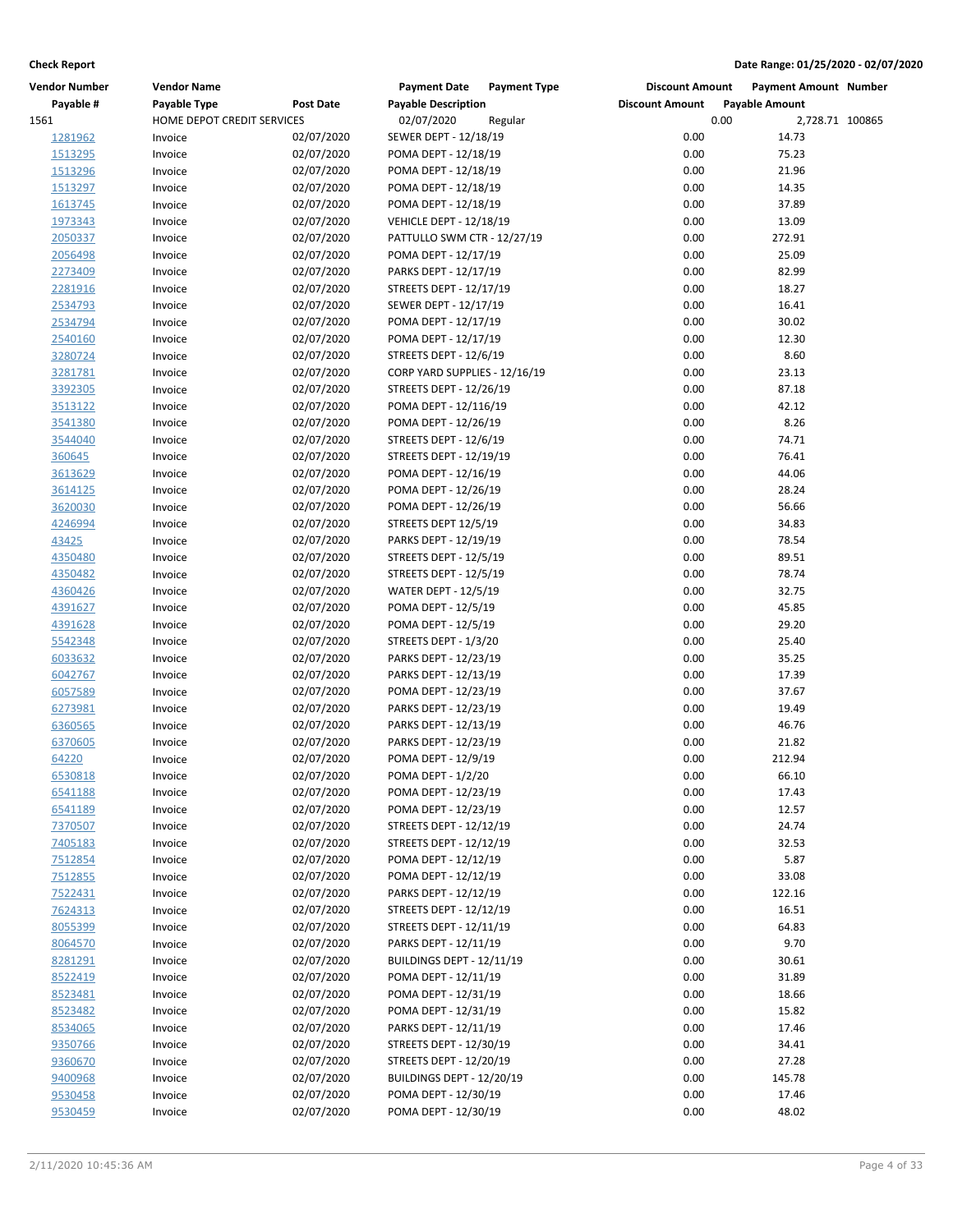| <b>Vendor Number</b>      | <b>Vendor Name</b>                                   |                  | <b>Payment Date</b>               | <b>Payment Type</b>                      | <b>Discount Amount</b> |      | Payment Amount Number |               |
|---------------------------|------------------------------------------------------|------------------|-----------------------------------|------------------------------------------|------------------------|------|-----------------------|---------------|
| Payable #                 | Payable Type                                         | <b>Post Date</b> | <b>Payable Description</b>        |                                          | <b>Discount Amount</b> |      | <b>Payable Amount</b> |               |
| 9544582                   | Invoice                                              | 02/07/2020       | POMA DEPT - 12/10/19              |                                          | 0.00                   |      | 45.05                 |               |
| 1743                      | JOHNSTONE SUPPLY FRESNO                              |                  | 02/07/2020                        | Regular                                  |                        | 0.00 | 1,009.00 100870       |               |
| S1930488.001              | Invoice                                              | 02/07/2020       |                                   | (2) ACTUATOR MODULATING 120V, (1) 2 PIP  | 0.00                   |      | 1,009.00              |               |
| 1798                      | KELLY-MOORE PAINT COMPANY                            |                  | 02/07/2020                        | Regular                                  |                        | 0.00 |                       | 10.32 100872  |
| 802-00000722394           | Invoice                                              | 02/07/2020       | (5) TRIM PUMP STRAINER 3PK        |                                          | 0.00                   |      | 10.32                 |               |
| 1971                      | <b>LIEBERT CASSIDY WHITMORE</b>                      |                  | 02/07/2020                        | Regular                                  |                        | 0.00 | 1,862.00 100876       |               |
| 1491675                   | Invoice                                              | 02/07/2020       | DEC 2019 - NEGOTIATIONS SERVICES  |                                          | 0.00                   |      | 1,862.00              |               |
| 2102                      | MARTIN'S IRRIGATION SUPPLY, INC.                     |                  | 02/07/2020                        | Regular                                  |                        | 0.00 |                       | 135.91 100877 |
| 559946                    | Invoice                                              | 02/07/2020       | (2) 13x20 JUMBO VALVE BOX         |                                          | 0.00                   |      | 135.91                |               |
| 2184                      | <b>MISSION LINEN SERVICE</b>                         |                  | 02/07/2020                        | Regular                                  |                        | 0.00 |                       | 194.58 100878 |
| 511634848                 | Invoice                                              | 02/07/2020       |                                   | SEASIDE FIRE DEPT - WEEKLY LAUNDRY 1/16  | 0.00                   |      | 97.29                 |               |
| 511680851                 | Invoice                                              | 02/07/2020       |                                   | SEASIDE FIRE DEPT - WEEKLY LAUNDRY 1/23  | 0.00                   |      | 97.29                 |               |
| 2186                      | <b>MISSION UNIFORM SERVICE</b>                       |                  | 02/07/2020                        | Regular                                  |                        | 0.00 | 1,186.81 100879       |               |
| 511660528                 | Invoice                                              | 02/07/2020       |                                   | MAINT & UTILITIES WEEKLY UNIFORM SVC 1   | 0.00                   |      | 374.57                |               |
| 511660529                 | Invoice                                              | 02/07/2020       |                                   | POMA DEPT WEEKLY UNIFORM SVC 1/20/20     | 0.00                   |      | 107.07                |               |
| 511702874                 | Invoice                                              | 02/07/2020       |                                   | MAINT & UTILITIES WEEKLY UNIFORM SVC 1   | 0.00                   |      | 388.57                |               |
| 511702875                 | Invoice                                              | 02/07/2020       |                                   | POMA DEPT WEEKLY UNIFORM SVC 1/27/20     | 0.00                   |      | 249.49                |               |
| 511717807                 | Invoice                                              | 02/07/2020       |                                   | MAINT & UTILITIES WEEKLY UNIFORM SVC 1   | 0.00                   |      | 67.11                 |               |
| 2205                      | MONTEREY CO. CONVENTION & VISITOR'S BUREA 02/07/2020 |                  |                                   | Regular                                  |                        | 0.00 | 14,694.57 100882      |               |
| DEC 2019 - SEASID Invoice |                                                      | 02/07/2020       | DEC 2019 - SEASIDE TID REMITTANCE |                                          | 0.00                   |      | 14,694.57             |               |
| 2238                      | <b>MONTEREY BAY PEST CONTROL</b>                     |                  | 02/07/2020                        | Regular                                  |                        | 0.00 |                       | 150.00 100880 |
| 0174441                   | Invoice                                              | 02/07/2020       |                                   | SEASIDE POLICE DEPT - MONTHLY SVC 1/24/  | 0.00                   |      | 90.00                 |               |
| 0174443                   | Invoice                                              | 02/07/2020       |                                   | 440 HARCOURT - STORAGE SHED MONTHLY      | 0.00                   |      | 60.00                 |               |
| 2279                      | COUNTY OF MONTEREY IT DEPT.                          |                  | 02/07/2020                        | Regular                                  |                        | 0.00 | 2,018.88 100839       |               |
| 822 11/2019               | Invoice                                              | 02/07/2020       |                                   | NOV 2019 - SEASIDE POLICE (822) MONTHLY  | 0.00                   |      | 1,570.50              |               |
| 847 11/2019               | Invoice                                              | 02/07/2020       |                                   | NOV 2019 - SEASIDE FIRE DEPT (847) MONT  | 0.00                   |      | 448.38                |               |
| 2295                      | <b>MONTEREY COUNTY PETROLEUM</b>                     |                  | 02/07/2020                        | Regular                                  |                        | 0.00 | 5.745.30 100884       |               |
| 334661                    | Invoice                                              | 02/07/2020       |                                   | 2,000 GAL OF UNLEADED REG. GAS 1/16/20   | 0.00                   |      | 5,745.30              |               |
| 2328                      | <b>WALLACE GROUP</b>                                 |                  | 02/07/2020                        | Regular                                  |                        | 0.00 |                       | 550.00 100924 |
| 49990                     | Invoice                                              | 02/07/2020       |                                   | DEC 2019 - TIOGA DEVLPMENT SEWER PLAN    | 0.00                   |      | 195.00                |               |
| 50002                     | Invoice                                              | 02/07/2020       |                                   | DEC 2019 - ASSISTED LIVING FACILITY PLAN | 0.00                   |      | 355.00                |               |
| 2338                      | <b>MONTEREY PENINSULA WATER</b>                      |                  | 02/07/2020                        | Regular                                  |                        | 0.00 | 4,898.13 100886       |               |
| $1/1/20 - 1/31/20$        | Invoice                                              | 02/07/2020       |                                   | SEASIDE MWS SURCHARGE FOR 01/01/2020     | 0.00                   |      | 4,898.13              |               |

| <b>Payment Type</b>   | Payable<br>Count | Payment<br>Count | <b>Discount</b> | Payment   |
|-----------------------|------------------|------------------|-----------------|-----------|
| <b>Regular Checks</b> | 112              | 24               | 0.00            | 60,248.68 |
| <b>Manual Checks</b>  | $\Omega$         | 0                | 0.00            | 0.00      |
| <b>Voided Checks</b>  | 0                | 0                | 0.00            | 0.00      |
| <b>Bank Drafts</b>    | 0                | 0                | 0.00            | 0.00      |
| EFT's                 | ا 11             | 58               | 0.00            | 60,248.88 |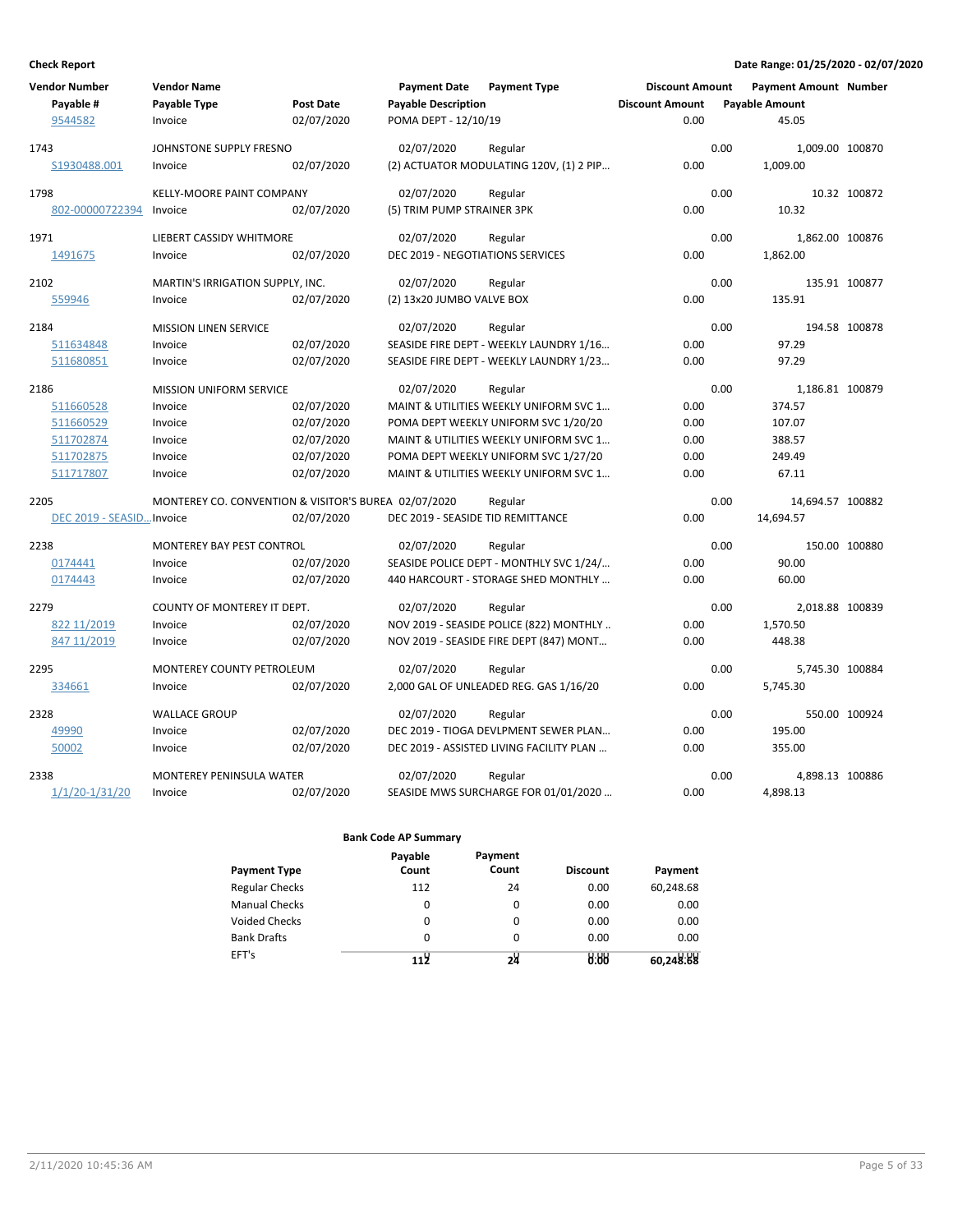| Vendor Number                         | <b>Vendor Name</b>            |            | <b>Payment Date</b><br><b>Payment Type</b> | <b>Discount Amount</b> | <b>Payment Amount Number</b> |  |
|---------------------------------------|-------------------------------|------------|--------------------------------------------|------------------------|------------------------------|--|
| Pavable #                             | Payable Type                  | Post Date  | <b>Payable Description</b>                 | <b>Discount Amount</b> | <b>Payable Amount</b>        |  |
| <b>Bank Code: PY-Payroll Payables</b> |                               |            |                                            |                        |                              |  |
| 2346                                  | <b>MONTEREY SPORTS CENTER</b> |            | 02/05/2020<br>Regular                      | 0.00                   | 1.116.00 19061               |  |
| CM0000348                             | Credit Memo                   | 01/30/2020 | <b>GYM MBRSHIP - SINGLE</b>                | 0.00                   | $-56.00$                     |  |
| <b>INV0004002</b>                     | Invoice                       | 01/02/2020 | <b>GYM MBRSHIP - SINGLE</b>                | 0.00                   | 448.00                       |  |
| <b>INV0004003</b>                     | Invoice                       | 01/02/2020 | <b>GYM MBRSHP - SENIOR</b>                 | 0.00                   | 44.00                        |  |
| <b>INV0004004</b>                     | Invoice                       | 01/02/2020 | <b>GYM MBRSHIP - FAMILY</b>                | 0.00                   | 680.00                       |  |

|                       | Payable  | Payment  |                 |          |
|-----------------------|----------|----------|-----------------|----------|
| <b>Payment Type</b>   | Count    | Count    | <b>Discount</b> | Payment  |
| <b>Regular Checks</b> | 4        |          | 0.00            | 1,116.00 |
| <b>Manual Checks</b>  | 0        | 0        | 0.00            | 0.00     |
| Voided Checks         | 0        | 0        | 0.00            | 0.00     |
| <b>Bank Drafts</b>    | <u>n</u> | <u>n</u> | 0.00            | 0.00     |
| EFT's                 |          |          | 0.88            | 1,116.00 |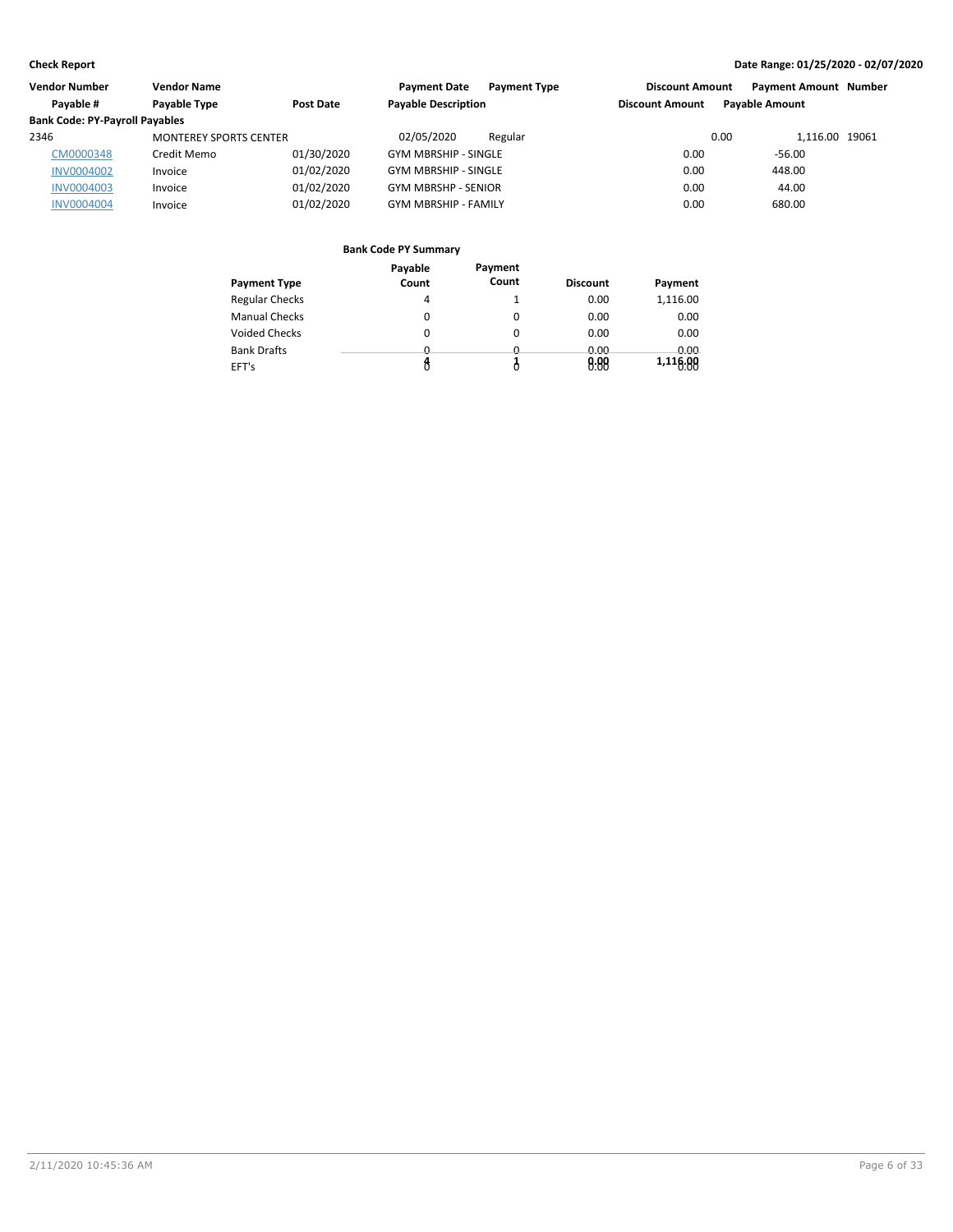| <b>Vendor Number</b><br>Payable #     | <b>Vendor Name</b><br>Payable Type | <b>Post Date</b> | <b>Payment Date</b><br><b>Payable Description</b> | <b>Payment Type</b>                     | <b>Discount Amount</b><br><b>Discount Amount</b> | <b>Payment Amount Number</b><br><b>Payable Amount</b> |               |
|---------------------------------------|------------------------------------|------------------|---------------------------------------------------|-----------------------------------------|--------------------------------------------------|-------------------------------------------------------|---------------|
| <b>Bank Code: AP-Regular Payables</b> |                                    |                  |                                                   |                                         |                                                  |                                                       |               |
| 2347                                  | <b>MONTEREY SANITARY SUPPLY</b>    |                  | 02/07/2020                                        | Regular                                 |                                                  | 0.00                                                  | 85.27 100887  |
| 318875                                | Invoice                            | 02/07/2020       |                                                   | (10 CASES) NITRILE EXAM GLOVES, BLACK M | 0.00                                             | 85.27                                                 |               |
| 2351                                  | <b>MONTEREY TIRE SERVICE</b>       |                  | 02/07/2020                                        | Regular                                 |                                                  | 0.00<br>1,166.33 100889                               |               |
| 1-93031                               | Invoice                            | 02/07/2020       |                                                   | (6) DYNATRAC RA200 12PLY NEW TIRES      | 0.00                                             | 1,166.33                                              |               |
| 2516                                  | NATIVIDAD MEDICAL CENTER           |                  | 02/07/2020                                        | Regular                                 |                                                  | 0.00                                                  | 31.00 100891  |
| V720009174                            | Invoice                            | 02/07/2020       | <b>COLL BLOOD ALCOHOL</b>                         |                                         | 0.00                                             | 31.00                                                 |               |
| 2652                                  | PACIFIC GAS & ELECTRIC             |                  | 02/07/2020                                        | Regular                                 |                                                  | 0.00<br>44,881.94 100897                              |               |
| 8460074755-8 11 Invoice               |                                    | 02/07/2020       | PGE Collective 11/4/19                            |                                         | 0.00                                             | 44,881.94                                             |               |
| 2652                                  | PACIFIC GAS & ELECTRIC             |                  | 02/07/2020                                        | Regular                                 |                                                  | 0.00<br>42,203.53 100898                              |               |
| 8460074755-8 1/4Invoice               |                                    | 02/07/2020       | PGE COLLECTIVE 1/4/20                             |                                         | 0.00                                             | 42,203.53                                             |               |
| 2652                                  | PACIFIC GAS & ELECTRIC             |                  | 02/07/2020                                        | Regular                                 |                                                  | 6,452.85 100899<br>0.00                               |               |
| $11/8/19 - 12/17/1$ Invoice           |                                    | 02/07/2020       | PGE INDIVIDUAL 12/16/19                           |                                         | 0.00                                             | 6,452.85                                              |               |
| 2652                                  | PACIFIC GAS & ELECTRIC             |                  | 02/07/2020                                        | Regular                                 |                                                  | 0.00<br>41,100.26 100900                              |               |
| 8460074755-8 12 Invoice               |                                    | 02/07/2020       | PGE COLLECTIVE 12/5/19                            |                                         | 0.00                                             | 41,100.26                                             |               |
| 2720                                  | <b>OWEN EQUIPMENT COMPANY</b>      |                  | 02/07/2020                                        | Regular                                 |                                                  | 0.00                                                  | 125.54 100896 |
| 00048178                              | Invoice                            | 02/07/2020       | (1) FRONT WORK LIGHT                              |                                         | 0.00                                             | 125.54                                                |               |
| 2742                                  | PENINSULA MESSENGER LLC            |                  | 02/07/2020                                        | Regular                                 |                                                  | 0.00                                                  | 235.67 100903 |
| 190335                                | Invoice                            | 02/07/2020       |                                                   | MONTHLY COURIER SVC TO D.A. OFC IN SAL  | 0.00                                             | 235.67                                                |               |

| <b>Payment Type</b>   | Payable<br>Count | Payment<br>Count | <b>Discount</b> | Payment    |
|-----------------------|------------------|------------------|-----------------|------------|
| <b>Regular Checks</b> | 9                | 9                | 0.00            | 136,282.39 |
| <b>Manual Checks</b>  | 0                | $\Omega$         | 0.00            | 0.00       |
| <b>Voided Checks</b>  | 0                | 0                | 0.00            | 0.00       |
| <b>Bank Drafts</b>    | θ                | θ                | 0.00            | 136,280.00 |
| EFT's                 | 0                | $\Omega$         | 0.00            | 0.00       |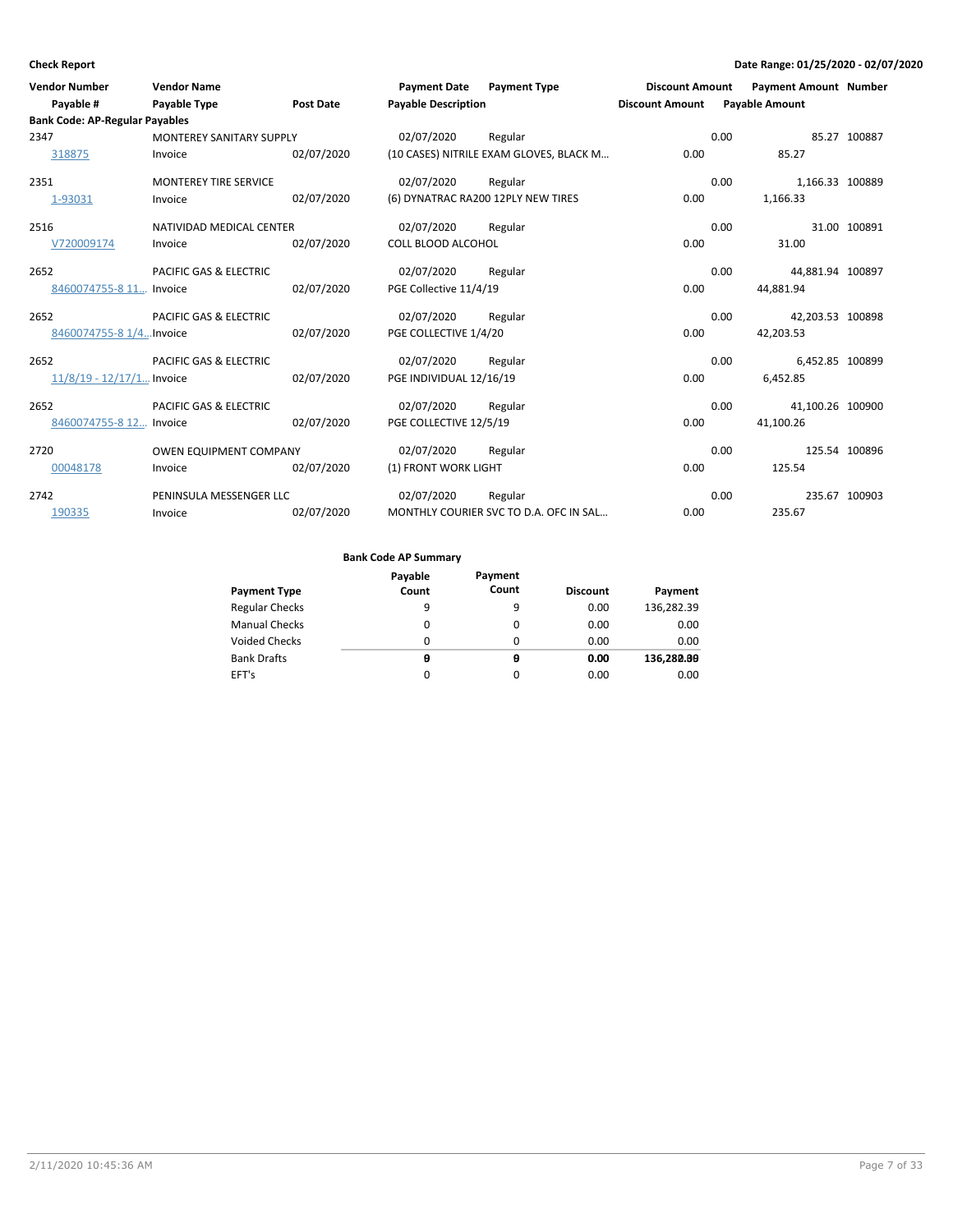| <b>Vendor Number</b>                  | <b>Vendor Name</b>                  |            | <b>Payment Date</b>         | <b>Payment Type</b>                    | <b>Discount Amount</b> |      | <b>Payment Amount Number</b> |                       |
|---------------------------------------|-------------------------------------|------------|-----------------------------|----------------------------------------|------------------------|------|------------------------------|-----------------------|
| Payable #                             | Payable Type                        | Post Date  | <b>Payable Description</b>  |                                        | <b>Discount Amount</b> |      | <b>Payable Amount</b>        |                       |
| <b>Bank Code: PY-Payroll Payables</b> |                                     |            |                             |                                        |                        |      |                              |                       |
| 2877                                  | PUBLIC EMPLOYEES' RETIREMENT SYSTEM |            | 01/27/2020                  | <b>Bank Draft</b>                      |                        | 0.00 |                              | 540.49 1001491025     |
| <b>INV0003982</b>                     | Invoice                             | 01/02/2020 | <b>SURVIVOR BENEFIT</b>     |                                        | 0.00                   |      | 540.49                       |                       |
| 2877                                  | PUBLIC EMPLOYEES' RETIREMENT SYSTEM |            | 01/27/2020                  | Bank Draft                             |                        | 0.00 |                              | -700.02 1001491025    |
| CM0000356                             | Credit Memo                         | 01/27/2020 | SILONZOCHILT RETRO CONT ADJ |                                        | 0.00                   |      | $-700.02$                    |                       |
| 2877                                  | PUBLIC EMPLOYEES' RETIREMENT SYSTEM |            | 01/27/2020                  | <b>Bank Draft</b>                      |                        | 0.00 |                              | 12.54 1001491025      |
| DM0000394                             | Debit Memo                          | 01/27/2020 | PREMUTATI CONT ADJ          |                                        | 0.00                   |      | 12.54                        |                       |
| 2877                                  | PUBLIC EMPLOYEES' RETIREMENT SYSTEM |            | 01/27/2020                  | <b>Bank Draft</b>                      |                        | 0.00 |                              | 1.53 1001491025       |
| DM0000397                             | Debit Memo                          | 01/27/2020 | <b>HASTINGS CONT ADJ</b>    |                                        | 0.00                   |      | 1.53                         |                       |
| 2877                                  | PUBLIC EMPLOYEES' RETIREMENT SYSTEM |            | 01/27/2020                  | <b>Bank Draft</b>                      |                        | 0.00 |                              | 11.15 1001491025      |
| DM0000396                             | Debit Memo                          | 01/27/2020 | RAMSAY CONT ADJ             |                                        | 0.00                   |      | 11.15                        |                       |
| 2877                                  | PUBLIC EMPLOYEES' RETIREMENT SYSTEM |            | 01/27/2020                  | <b>Bank Draft</b>                      |                        | 0.00 |                              | 134,376.15 1001491025 |
| INV0004019                            | Invoice                             | 01/02/2020 | GROUP 70001 - MANAGEMENT    |                                        | 0.00                   |      | 134,376.15                   |                       |
| 2877                                  | PUBLIC EMPLOYEES' RETIREMENT SYSTEM |            | 01/27/2020                  | <b>Bank Draft</b>                      |                        | 0.00 |                              | 6.72 1001491025       |
| DM0000395                             | Debit Memo                          | 01/27/2020 | FREEMAN CONT ADJ            |                                        | 0.00                   |      | 6.72                         |                       |
| 2877                                  | PUBLIC EMPLOYEES' RETIREMENT SYSTEM |            | 01/27/2020                  | <b>Bank Draft</b>                      |                        | 0.00 |                              | 1,620.50 1001491025   |
| DM0000393                             | Debit Memo                          | 01/27/2020 |                             | PROJECTED CONT ADJ: T/B CREDITED ON 2/ | 0.00                   |      | 1,620.50                     |                       |
| 2877                                  | PUBLIC EMPLOYEES' RETIREMENT SYSTEM |            | 02/07/2020                  | <b>Bank Draft</b>                      |                        | 0.00 |                              | 129,367.85 1001497095 |
| <b>INV0004052</b>                     | Invoice                             | 01/16/2020 | <b>SURVIVOR BENEFIT</b>     |                                        | 0.00                   |      | 129,367.85                   |                       |
| 2877                                  | PUBLIC EMPLOYEES' RETIREMENT SYSTEM |            | 02/07/2020                  | <b>Bank Draft</b>                      |                        | 0.00 |                              | 700.02 1001497095     |
| DM0000398                             | Debit Memo                          | 02/07/2020 |                             | SILONZOCHILT RETRO CONT ADJ: FROM 1/2  | 0.00                   |      | 700.02                       |                       |
| 2877                                  | PUBLIC EMPLOYEES' RETIREMENT SYSTEM |            | 02/07/2020                  | <b>Bank Draft</b>                      |                        | 0.00 |                              | -31.86 1001497095     |
| CM0000359                             | Credit Memo                         | 02/07/2020 |                             | FANENE UNIF ALLOW ADJ: T/B ADDED TO 2/ | 0.00                   |      | $-31.86$                     |                       |
| 2877                                  | PUBLIC EMPLOYEES' RETIREMENT SYSTEM |            | 02/07/2020                  | <b>Bank Draft</b>                      |                        | 0.00 |                              | 12.54 1001497095      |
| DM0000399                             | Debit Memo                          | 02/07/2020 | PREMUTATI CONT ADJ          |                                        | 0.00                   |      | 12.54                        |                       |
| 2877                                  | PUBLIC EMPLOYEES' RETIREMENT SYSTEM |            | 02/07/2020                  | <b>Bank Draft</b>                      |                        | 0.00 |                              | -1.90 1001497095      |
| CM0000360                             | Credit Memo                         | 02/07/2020 | SILONZOCHILT RETRO CONT ADJ |                                        | 0.00                   |      | $-1.90$                      |                       |
| 2877                                  | PUBLIC EMPLOYEES' RETIREMENT SYSTEM |            | 02/07/2020                  | <b>Bank Draft</b>                      |                        | 0.00 |                              | 1,533.94 1001497643   |
| <b>INV0004068</b>                     | Invoice                             | 01/24/2020 | <b>SURVIVOR BENEFIT</b>     |                                        | 0.00                   |      | 1,533.94                     |                       |
| 2877                                  | PUBLIC EMPLOYEES' RETIREMENT SYSTEM |            | 02/07/2020                  | <b>Bank Draft</b>                      |                        | 0.00 |                              | 0.07 1001497643       |
| DM0000400                             | Debit Memo                          | 02/07/2020 | ROUNDING TRUE-UP            |                                        | 0.00                   |      | 0.07                         |                       |

| Payable | Payment |                 |            |
|---------|---------|-----------------|------------|
| Count   | Count   | <b>Discount</b> | Payment    |
|         | 0       | 0.00            | 0.00       |
| 0       | 0       | 0.00            | 0.00       |
|         |         |                 | 267,449.92 |
| 15      | 15      | 0.00            | 267.449.72 |
|         | 0       | 0.00            | 0.00       |
|         | 15      | 15              | 8:88       |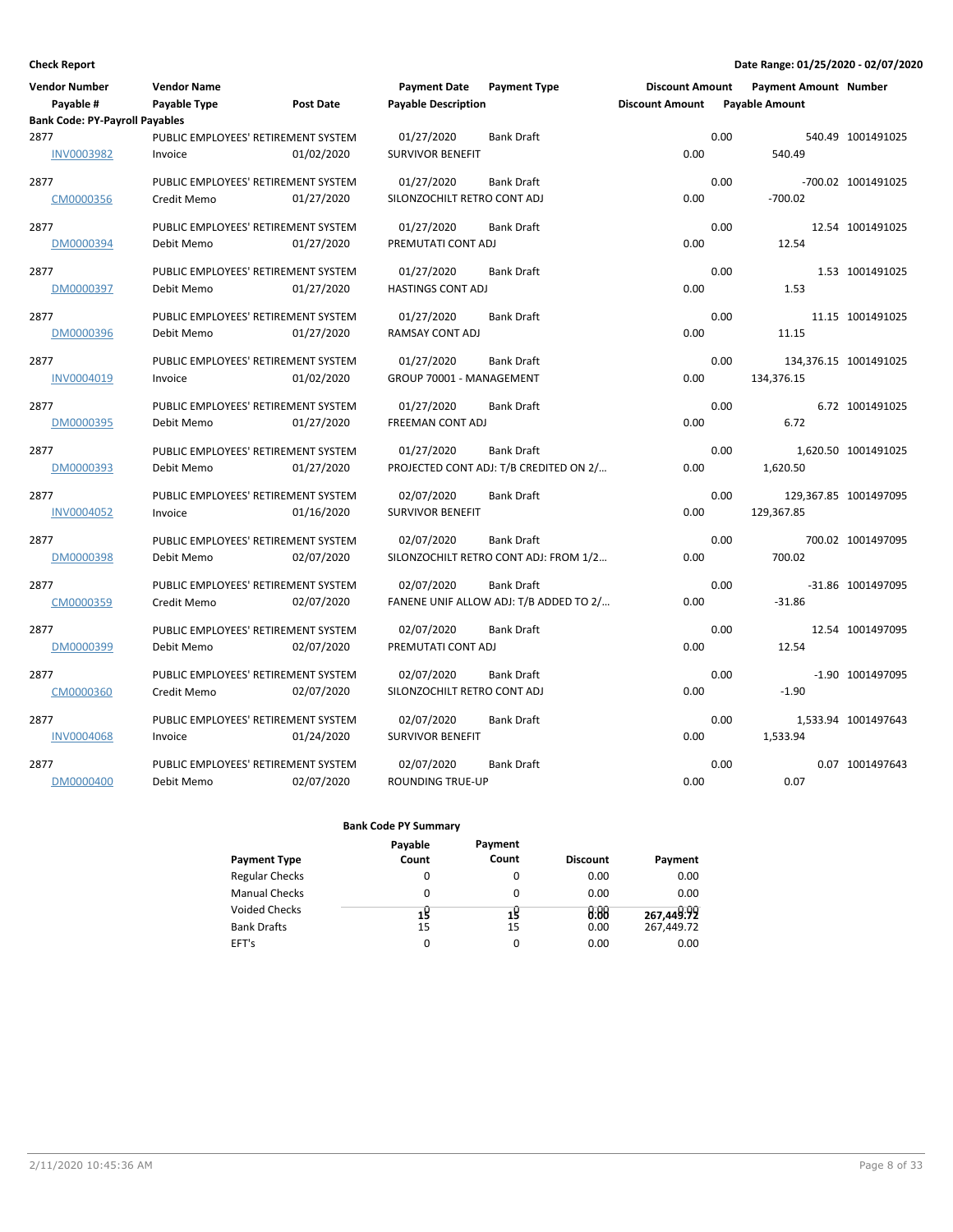| <b>Vendor Number</b>                  | <b>Vendor Name</b>   |            | <b>Payment Date</b>        | <b>Payment Type</b>                    | <b>Discount Amount</b> | <b>Payment Amount Number</b> |              |
|---------------------------------------|----------------------|------------|----------------------------|----------------------------------------|------------------------|------------------------------|--------------|
| Pavable #                             | <b>Pavable Type</b>  | Post Date  | <b>Payable Description</b> |                                        | <b>Discount Amount</b> | <b>Pavable Amount</b>        |              |
| <b>Bank Code: AP-Regular Payables</b> |                      |            |                            |                                        |                        |                              |              |
| 2888                                  | PURE H20 INC.        |            | 02/07/2020                 | Regular                                |                        | 0.00                         | 65.54 100904 |
| 12281                                 | Invoice              | 02/07/2020 |                            | FEB 2020 - POU COOLER: WS-11000 MONTH  | 0.00                   | 65.54                        |              |
| 2988                                  | R.K. WILSON PLUMBING |            | 02/07/2020                 | Regular                                |                        | 0.00<br>1.000.00 100905      |              |
| PW000342019                           | Invoice              | 02/07/2020 |                            | BOND RELEASE FOR 999 PORTOLA DR, DEL R | 0.00                   | 1.000.00                     |              |

|                       | Payable  | Payment  |                 |          |
|-----------------------|----------|----------|-----------------|----------|
| <b>Payment Type</b>   | Count    | Count    | <b>Discount</b> | Payment  |
| <b>Regular Checks</b> | 2        | 2        | 0.00            | 1,065.54 |
| <b>Manual Checks</b>  | 0        | 0        | 0.00            | 0.00     |
| <b>Voided Checks</b>  |          |          | 0.88            | 1,065.58 |
| <b>Bank Drafts</b>    | 0        | $\Omega$ | 0.00            | 0.00     |
| EFT's                 | $\Omega$ | 0        | 0.00            | 0.00     |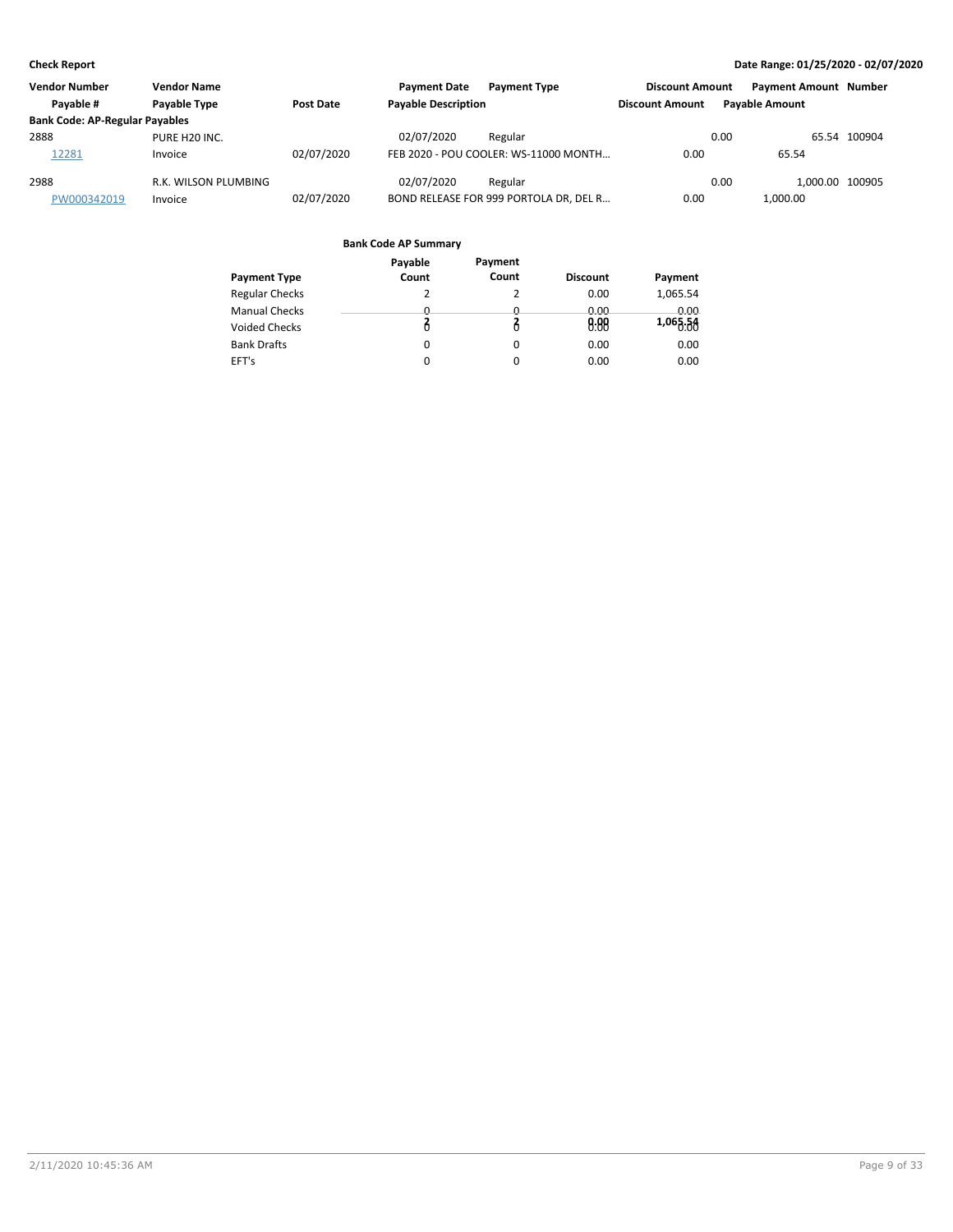| <b>Vendor Number</b>                  | <b>Vendor Name</b>      |                  | <b>Payment Date</b>        | <b>Payment Type</b> | <b>Discount Amount</b> |                       | <b>Payment Amount Number</b> |                   |
|---------------------------------------|-------------------------|------------------|----------------------------|---------------------|------------------------|-----------------------|------------------------------|-------------------|
| Payable #                             | Payable Type            | <b>Post Date</b> | <b>Payable Description</b> |                     | <b>Discount Amount</b> | <b>Payable Amount</b> |                              |                   |
| <b>Bank Code: PY-Payroll Payables</b> |                         |                  |                            |                     |                        |                       |                              |                   |
| 3138                                  | SEASIDE EMPLOYEES ASSN  |                  | 02/04/2020                 | <b>Bank Draft</b>   |                        | 0.00                  |                              | 165.00 2845652513 |
| <b>INV0003994</b>                     | Invoice                 | 01/02/2020       | <b>DUES</b>                |                     | 0.00                   |                       | 165.00                       |                   |
| 3138                                  | SEASIDE EMPLOYEES ASSN  |                  | 02/04/2020                 | <b>Bank Draft</b>   |                        | 0.00                  |                              | 160.00 2845652513 |
| <b>INV0004029</b>                     | Invoice                 | 01/16/2020       | <b>DUES</b>                |                     | 0.00                   |                       | 160.00                       |                   |
| 3153                                  | SEASIDE MANAGEMENT ASSN |                  | 02/04/2020                 | <b>Bank Draft</b>   |                        | 0.00                  |                              | 30.00 2845652513  |
| <b>INV0003997</b>                     | Invoice                 | 01/02/2020       | <b>DUES</b>                |                     | 0.00                   |                       | 30.00                        |                   |
| 3153                                  | SEASIDE MANAGEMENT ASSN |                  | 02/04/2020                 | <b>Bank Draft</b>   |                        | 0.00                  |                              | 30.00 2845652513  |
| <b>INV0004032</b>                     | Invoice                 | 01/16/2020       | <b>DUES</b>                |                     | 0.00                   |                       | 30.00                        |                   |

| <b>Payment Type</b>   | Payable<br>Count | Payment<br>Count | <b>Discount</b> | Payment |
|-----------------------|------------------|------------------|-----------------|---------|
|                       |                  |                  |                 |         |
| <b>Regular Checks</b> | 0                | O                | 0.00            | 0.00    |
| <b>Manual Checks</b>  | a                | a                | 0.00            | 389.00  |
| <b>Voided Checks</b>  | 0                | 0                | 0.00            | 0.00    |
| <b>Bank Drafts</b>    | 4                | 4                | 0.00            | 385.00  |
| EFT's                 | $\Omega$         | 0                | 0.00            | 0.00    |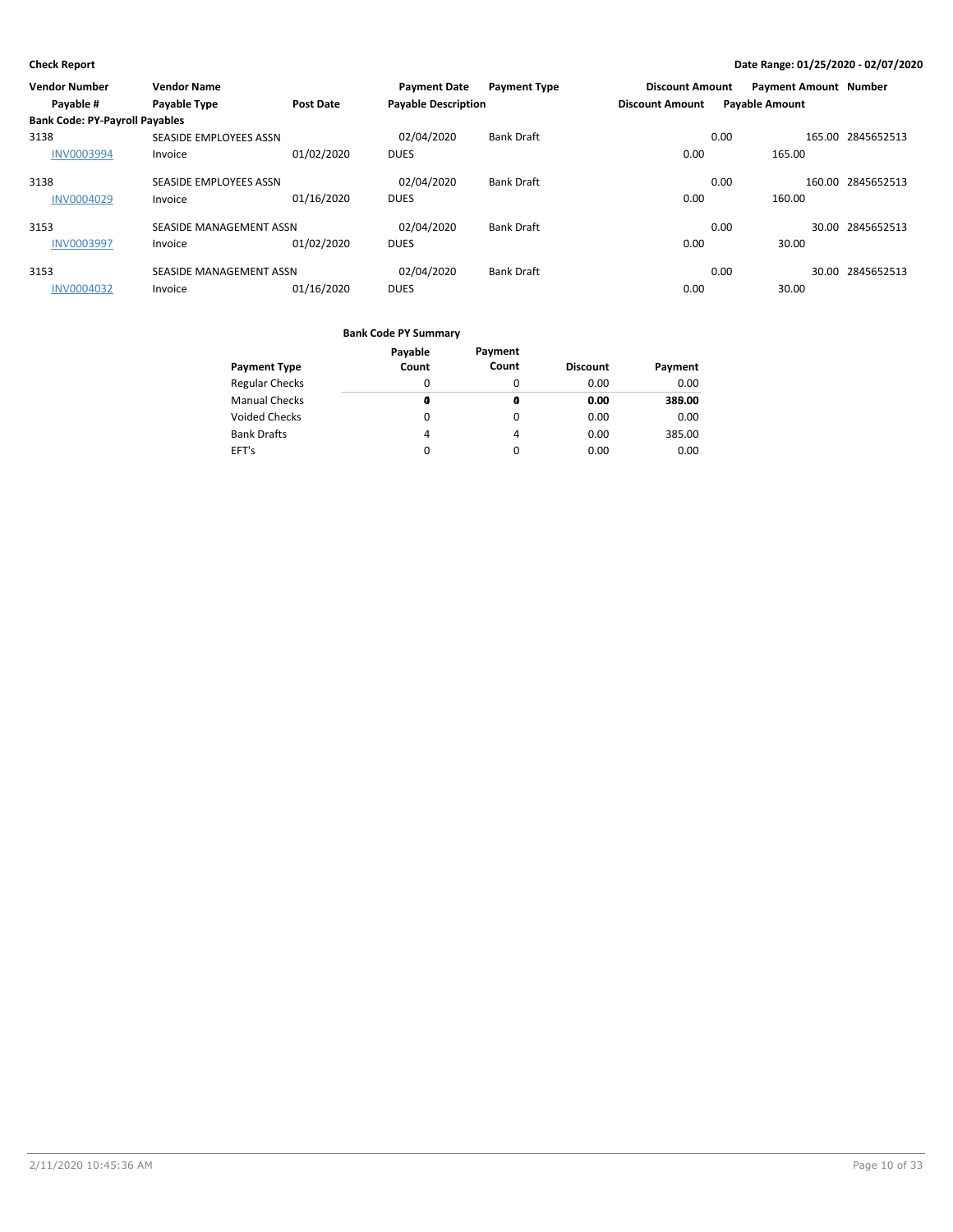| <b>Vendor Number</b>                  | <b>Vendor Name</b>                |            | <b>Payment Date</b>        | <b>Payment Type</b>                     | <b>Discount Amount</b> | <b>Payment Amount Number</b> |               |
|---------------------------------------|-----------------------------------|------------|----------------------------|-----------------------------------------|------------------------|------------------------------|---------------|
| Payable #                             | Payable Type                      | Post Date  | <b>Payable Description</b> |                                         | <b>Discount Amount</b> | <b>Payable Amount</b>        |               |
| <b>Bank Code: AP-Regular Payables</b> |                                   |            |                            |                                         |                        |                              |               |
| 3154                                  | <b>GREEN VALLEY LANSCAPE INC.</b> |            | 02/07/2020                 | Regular                                 |                        | 0.00                         | 42.61 100863  |
| 36268                                 | Invoice                           | 02/07/2020 |                            | .75 TOPSOIL, PER YARD - SOPER BALL PARK | 0.00                   | 42.61                        |               |
| 3319                                  | STAPLES ADVANTAGE                 |            | 02/07/2020                 | Regular                                 |                        | 0.00                         | 303.47 100913 |
| 3436417303                            | Invoice                           | 02/07/2020 |                            | FINANCE DEPT - (5) SELF-INKING REFILLS  | 0.00                   | 32.72                        |               |
| 3436878061                            | Invoice                           | 02/07/2020 | POLICE DEPT - CLOROX WIPES |                                         | 0.00                   | 103.83                       |               |
| 3437283972                            | Invoice                           | 02/07/2020 |                            | POLICE DEPT - MISC SUPPLIES 1/25/20     | 0.00                   | 166.92                       |               |

|                       | Payable | Payment |                 |         |
|-----------------------|---------|---------|-----------------|---------|
| <b>Payment Type</b>   | Count   | Count   | <b>Discount</b> | Payment |
| <b>Regular Checks</b> | Z       |         | 0.00            | 348.08  |
| <b>Manual Checks</b>  | 0       | 0       | 0.00            | 0.00    |
| <b>Voided Checks</b>  | 0       | 0       | 0.00            | 0.00    |
| <b>Bank Drafts</b>    | 0       | 0       | 0.00            | 0.00    |
| EFT's                 | 0       | 0       | 0.00            | 0.00    |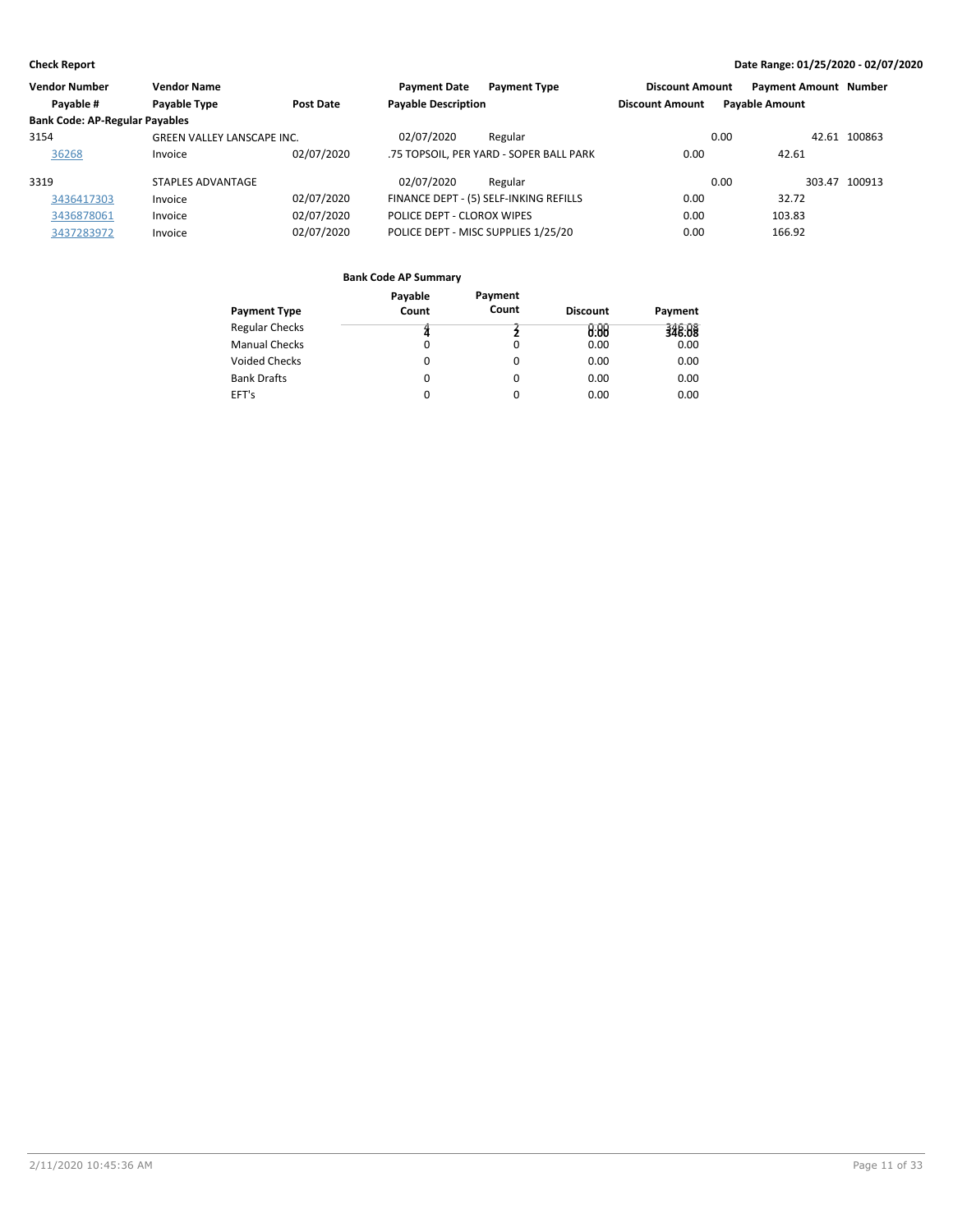| Vendor Number                         | <b>Vendor Name</b>               |            | <b>Payment Date</b><br><b>Payment Type</b> | <b>Discount Amount</b> | <b>Payment Amount Number</b> |  |
|---------------------------------------|----------------------------------|------------|--------------------------------------------|------------------------|------------------------------|--|
| Pavable #                             | Payable Type                     | Post Date  | <b>Payable Description</b>                 | <b>Discount Amount</b> | <b>Pavable Amount</b>        |  |
| <b>Bank Code: PY-Payroll Payables</b> |                                  |            |                                            |                        |                              |  |
| 3560                                  | UNITED WAY OF MONTEREY PENINSULA |            | 02/05/2020<br>Regular                      | 0.00                   | 109.00 19063                 |  |
| <b>INV0004000</b>                     | Invoice                          | 01/02/2020 | <b>EMPLOYEE CONTRIBUTIONS</b>              | 0.00                   | 33.00                        |  |
| <b>INV0004034</b>                     | Invoice                          | 01/16/2020 | <b>EMPLOYEE CONTRIBUTIONS</b>              | 0.00                   | 33.00                        |  |
| <b>INV0004075</b>                     | Invoice                          | 01/30/2020 | <b>EMPLOYEE CONTRIBUTIONS</b>              | 0.00                   | 43.00                        |  |

|                       | Payable | Payment  |          |         |
|-----------------------|---------|----------|----------|---------|
| Payment Type          | Count   | Count    | Discount | Payment |
| <b>Regular Checks</b> |         |          | 8.88     | 189:88  |
| Manual Checks         | 0       | $\Omega$ | 0.00     | 0.00    |
| <b>Voided Checks</b>  | 0       | 0        | 0.00     | 0.00    |
| <b>Bank Drafts</b>    | 0       | $\Omega$ | 0.00     | 0.00    |
| EFT's                 | 0       | 0        | 0.00     | 0.00    |
|                       |         |          |          |         |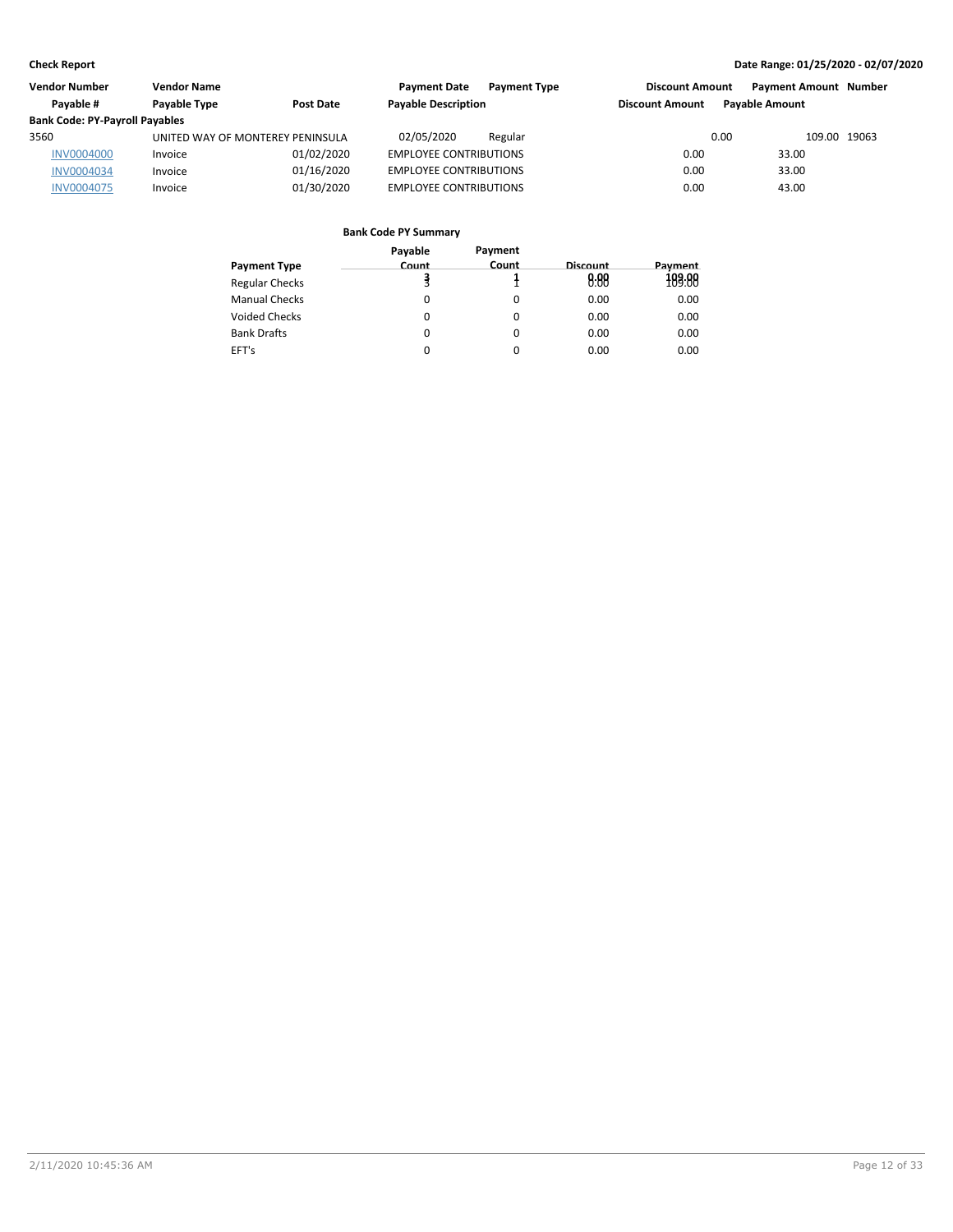| <b>Vendor Number</b><br>Payable #     | <b>Vendor Name</b><br>Payable Type | Post Date  | <b>Payment Date</b><br><b>Payable Description</b> | <b>Payment Type</b>                      | <b>Discount Amount</b><br><b>Discount Amount</b> | <b>Payment Amount Number</b><br><b>Payable Amount</b> |               |
|---------------------------------------|------------------------------------|------------|---------------------------------------------------|------------------------------------------|--------------------------------------------------|-------------------------------------------------------|---------------|
| <b>Bank Code: AP-Regular Payables</b> |                                    |            |                                                   |                                          |                                                  |                                                       |               |
| 3595                                  | VAPOR CLEANERS, INC.               |            | 02/07/2020                                        | Regular                                  |                                                  | 0.00                                                  | 21.42 100921  |
| 01-014646                             | Invoice                            | 02/07/2020 |                                                   | SEASIDE POLICE - UNIFORM JACKET, ADD ZI  | 0.00                                             | 14.79                                                 |               |
| 02-010395                             | Invoice                            | 02/07/2020 |                                                   | SEASIDE POLICE - 1 UNIFORM JACKET 2/4/20 | 0.00                                             | 6.63                                                  |               |
| 4052                                  | <b>CPS HR CONSULTING</b>           |            | 02/07/2020                                        | Regular                                  |                                                  | 0.00                                                  | 423.50 100840 |
| SOP50540                              | Invoice                            | 02/07/2020 |                                                   | FIRE ENGINEER EXAM / ACCT #SEAS001       | 0.00                                             | 423.50                                                |               |
| 4062                                  | A AND R PLUMBING, INC.             |            | 02/07/2020                                        | Regular                                  |                                                  | 1,218.74 100822<br>0.00                               |               |
| 131123                                | Invoice                            | 02/07/2020 |                                                   | 440 HARCOURT AVE - POLICE DEPT CELL #3   | 0.00                                             | 1,218.74                                              |               |
| 4417                                  | VALLEY SAW & GARDEN EQUIPMENT LLC  |            | 02/07/2020                                        | Regular                                  |                                                  | 5,535.02 100920<br>0.00                               |               |
| 219008                                | Invoice                            | 02/07/2020 | (3) 14" STIHL CUT KWICK SAWS                      |                                          | 0.00                                             | 2,674.28                                              |               |
| 219307                                | Invoice                            | 02/07/2020 | PARTS FOR SMALL PUSH MOWER                        |                                          | 0.00                                             | 448.50                                                |               |
| 220235                                | Invoice                            | 02/07/2020 |                                                   | (2) HEAVY DUTY BLOWERS, (4) STIHL LOOP H | 0.00                                             | 2,412.24                                              |               |
| 4487                                  | PACIFIC TELEMANAGEMENT SERVICES    |            | 02/07/2020                                        | Regular                                  |                                                  | 0.00                                                  | 131.00 100902 |
| 2036968                               | Invoice                            | 02/07/2020 |                                                   | FEB 2020 - PAY PHONES AT CITY HALL/BRAN  | 0.00                                             | 103.00                                                |               |
| 2037009                               | Invoice                            | 02/07/2020 |                                                   | FEB 2020 - PAY PHONE AT OLDEMEYER CEN    | 0.00                                             | 28.00                                                 |               |

|                       | <b>Bank Code AP Summary</b> |              |          |           |
|-----------------------|-----------------------------|--------------|----------|-----------|
|                       | Payable                     | Payment      |          |           |
| Payment Type          | Count                       | <b>Count</b> | Discound | Fa3/29e68 |
| <b>Regular Checks</b> | 9                           | 5            | 0.00     | 7,329.68  |
| Manual Checks         | 0                           | 0            | 0.00     | 0.00      |
| Voided Checks         | 0                           | 0            | 0.00     | 0.00      |
| <b>Bank Drafts</b>    | 0                           | $\Omega$     | 0.00     | 0.00      |
| EFT's                 | 0                           | 0            | 0.00     | 0.00      |
|                       |                             |              |          |           |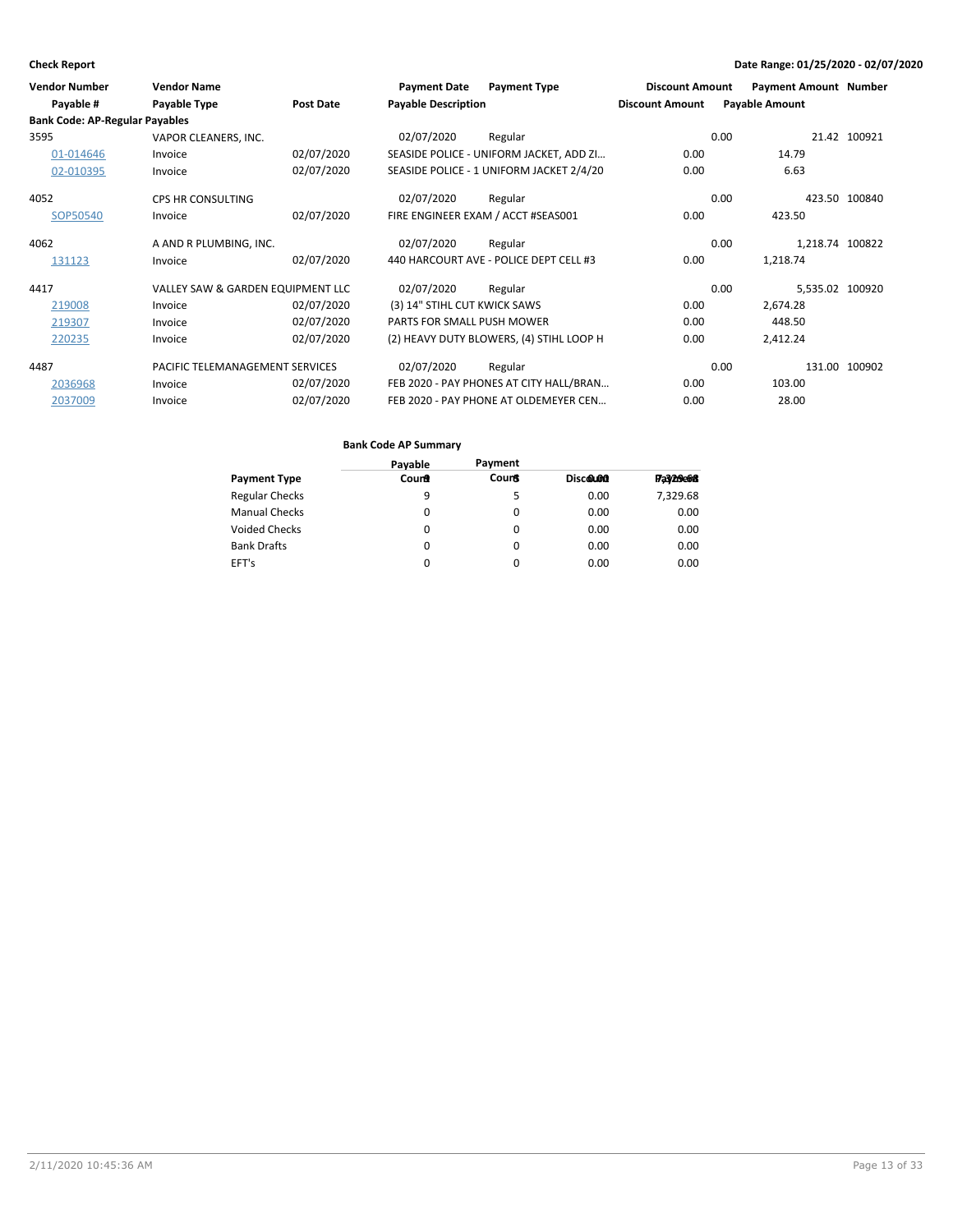| Vendor Number                         | Vendor Name                    |                  | <b>Payment Date</b>        | <b>Payment Type</b> | <b>Discount Amount</b> | <b>Payment Amount Number</b> |              |
|---------------------------------------|--------------------------------|------------------|----------------------------|---------------------|------------------------|------------------------------|--------------|
| Pavable #                             | Payable Type                   | <b>Post Date</b> | <b>Payable Description</b> |                     | <b>Discount Amount</b> | <b>Pavable Amount</b>        |              |
| <b>Bank Code: PY-Payroll Payables</b> |                                |                  |                            |                     |                        |                              |              |
| 4508                                  | CALPERS LONG-TERM CARE PROGRAM |                  | 02/05/2020                 | Regular             |                        | 0.00                         | 153.65 19059 |
| <b>INV0003998</b>                     | Invoice                        | 01/02/2020       | <b>EMPLOYEE PREMIUM</b>    |                     | 0.00                   | 153.65                       |              |

| <b>Payment Type</b>   | Payable<br>Count | Payment<br>Count | 0.00<br><b>Discount</b> | 153.65<br>Payment |
|-----------------------|------------------|------------------|-------------------------|-------------------|
| <b>Regular Checks</b> | 1                |                  | 0.00                    | 153.65            |
| <b>Manual Checks</b>  | 0                | 0                | 0.00                    | 0.00              |
| <b>Voided Checks</b>  | 0                | 0                | 0.00                    | 0.00              |
| <b>Bank Drafts</b>    | 0                | 0                | 0.00                    | 0.00              |
| EFT's                 | 0                | $\Omega$         | 0.00                    | 0.00              |
|                       |                  |                  |                         |                   |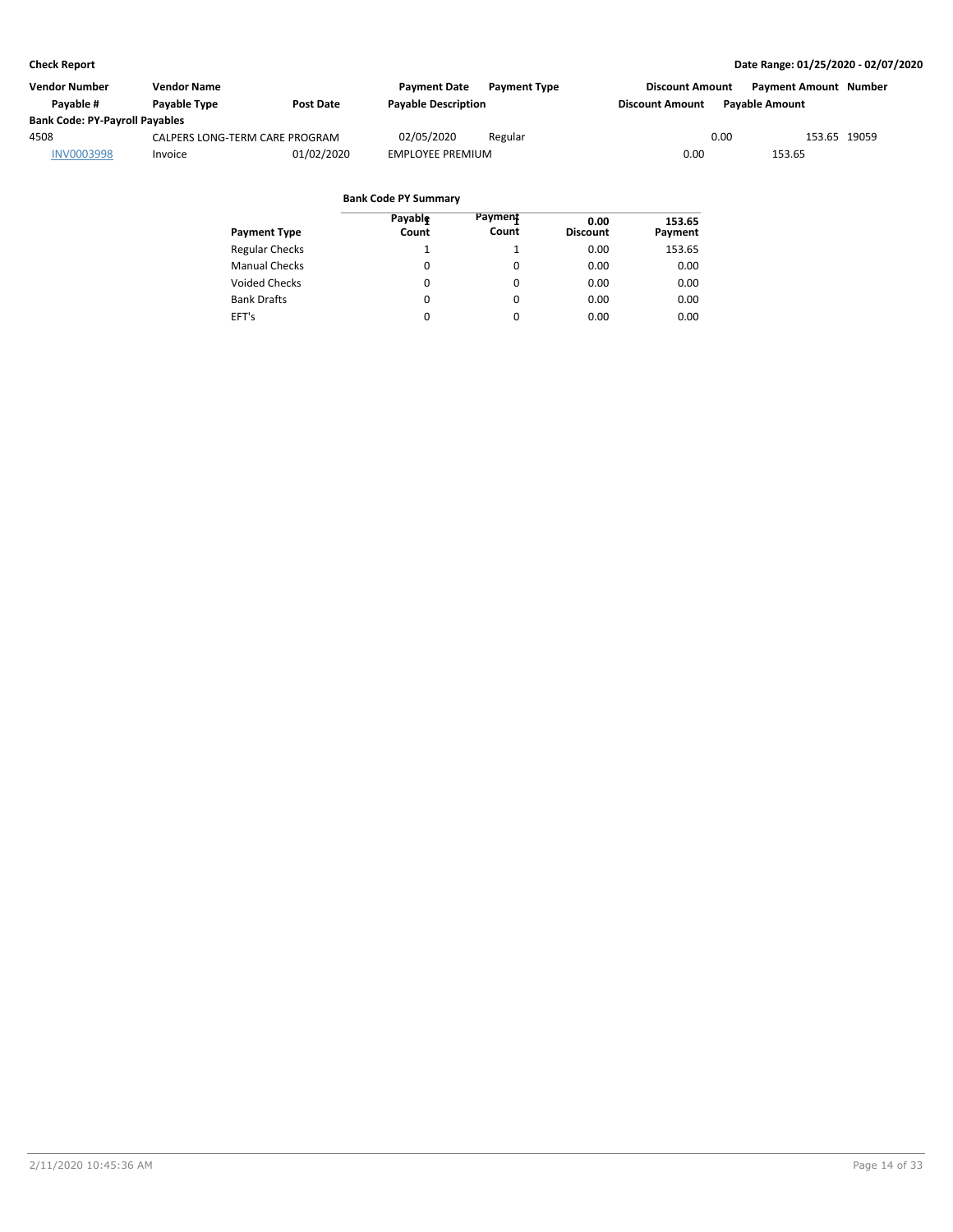| <b>Vendor Number</b>                  | <b>Vendor Name</b>                |            | <b>Payment Date</b>             | <b>Payment Type</b>                   | <b>Discount Amount</b> |                       | <b>Payment Amount Number</b> |                    |
|---------------------------------------|-----------------------------------|------------|---------------------------------|---------------------------------------|------------------------|-----------------------|------------------------------|--------------------|
| Payable #                             | Payable Type                      | Post Date  | <b>Payable Description</b>      |                                       | <b>Discount Amount</b> | <b>Payable Amount</b> |                              |                    |
| <b>Bank Code: AP-Regular Payables</b> |                                   |            |                                 |                                       |                        |                       |                              |                    |
| 4804                                  | <b>OFFICE TEAM</b>                |            | 02/07/2020                      | Regular                               |                        | 0.00                  |                              | 946.74 100894      |
| 55140849                              | Invoice                           | 02/07/2020 |                                 | MARLENE GARCIA - WK END DATE 01/10/20 | 0.00                   |                       | 610.80                       |                    |
| 55186261                              | Invoice                           | 02/07/2020 |                                 | MARLENE GARCIA - WK END DATE 01/17/20 | 0.00                   |                       | 335.94                       |                    |
| 4838                                  | CORPORATE RISK HOLDINGS III, INC. |            | 02/07/2020                      | Regular                               |                        | 0.00                  |                              | 109.40 100838      |
| P0917739                              | Invoice                           | 02/07/2020 |                                 | OCT 2019 - BACKGROUND SCREENING SVCS  | 0.00                   |                       | 109.40                       |                    |
| 4896                                  | DEPARTMENT OF JUSTICE             |            | 02/07/2020                      | Regular                               |                        | 0.00                  |                              | 32.00 100846       |
| 426674                                | Invoice                           | 02/07/2020 | DEC 2019 - (1) FINGERPRINT APPS |                                       | 0.00                   |                       | 32.00                        |                    |
| 4920                                  | <b>ICMA RETIREMENT TRUST-457</b>  |            | 02/04/2020                      | <b>Bank Draft</b>                     |                        | 0.00                  |                              | -305.87 2749140191 |
| CM0000354                             | Credit Memo                       | 01/31/2020 | LLANTERO LOAN PAYMENT ENDEDP    |                                       | 0.00                   |                       | $-305.87$                    |                    |

|                       | <b>Bank Code AP Summary</b><br>Payable | Payment | 0.00            | 782.27    |
|-----------------------|----------------------------------------|---------|-----------------|-----------|
| <b>Payment Type</b>   | Count                                  | Count   | <b>Discount</b> | Payment   |
| <b>Regular Checks</b> | 4                                      | 3       | 0.00            | 1,088.14  |
| <b>Manual Checks</b>  | 0                                      | 0       | 0.00            | 0.00      |
| Voided Checks         | 0                                      | 0       | 0.00            | 0.00      |
| <b>Bank Drafts</b>    | 1                                      |         | 0.00            | $-305.87$ |
| EFT's                 |                                        | 0       | 0.00            | 0.00      |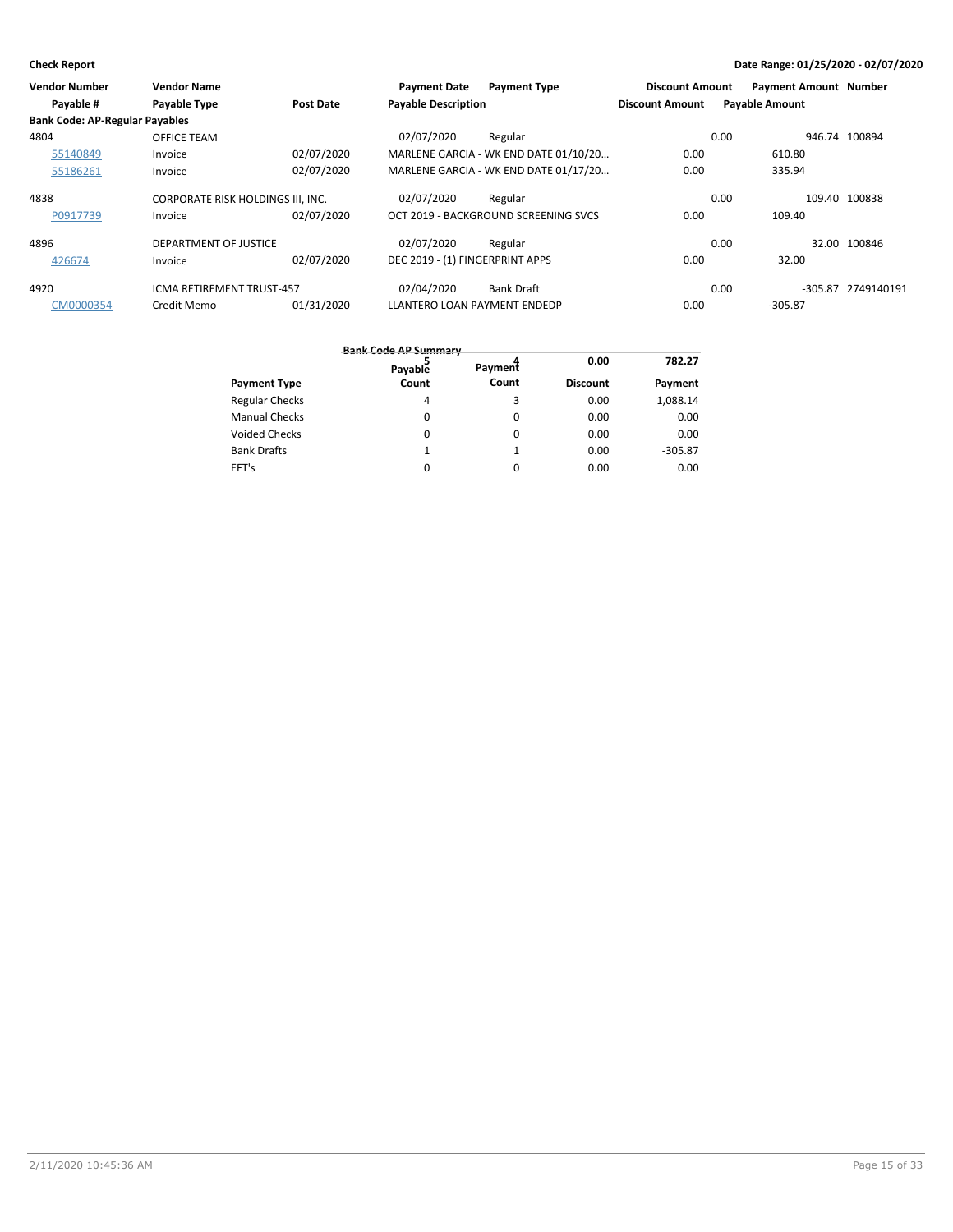| <b>Vendor Number</b>                  | <b>Vendor Name</b>               |                  | <b>Payment Date</b>             | <b>Payment Type</b> | <b>Discount Amount</b> |      | <b>Payment Amount Number</b> |                      |
|---------------------------------------|----------------------------------|------------------|---------------------------------|---------------------|------------------------|------|------------------------------|----------------------|
| Payable #                             | Payable Type                     | <b>Post Date</b> | <b>Payable Description</b>      |                     | <b>Discount Amount</b> |      | <b>Payable Amount</b>        |                      |
| <b>Bank Code: PY-Payroll Payables</b> |                                  |                  |                                 |                     |                        |      |                              |                      |
| 4920                                  | <b>ICMA RETIREMENT TRUST-457</b> |                  | 02/04/2020                      | <b>Bank Draft</b>   |                        | 0.00 |                              | -59.14 2749140191    |
| CM0000353                             | Credit Memo                      | 01/31/2020       | <b>KELSO LOAN PAYMENT ENDED</b> |                     | 0.00                   |      | $-59.14$                     |                      |
| 4920                                  | <b>ICMA RETIREMENT TRUST-457</b> |                  | 02/04/2020                      | <b>Bank Draft</b>   |                        | 0.00 |                              | 7.171.26 2749140191  |
| <b>INV0004084</b>                     | Invoice                          | 01/30/2020       | <b>CONTRIBUTIONS</b>            |                     | 0.00                   |      | 7,171.26                     |                      |
| 4920                                  | <b>ICMA RETIREMENT TRUST-457</b> |                  | 02/04/2020                      | <b>Bank Draft</b>   |                        | 0.00 |                              | -1.172.86 2749140191 |
| CM0000351                             | Credit Memo                      | 01/30/2020       | <b>CONTRIBUTIONS</b>            |                     | 0.00                   |      | $-1,172.86$                  |                      |
| 4920                                  | <b>ICMA RETIREMENT TRUST-457</b> |                  | 02/04/2020                      | <b>Bank Draft</b>   |                        | 0.00 |                              | 757.95 2749140191    |
| <b>INV0004082</b>                     | Invoice                          | 01/30/2020       | ICMA LOAN 11                    |                     | 0.00                   |      | 757.95                       |                      |
| 4920                                  | <b>ICMA RETIREMENT TRUST-457</b> |                  | 02/04/2020                      | <b>Bank Draft</b>   |                        | 0.00 |                              | -78.25 2749140191    |
| CM0000352                             | Credit Memo                      | 01/31/2020       | OGDEN LOAN PAYMENT ENDED        |                     | 0.00                   |      | $-78.25$                     |                      |

|                       | <b>Bank Code PY Sufinmary</b> | 5        | 0.00            | 6,618.96 |
|-----------------------|-------------------------------|----------|-----------------|----------|
|                       | Payable                       | Payment  |                 |          |
| <b>Payment Type</b>   | Count                         | Count    | <b>Discount</b> | Payment  |
| <b>Regular Checks</b> | 0                             | $\Omega$ | 0.00            | 0.00     |
| <b>Manual Checks</b>  | 0                             | $\Omega$ | 0.00            | 0.00     |
| <b>Voided Checks</b>  | 0                             | 0        | 0.00            | 0.00     |
| <b>Bank Drafts</b>    | 5                             | 5        | 0.00            | 6,618.96 |
| EFT's                 | $\Omega$                      | 0        | 0.00            | 0.00     |
|                       |                               |          |                 |          |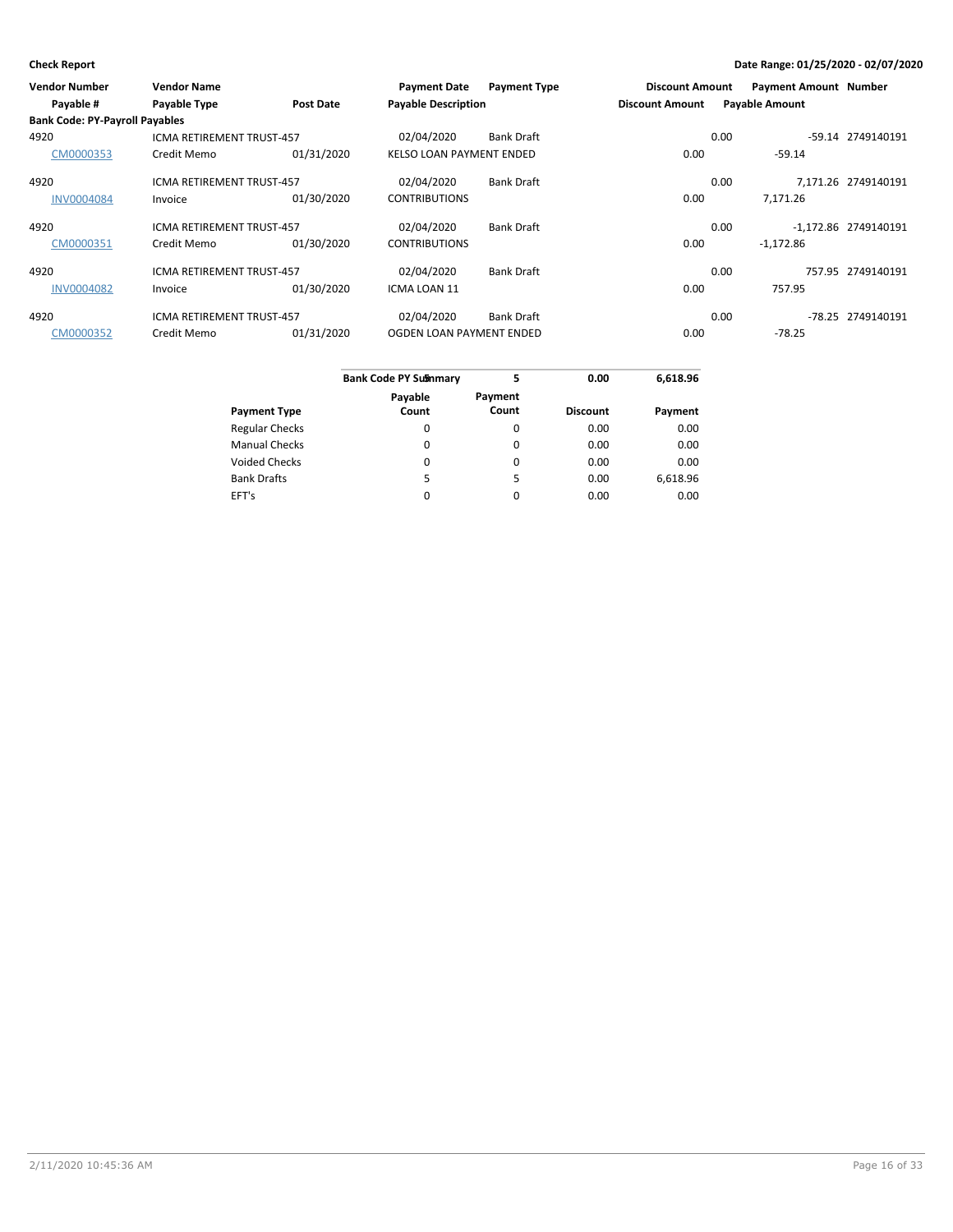| <b>Vendor Number</b>                  | <b>Vendor Name</b>       |                       | <b>Payment Date</b>              | <b>Payment Type</b>                |                 | <b>Discount Amount</b> |      | <b>Payment Amount Number</b> |               |
|---------------------------------------|--------------------------|-----------------------|----------------------------------|------------------------------------|-----------------|------------------------|------|------------------------------|---------------|
| Payable #                             | Payable Type             | <b>Post Date</b>      | <b>Payable Description</b>       |                                    |                 | <b>Discount Amount</b> |      | <b>Payable Amount</b>        |               |
| <b>Bank Code: AP-Regular Payables</b> |                          |                       |                                  |                                    |                 |                        |      |                              |               |
| 4970                                  | <b>WHITSON ENGINEERS</b> |                       | 02/07/2020                       | Regular                            |                 |                        | 0.00 |                              | 473.00 100925 |
| 0023373                               | Invoice                  | 02/07/2020            |                                  | DEC 2019 - DIVARTY STREET - SURVEY |                 | 0.00                   |      | 473.00                       |               |
|                                       |                          |                       | 1<br><b>Bank Code AP Summary</b> | 1                                  | 0.00            | 473.00                 |      |                              |               |
|                                       |                          |                       | Payable                          | Payment                            |                 |                        |      |                              |               |
|                                       | <b>Payment Type</b>      |                       | Count                            | Count                              | <b>Discount</b> | Payment                |      |                              |               |
|                                       |                          | <b>Regular Checks</b> | Ŧ                                | T                                  | 0.00            | 473.00                 |      |                              |               |
|                                       |                          | <b>Manual Checks</b>  | 0                                | 0                                  | 0.00            | 0.00                   |      |                              |               |
|                                       | <b>Voided Checks</b>     |                       | 0                                | 0                                  | 0.00            | 0.00                   |      |                              |               |
|                                       | <b>Bank Drafts</b>       |                       | 0                                | 0                                  | 0.00            | 0.00                   |      |                              |               |
|                                       | EFT's                    |                       | 0                                | 0                                  | 0.00            | 0.00                   |      |                              |               |
|                                       |                          |                       |                                  |                                    |                 |                        |      |                              |               |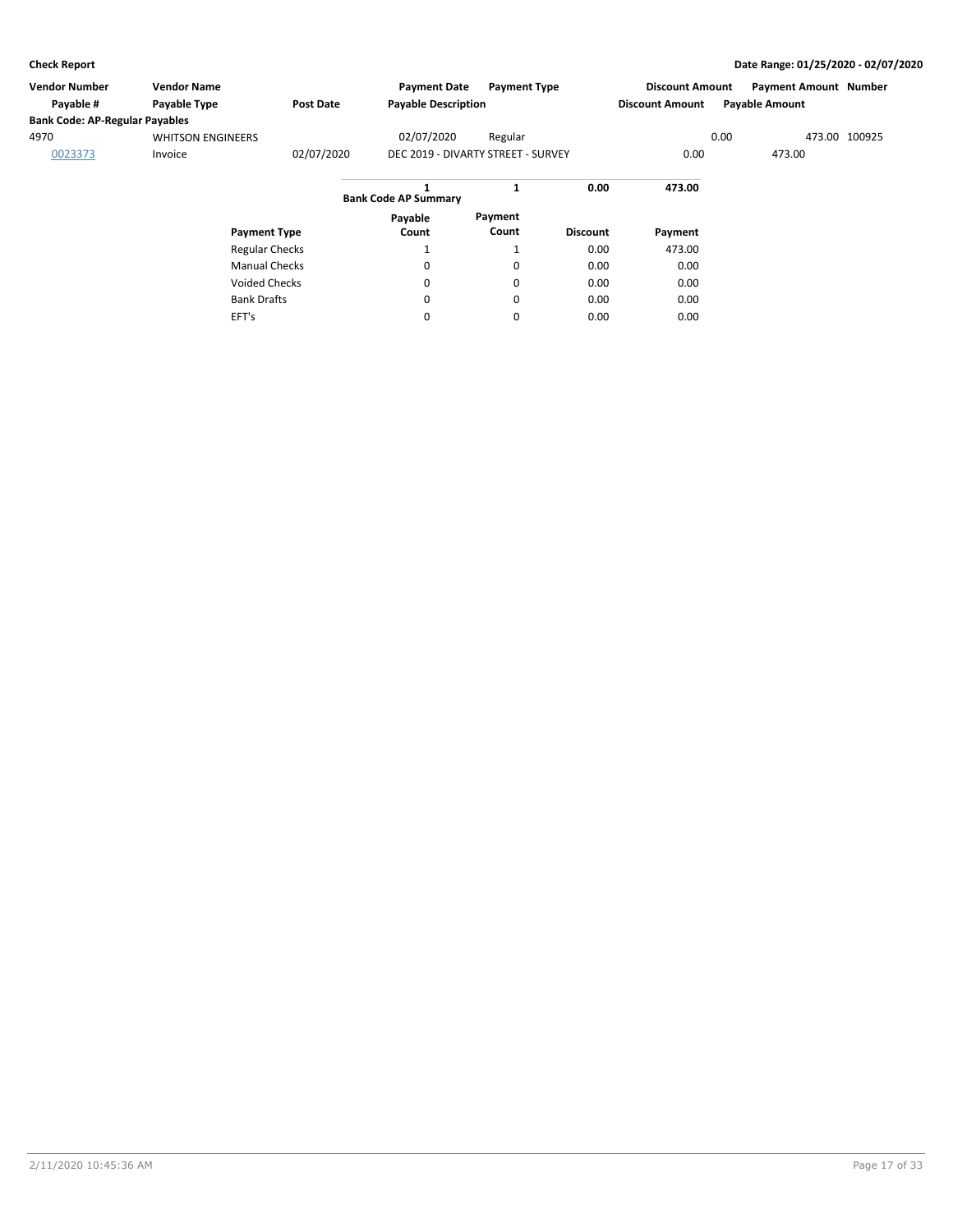| <b>Vendor Number</b>                  | <b>Vendor Name</b>        |                  | <b>Payment Date</b>         | <b>Payment Type</b> | <b>Discount Amount</b> | <b>Payment Amount Number</b> |                         |
|---------------------------------------|---------------------------|------------------|-----------------------------|---------------------|------------------------|------------------------------|-------------------------|
| Payable #                             | Payable Type              | <b>Post Date</b> | <b>Payable Description</b>  |                     | <b>Discount Amount</b> | <b>Payable Amount</b>        |                         |
| <b>Bank Code: PY-Payroll Payables</b> |                           |                  |                             |                     |                        |                              |                         |
| 5103                                  | CALIF LAW ENFRCMNT ASSOC  |                  | 02/05/2020                  | Regular             |                        | 0.00<br>601.75 19058         |                         |
| DM0000403                             | Debit Memo                | 01/30/2020       | OFF-SET CARLIN CREDIT ADJ   |                     | 0.00                   | 20.75                        |                         |
| <b>INV0004015</b>                     | Invoice                   | 01/02/2020       | POLICE DISABILITY           |                     | 0.00                   | 31.14                        |                         |
| INV0004016                            | Invoice                   | 01/02/2020       | POLICE DISABILITY           |                     | 0.00                   | 249.12                       |                         |
| INV0004048                            | Invoice                   | 01/16/2020       | POLICE DISABILITY           |                     | 0.00                   | 31.11                        |                         |
| <b>INV0004049</b>                     | Invoice                   | 01/16/2020       | POLICE DISABILITY           |                     | 0.00                   | 269.63                       |                         |
| 5144                                  | STATE OF CALIFORNIA       |                  | 01/31/2020                  | <b>Bank Draft</b>   |                        | 0.00                         | 0.32 0-761-307-168      |
| <b>INV0004088</b>                     | Invoice                   | 01/30/2020       | <b>SIT PAYABLE</b>          |                     | 0.00                   | 0.32                         |                         |
| 5144                                  | STATE OF CALIFORNIA       |                  | 01/31/2020                  | <b>Bank Draft</b>   |                        | 0.00                         | 31,486.65 0-761-307-168 |
| INV0004085                            | Invoice                   | 01/30/2020       | <b>SIT PAYABLE</b>          |                     | 0.00                   | 31,486.65                    |                         |
| 5144                                  | STATE OF CALIFORNIA       |                  | 01/27/2020                  | <b>Bank Draft</b>   |                        | 0.00                         | 76.96 1-952-743-360     |
| INV0004069                            | Invoice                   | 01/24/2020       | <b>SIT PAYABLE</b>          |                     | 0.00                   | 76.96                        |                         |
| 5264                                  | RABOBANK, N.A.            |                  | 01/27/2020                  | <b>Bank Draft</b>   |                        | 0.00                         | 379.95 2700427731153    |
| INV0004070                            | Invoice                   | 01/24/2020       | FIT PAYABLE                 |                     | 0.00                   | 379.95                       |                         |
| 5264                                  | RABOBANK, N.A.            |                  | 01/27/2020                  | <b>Bank Draft</b>   |                        | 0.00                         | 249.48 2700427731153    |
| INV0004071                            | Invoice                   | 01/24/2020       | MEDICARE PAYABLE            |                     | 0.00                   | 249.48                       |                         |
| 5264                                  | RABOBANK, N.A.            |                  | 01/31/2020                  | <b>Bank Draft</b>   |                        | 0.00                         | 83,690.27 2700431142371 |
| <b>INV0004086</b>                     | Invoice                   | 01/30/2020       | FIT PAYABLE                 |                     | 0.00                   | 83,690.27                    |                         |
| 5264                                  | RABOBANK, N.A.            |                  | 01/31/2020                  | <b>Bank Draft</b>   |                        | 0.00                         | 21,753.98 2700431142371 |
| <b>INV0004087</b>                     | Invoice                   | 01/30/2020       | <b>MEDICARE PAYABLE</b>     |                     | 0.00                   | 21,753.98                    |                         |
| 5264                                  | RABOBANK, N.A.            |                  | 01/31/2020                  | <b>Bank Draft</b>   |                        | 0.00                         | 0.53 2700431142371      |
| INV0004089                            | Invoice                   | 01/30/2020       | <b>FIT PAYABLE</b>          |                     | 0.00                   | 0.53                         |                         |
| 5266                                  | INTL ASSOC OF FIREFIGHTER |                  | 02/04/2020                  | <b>Bank Draft</b>   |                        | 0.00                         | 1,050.00 2845652513     |
| INV0003995                            | Invoice                   | 01/02/2020       | <b>DUES</b>                 |                     | 0.00                   | 1,050.00                     |                         |
| 5266                                  | INTL ASSOC OF FIREFIGHTER |                  | 02/04/2020                  | <b>Bank Draft</b>   |                        | 0.00                         | 1,050.00 2845652513     |
| INV0004030                            | Invoice                   | 01/16/2020       | <b>DUES</b>                 |                     | 0.00                   | 1,050.00                     |                         |
| 5267                                  | <b>SEASIDE POLICE</b>     |                  | 02/04/2020                  | <b>Bank Draft</b>   |                        | 0.00                         | 2,047.50 2845652513     |
| <b>INV0003996</b>                     | Invoice                   | 01/02/2020       | <b>DUES</b>                 |                     | 0.00                   | 2,047.50                     |                         |
| 5267                                  | <b>SEASIDE POLICE</b>     |                  | 02/04/2020                  | <b>Bank Draft</b>   |                        | 0.00                         | 2,047.50 2845652513     |
| INV0004031                            | Invoice                   | 01/16/2020       | <b>DUES</b>                 |                     | 0.00                   | 2,047.50                     |                         |
|                                       |                           |                  | 17                          | 13                  | 0.00<br>144,434.89     |                              |                         |
|                                       |                           |                  | <b>Bank Code PY Summary</b> |                     |                        |                              |                         |

|                       | Payable | Payment  |                 |            |
|-----------------------|---------|----------|-----------------|------------|
| <b>Payment Type</b>   | Count   | Count    | <b>Discount</b> | Payment    |
| <b>Regular Checks</b> | 5       | 1        | 0.00            | 601.75     |
| <b>Manual Checks</b>  | 0       | 0        | 0.00            | 0.00       |
| Voided Checks         | 0       | 0        | 0.00            | 0.00       |
| <b>Bank Drafts</b>    | 12      | 12       | 0.00            | 143,833.14 |
| EFT's                 | 0       | $\Omega$ | 0.00            | 0.00       |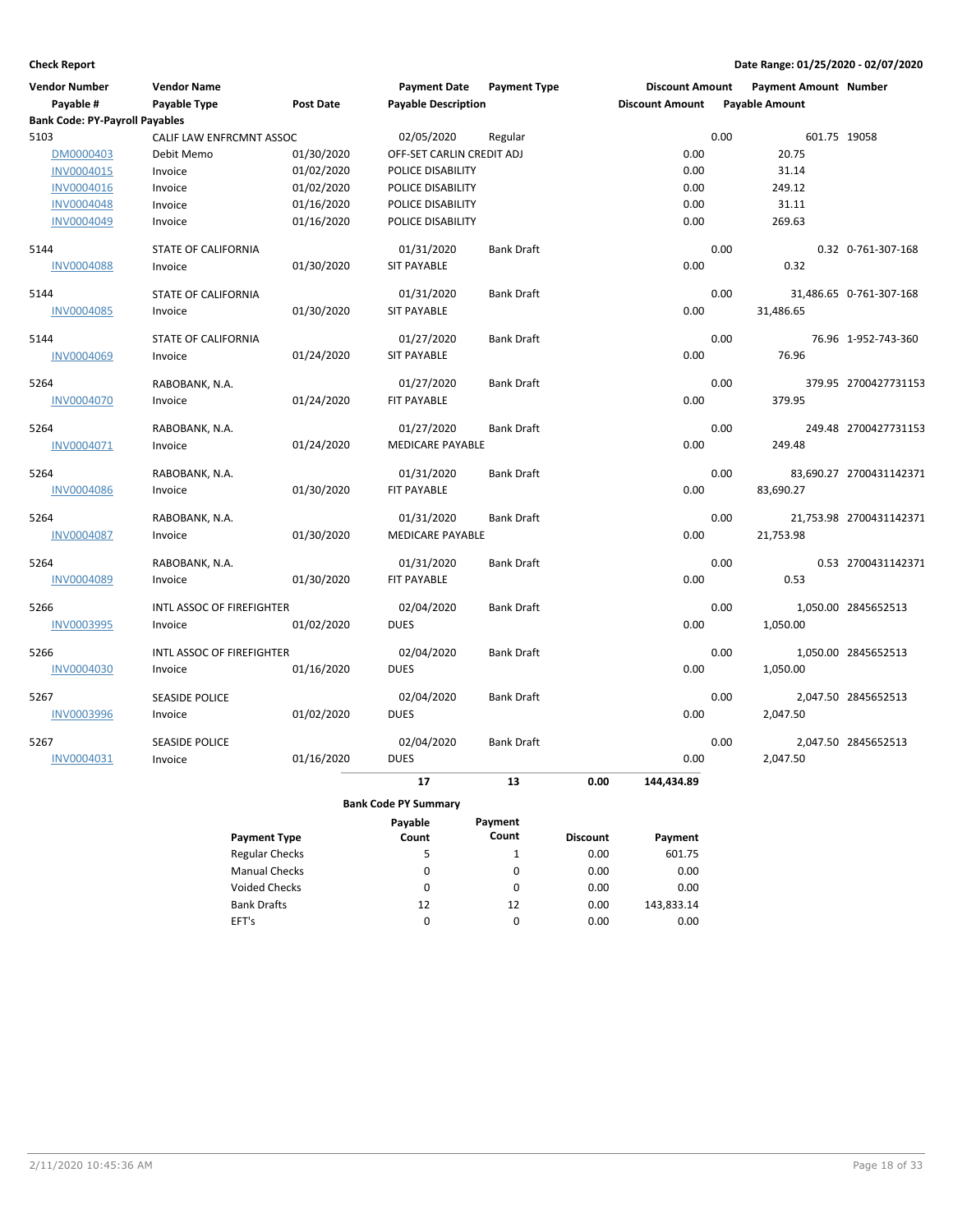| <b>Vendor Number</b>                  | <b>Vendor Name</b>    |                  | <b>Payment Date</b>                      | <b>Payment Type</b> |                 | <b>Discount Amount</b> |      | <b>Payment Amount Number</b> |  |
|---------------------------------------|-----------------------|------------------|------------------------------------------|---------------------|-----------------|------------------------|------|------------------------------|--|
| Payable #                             | Payable Type          | <b>Post Date</b> | <b>Payable Description</b>               |                     |                 | <b>Discount Amount</b> |      | <b>Payable Amount</b>        |  |
| <b>Bank Code: AP-Regular Payables</b> |                       |                  |                                          |                     |                 |                        |      |                              |  |
| 5391                                  | SUMMIT UNIFORMS CORP. |                  | 02/07/2020                               | Regular             |                 |                        | 0.00 | 2.625.28 100916              |  |
| 64525                                 | Invoice               | 02/07/2020       | SEASIDE FIRE DEPT - PANTS, SHIRTS, BELTS |                     | 0.00            | 0.00<br>2,625.28       |      | 2,625.28                     |  |
|                                       |                       |                  | <b>Bank Code AP Summary</b>              |                     |                 |                        |      |                              |  |
|                                       | <b>Payment Type</b>   |                  | Payable<br>Count                         | Payment<br>Count    | <b>Discount</b> | Payment                |      |                              |  |
|                                       | <b>Regular Checks</b> |                  |                                          |                     | 0.00            | 2,625.28               |      |                              |  |
|                                       | <b>Manual Checks</b>  |                  | 0                                        | 0                   | 0.00            | 0.00                   |      |                              |  |

0 0  $\pmb{0}$ 

0 0 0

0.00 0.00 0.00

0.00 0.00 0.00

Voided Checks

Bank Drafts EFT's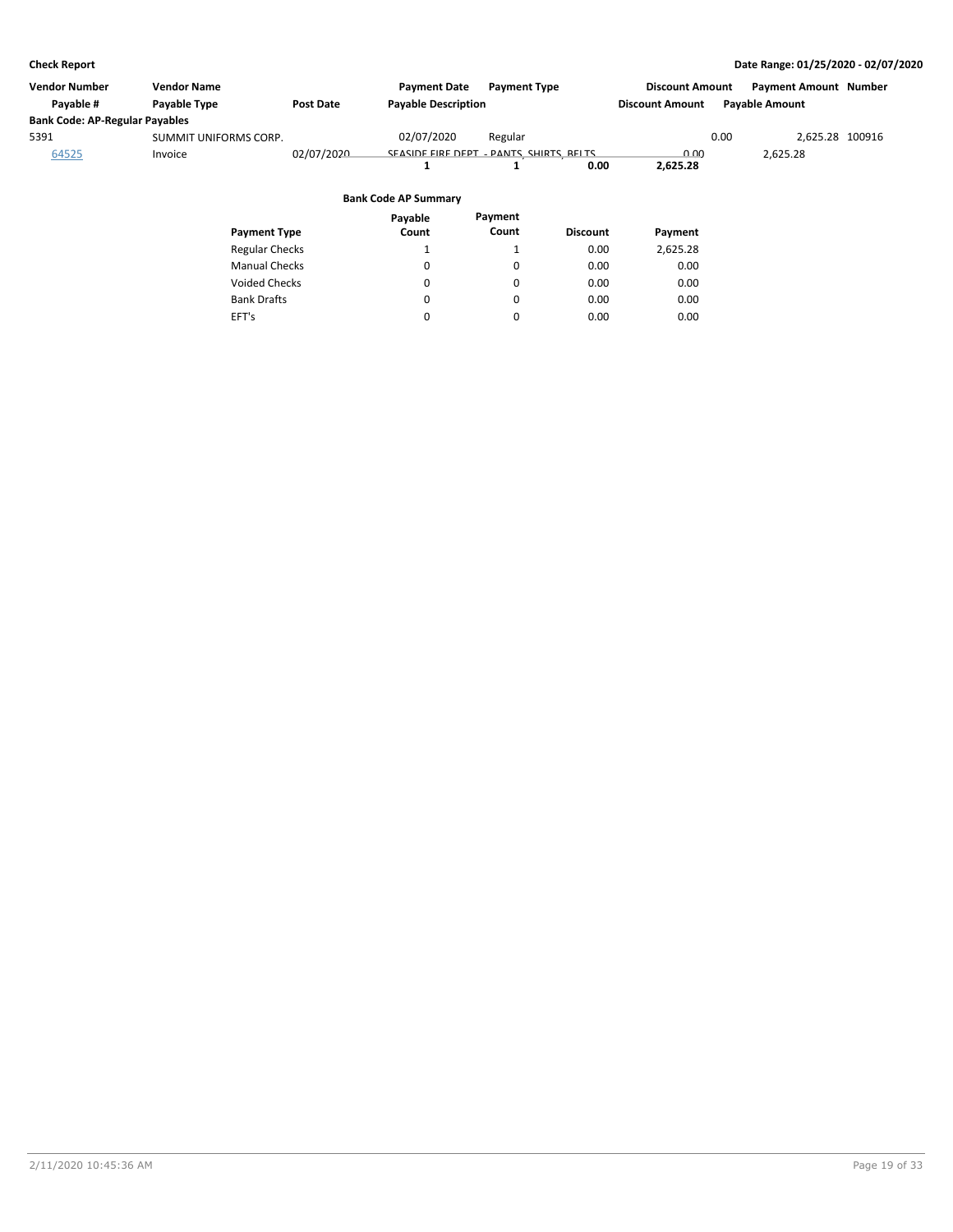| Vendor Number                         | <b>Vendor Name</b>        |            | <b>Payment Type</b><br><b>Payment Date</b> |      | <b>Discount Amount</b> | <b>Payment Amount Number</b> |  |
|---------------------------------------|---------------------------|------------|--------------------------------------------|------|------------------------|------------------------------|--|
| Payable #                             | Payable Type              | Post Date  | <b>Payable Description</b>                 |      | <b>Discount Amount</b> | <b>Payable Amount</b>        |  |
| <b>Bank Code: PY-Payroll Payables</b> |                           |            |                                            |      |                        |                              |  |
| 5462                                  | LABORERS NATIONAL PENSION |            | 02/05/2020<br>Regular                      |      |                        | 12.960.00 19060<br>0.00      |  |
| <b>INV0004017</b>                     | Invoice                   | 01/02/2020 | <b>LIUNA PENSION</b>                       |      | 0.00                   | 4,032.00                     |  |
| <b>INV0004018</b>                     | Invoice                   | 01/02/2020 | LIUNA PENSION POST 7/11                    |      | 0.00                   | 288.00                       |  |
| <b>INV0004050</b>                     | Invoice                   | 01/16/2020 | LIUNA PENSION                              |      | 0.00                   | 4.032.00                     |  |
| <b>INV0004051</b>                     | Invoice                   | 01/16/2020 | LIUNA PENSION POST 7/11                    |      | 0.00                   | 288.00                       |  |
| <b>INV0004080</b>                     | Invoice                   | 01/30/2020 | LIUNA PENSION                              |      | 0.00                   | 4.032.00                     |  |
| <b>INV0004081</b>                     | Invoice                   | 01/30/2020 | LIUNA RENSION POST 7/11                    | 0.00 | 12.960000              | 288.00                       |  |

|                       | Payable | Payment |                 |           |
|-----------------------|---------|---------|-----------------|-----------|
| <b>Payment Type</b>   | Count   | Count   | <b>Discount</b> | Payment   |
| <b>Regular Checks</b> | 6       |         | 0.00            | 12,960.00 |
| <b>Manual Checks</b>  | 0       | 0       | 0.00            | 0.00      |
| <b>Voided Checks</b>  | 0       | 0       | 0.00            | 0.00      |
| <b>Bank Drafts</b>    | 0       | 0       | 0.00            | 0.00      |
| EFT's                 | 0       | 0       | 0.00            | 0.00      |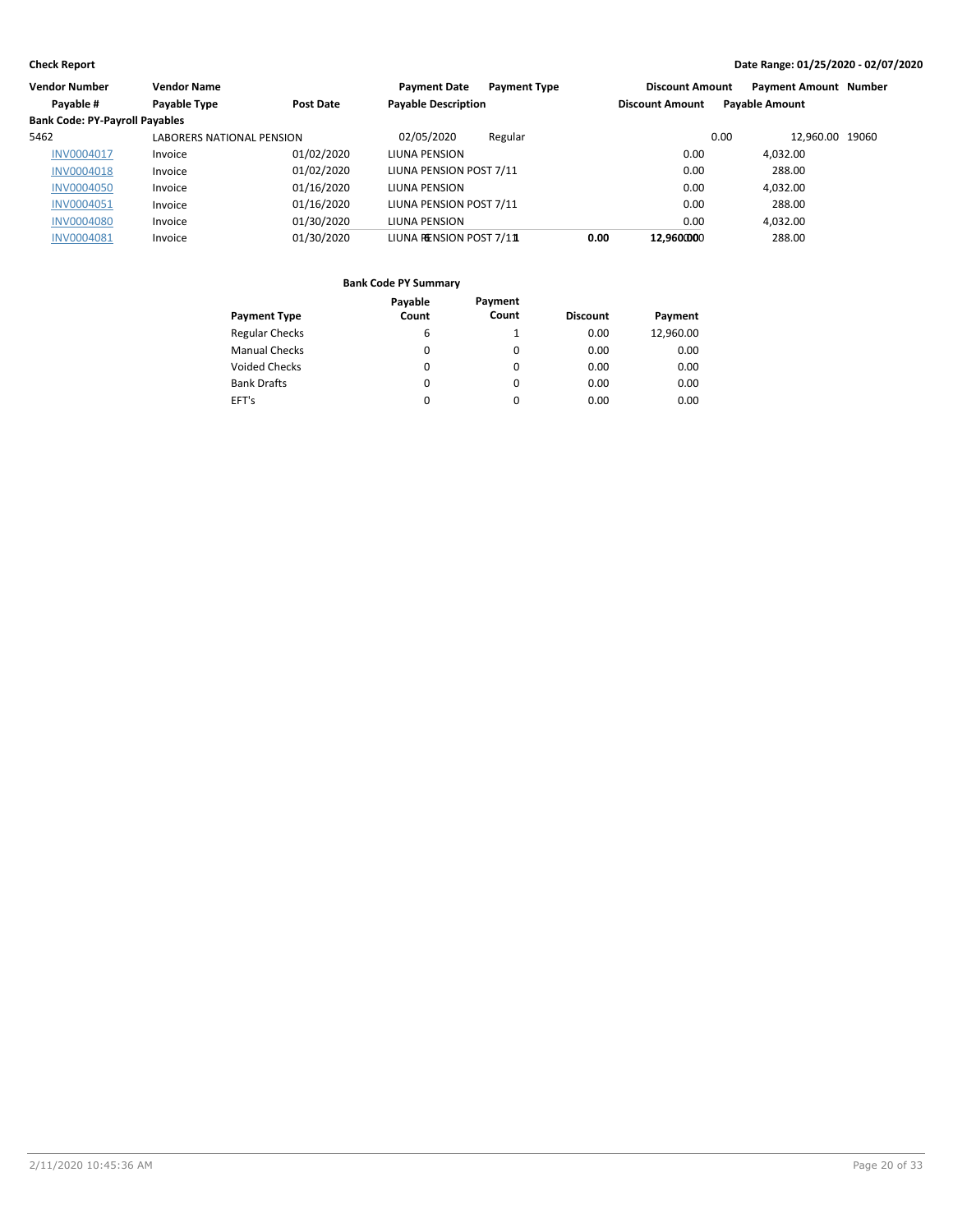| Vendor Number                         | <b>Vendor Name</b>         |            | <b>Payment Date</b>             | <b>Payment Type</b>                     | <b>Discount Amount</b> | <b>Payment Amount Number</b> |               |
|---------------------------------------|----------------------------|------------|---------------------------------|-----------------------------------------|------------------------|------------------------------|---------------|
| Payable #                             | Payable Type               | Post Date  | <b>Pavable Description</b>      |                                         | <b>Discount Amount</b> | <b>Payable Amount</b>        |               |
| <b>Bank Code: AP-Regular Payables</b> |                            |            |                                 |                                         |                        |                              |               |
| 5475                                  | <b>TERRYBERRY</b>          |            | 02/07/2020                      | Regular                                 |                        | 0.00                         | 117.25 100917 |
| H00249                                | Invoice                    | 02/07/2020 | (1) 5-YR EMPLOYEE SERVICE AWARD |                                         | 0.00                   | 117.25                       |               |
| 5543                                  | <b>MONTEREY BAY URGENT</b> |            | 02/07/2020                      | Regular                                 |                        | 0.00                         | 185.00 100881 |
| 272789                                | Invoice                    | 02/07/2020 |                                 | POLICE DEPT - PRE-EMPLOYMENT EXAM 12/   | 0.00                   | 25.00                        |               |
| 272817                                | Invoice                    | 02/07/2020 |                                 | PUBLIC WORKS DEPT TESTING 12/19/19 0.00 | 302.280                | 100.00                       |               |
| 272818                                | Invoice                    | 02/07/2020 |                                 | PUBLIC WORKS DEPT PRE-EMPLOYMENT EX     | 0.00                   | 60.00                        |               |

|                       | Payable | Payment  |                 |         |
|-----------------------|---------|----------|-----------------|---------|
| <b>Payment Type</b>   | Count   | Count    | <b>Discount</b> | Payment |
| <b>Regular Checks</b> | 4       | 2        | 0.00            | 302.25  |
| <b>Manual Checks</b>  | 0       | 0        | 0.00            | 0.00    |
| <b>Voided Checks</b>  | 0       | 0        | 0.00            | 0.00    |
| <b>Bank Drafts</b>    | 0       | $\Omega$ | 0.00            | 0.00    |
| EFT's                 | 0       | 0        | 0.00            | 0.00    |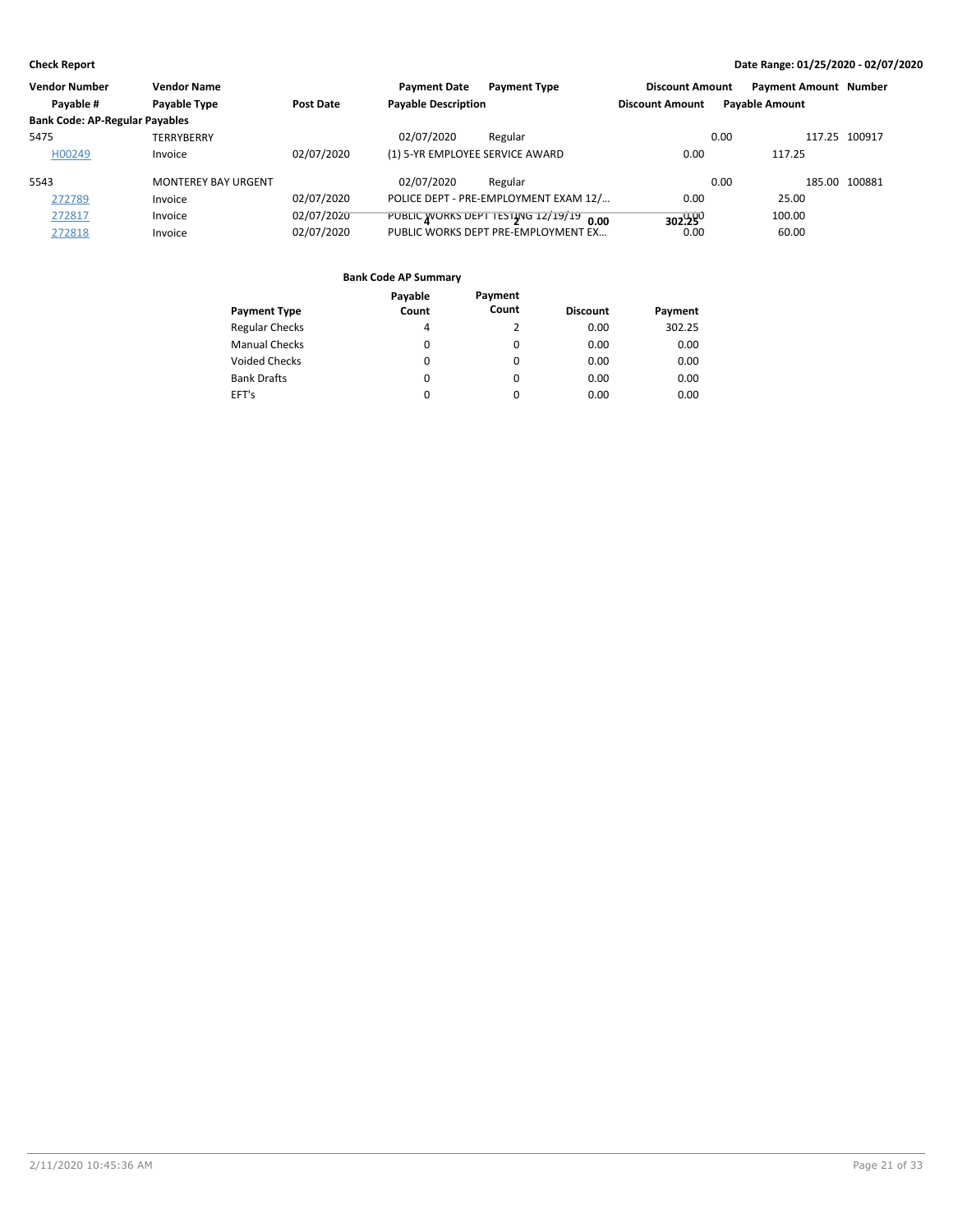| Vendor Number                         | <b>Vendor Name</b>                |                  | <b>Payment Date</b>        | <b>Payment Type</b>              |      | <b>Discount Amount</b> |      | <b>Payment Amount Number</b> |  |
|---------------------------------------|-----------------------------------|------------------|----------------------------|----------------------------------|------|------------------------|------|------------------------------|--|
| Pavable #                             | <b>Pavable Type</b>               | <b>Post Date</b> | <b>Payable Description</b> |                                  |      | <b>Discount Amount</b> |      | <b>Pavable Amount</b>        |  |
| <b>Bank Code: PY-Payroll Payables</b> |                                   |                  |                            |                                  |      |                        |      |                              |  |
| 5705                                  | PUBLIC AGENCY RETIREMENT SERVICES |                  | 02/05/2020                 | Regular                          |      |                        | 0.00 | 1.157.43 19062               |  |
| <b>INV0004092</b>                     | Invoice                           | 02/05/2020       |                            | NOVEMBER 2019 ARS FEE INV# 44637 | 0.00 | 1,157600               |      | 407.43                       |  |
| <b>INV0004093</b>                     | Invoice                           | 02/05/2020       |                            | NOVEMBER 2019 REP FEE INV# 44543 |      | 0.00                   |      | 750.00                       |  |

|                       | Payable | Payment  |                 |          |
|-----------------------|---------|----------|-----------------|----------|
| <b>Payment Type</b>   | Count   | Count    | <b>Discount</b> | Payment  |
| <b>Regular Checks</b> | 2       |          | 0.00            | 1,157.43 |
| <b>Manual Checks</b>  | 0       | 0        | 0.00            | 0.00     |
| <b>Voided Checks</b>  | 0       | 0        | 0.00            | 0.00     |
| <b>Bank Drafts</b>    | 0       | 0        | 0.00            | 0.00     |
| EFT's                 | 0       | $\Omega$ | 0.00            | 0.00     |
|                       |         |          |                 |          |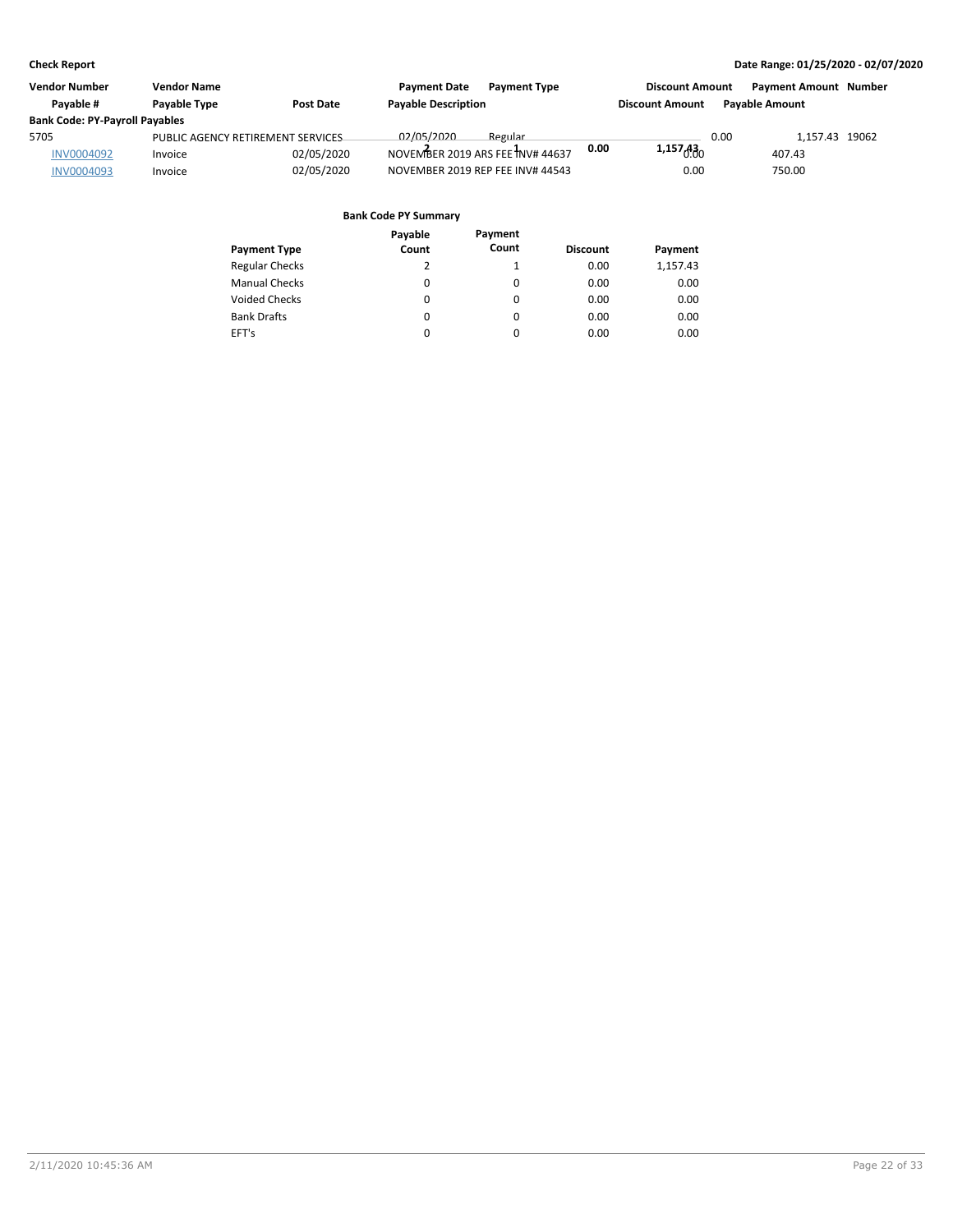| <b>Vendor Number</b>                  | <b>Vendor Name</b>          |                  | <b>Payment Date</b>           | <b>Payment Type</b>                      | <b>Discount Amount</b> |      | <b>Payment Amount Number</b> |               |
|---------------------------------------|-----------------------------|------------------|-------------------------------|------------------------------------------|------------------------|------|------------------------------|---------------|
| Payable #                             | <b>Payable Type</b>         | <b>Post Date</b> | <b>Payable Description</b>    |                                          | <b>Discount Amount</b> |      | <b>Payable Amount</b>        |               |
| <b>Bank Code: AP-Regular Payables</b> |                             |                  |                               |                                          |                        |      |                              |               |
| 5753                                  | <b>HEIHACHIRO TAKARABE</b>  |                  | 02/07/2020                    | Regular                                  |                        | 0.00 |                              | 292.32 100864 |
| <b>JAN 2020</b>                       | Invoice                     | 02/07/2020       |                               | JAN 2020 - INSTRUCTOR PAY (TAI CHI)      | 0.00                   |      | 292.32                       |               |
| 5776                                  | <b>ALENA WAGREICH</b>       |                  | 02/07/2020                    | Regular                                  |                        | 0.00 |                              | 348.88 100824 |
| <b>JAN 2020</b>                       | Invoice                     | 02/07/2020       |                               | JAN 2020 - INSTRUCTOR PAY (CREATIVE DA   | 0.00                   |      | 348.88                       |               |
| 5854                                  | DELLA MORA HEATING,         |                  | 02/07/2020                    | Regular                                  |                        | 0.00 |                              | 750.00 100845 |
| 13306                                 | Invoice                     | 02/07/2020       |                               | BLDG #4380 - INSTALL NEW BLOWER MOTOR    | 0.00                   |      | 750.00                       |               |
| 5969                                  | <b>FASTENAL COMPANY</b>     |                  | 02/07/2020                    | Regular                                  |                        | 0.00 |                              | 55.10 100852  |
| <b>CASEA97522</b>                     | Invoice                     | 02/07/2020       |                               | SUPPLIES FOR PARKS DEPT - RUBBER STRAPS  | 0.00                   |      | 23.32                        |               |
| <b>CASEA97535</b>                     | Invoice                     | 02/07/2020       | SUPPLIES FOR STREETS DEPT     |                                          | 0.00                   |      | 31.78                        |               |
| 6197                                  | U.S. BANK EQUIPMENT FINANCE |                  | 02/07/2020                    | Regular                                  |                        | 0.00 |                              | 669.83 100919 |
| 405057985                             | Invoice                     | 02/07/2020       |                               | P.D. COPIERS - CONTRACT #500-0468671-000 | 0.00                   |      | 518.00                       |               |
| 405058090                             | Invoice                     | 02/07/2020       |                               | ENGINEERING COPIER - CONTRACT #500-05    | 0.00                   |      | 151.83                       |               |
| 6204                                  | <b>CONCERN HEALTH</b>       |                  | 02/07/2020                    | Regular                                  |                        | 0.00 |                              | 717.75 100836 |
| CN2007071                             | Invoice                     | 02/07/2020       |                               | JAN 2020 - PER EMPLOYEE PER MO/MONTH     | 0.00                   |      | 717.75                       |               |
| 6224                                  | FRED D. HARDEE, JR.         |                  | 02/07/2020                    | Regular                                  |                        | 0.00 | 1,518.98 100857              |               |
| <b>SSPD 20-01</b>                     | Invoice                     | 02/07/2020       |                               | (1) BACKGROUND INVESTIGATION AND REP     | 0.00                   |      | 1,518.98                     |               |
| 6313                                  | <b>WILLIAM B. CONNERS</b>   |                  | 02/07/2020                    | 0.00<br>Regular                          | 4,492.86               | 0.00 |                              | 140.00 100926 |
| <b>AUG'19-JAN'20</b>                  | Invoice                     | 02/07/2020       | AUG 2019 - JAN 202 LEGAL SVCS |                                          | 0.00                   |      | 5,860.00                     |               |
| <b>SEPT 2018.</b>                     | Credit Memo                 | 02/01/2020       |                               | CREDIT MEMO FOR DOUBLE PAYMENT IN SE     | 0.00                   |      | $-5,720.00$                  |               |

| <b>Payment Type</b>   | Payable<br>Count | Payment<br>Count | <b>Discount</b> | Payment  |
|-----------------------|------------------|------------------|-----------------|----------|
| <b>Regular Checks</b> | 11               | 8                | 0.00            | 4,492.86 |
| <b>Manual Checks</b>  | 0                | $\Omega$         | 0.00            | 0.00     |
| <b>Voided Checks</b>  | 0                | 0                | 0.00            | 0.00     |
| <b>Bank Drafts</b>    | 0                | $\Omega$         | 0.00            | 0.00     |
| EFT's                 | 0                | 0                | 0.00            | 0.00     |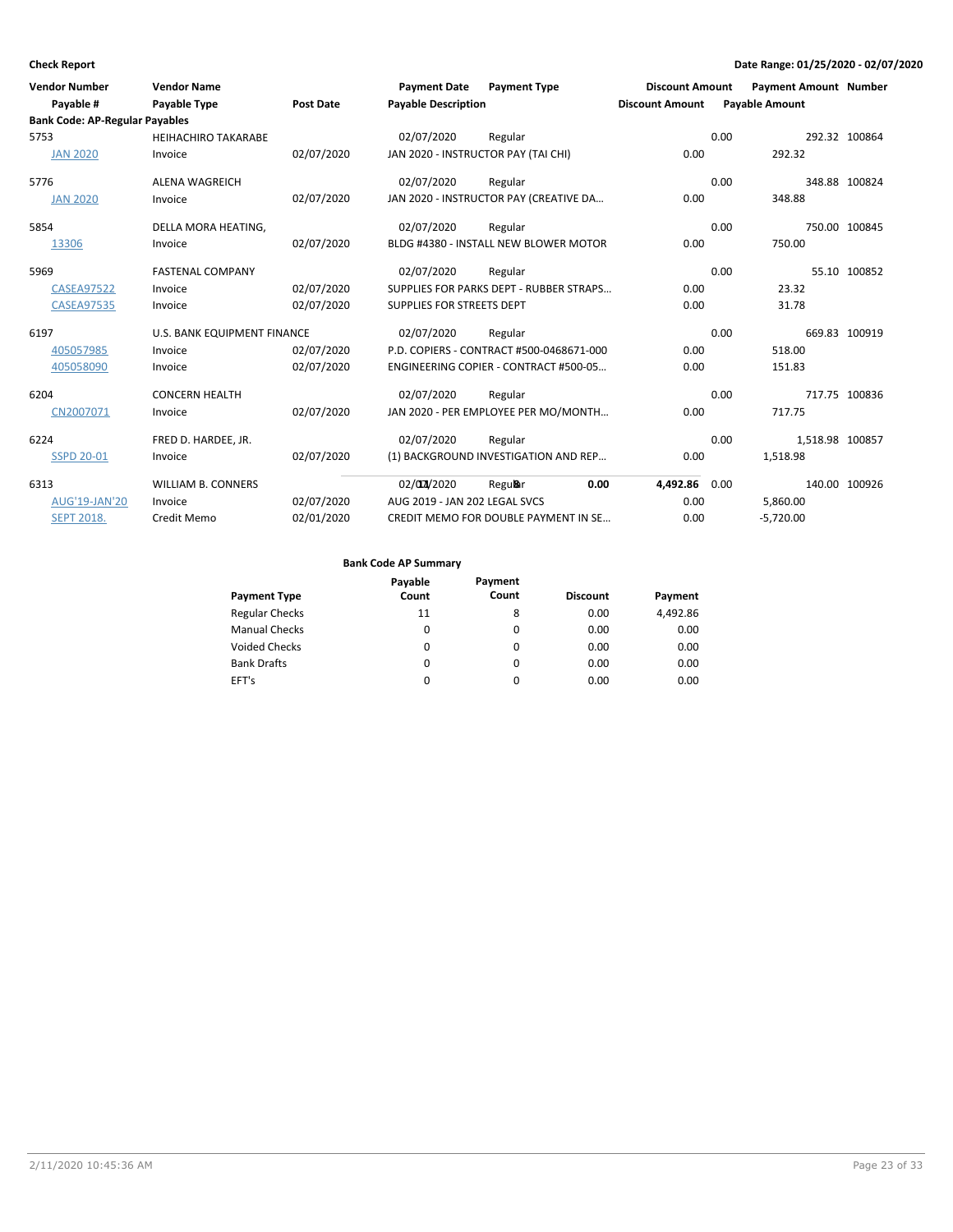| <b>Vendor Number</b>                  | <b>Vendor Name</b>               |                  | <b>Payment Date</b>        | <b>Payment Type</b> |      | <b>Discount Amount</b> |      | <b>Payment Amount Number</b> |                     |
|---------------------------------------|----------------------------------|------------------|----------------------------|---------------------|------|------------------------|------|------------------------------|---------------------|
| Pavable #                             | <b>Pavable Type</b>              | <b>Post Date</b> | <b>Payable Description</b> |                     |      | <b>Discount Amount</b> |      | <b>Pavable Amount</b>        |                     |
| <b>Bank Code: PY-Payroll Payables</b> |                                  |                  |                            |                     |      |                        |      |                              |                     |
| 6372                                  | <b>GUARDIAN-ALTERNATE FUNDED</b> |                  | 02/07/2020                 | <b>Bank Draft</b>   |      |                        | 0.00 |                              | 8.718.16 949184428  |
| <b>INV0004096</b>                     | Invoice                          | 02/06/2020       | JANUARY 2020 CLAIMS        |                     | 0.00 | 18.0440500             |      | 8.718.16                     |                     |
| 6372                                  | <b>GUARDIAN-ALTERNATE FUNDED</b> |                  | 02/04/2020                 | <b>Bank Draft</b>   |      |                        | 0.00 |                              | 9.326.34 1654888979 |
| INV0004091                            | Invoice                          | 02/03/2020       | DECEMBER 2019 CLAIMS       |                     |      | 0.00                   |      | 9.326.34                     |                     |

|                       | Payable  | Payment  |                 |           |
|-----------------------|----------|----------|-----------------|-----------|
| <b>Payment Type</b>   | Count    | Count    | <b>Discount</b> | Payment   |
| <b>Regular Checks</b> | 0        | 0        | 0.00            | 0.00      |
| <b>Manual Checks</b>  | $\Omega$ | 0        | 0.00            | 0.00      |
| <b>Voided Checks</b>  | 0        | $\Omega$ | 0.00            | 0.00      |
| <b>Bank Drafts</b>    | 2        | 2        | 0.00            | 18.044.50 |
| EFT's                 | 0        | $\Omega$ | 0.00            | 0.00      |
|                       |          |          |                 |           |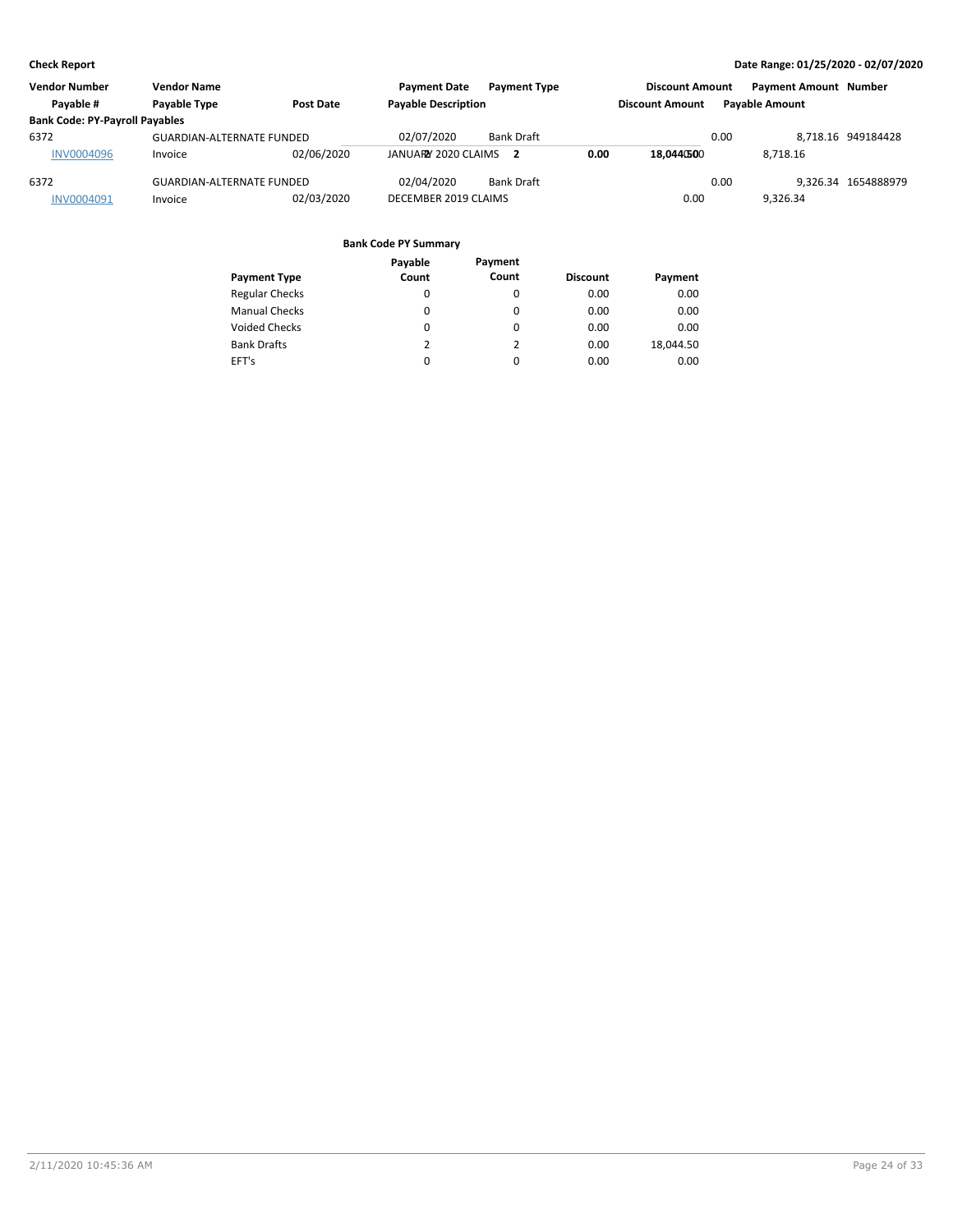| <b>Vendor Number</b>                  | <b>Vendor Name</b>                 |                  | <b>Payment Date</b>        | <b>Payment Type</b>                      | <b>Discount Amount</b> |      | <b>Payment Amount Number</b> |               |
|---------------------------------------|------------------------------------|------------------|----------------------------|------------------------------------------|------------------------|------|------------------------------|---------------|
| Payable #                             | Payable Type                       | <b>Post Date</b> | <b>Payable Description</b> |                                          | <b>Discount Amount</b> |      | <b>Payable Amount</b>        |               |
| <b>Bank Code: AP-Regular Payables</b> |                                    |                  |                            |                                          |                        |      |                              |               |
| 6438                                  | <b>CWEA</b>                        |                  | 02/07/2020                 | Regular                                  |                        | 0.00 |                              | 192.00 100842 |
| 0003957141                            | Invoice                            | 02/07/2020       |                            | JOSE F. CARDONA - ASSOCIATION MEMBER     | 0.00                   |      | 192.00                       |               |
| 6602                                  | <b>NANCY MELTON</b>                |                  | 02/07/2020                 | Regular                                  |                        | 0.00 |                              | 120.40 100890 |
| <b>JAN 2020</b>                       | Invoice                            | 02/07/2020       |                            | JAN 2020 - INSTRUCTOR PAY (GENTLE YOGA)  | 0.00                   |      | 120.40                       |               |
| 6664                                  | <b>CULLIGAN WATER CONDITIONING</b> |                  | 02/07/2020                 | Regular                                  |                        | 0.00 |                              | 284.00 100841 |
| 1167439                               | Invoice                            | 02/07/2020       |                            | FEB 2020 - POU RENTAL FOR LOC 01 -04     | 0.00                   |      | 284.00                       |               |
| 6671                                  | <b>VERIZON WIRELESS</b>            |                  | 02/07/2020                 | Regular                                  |                        | 0.00 | 2,906.03 100922              |               |
| 9845351428                            | Invoice                            | 02/07/2020       |                            | ACCT #472229021-00002; 1/1/20 BILL DATE  | 0.00                   |      | 38.01                        |               |
| 9846996149                            | Invoice                            | 02/07/2020       |                            | ACCT #742264136-00001; 1/23/20 BILL DATE | 0.00                   |      | 165.87                       |               |
| 9846999235                            | Invoice                            | 02/07/2020       |                            | ACCT #772515511-00003; 1/23/20 BILL DATE | 0.00                   |      | 854.71                       |               |
| 9846999237                            | Invoice                            | 02/07/2020       |                            | ACCT #772515511-00005; 1/23/20 BILL DATE | 0.00                   |      | 406.79                       |               |
| 9846999238                            | Invoice                            | 02/07/2020       |                            | ACCT #772515511-00006; 1/23/20 BILL DATE | 0.00                   |      | 137.59                       |               |
| 9846999239                            | Invoice                            | 02/07/2020       |                            | ACCT #772515511-00007; 1/23/20 BILL DATE | 0.00                   |      | 56.50                        |               |
| 9846999240                            | Invoice                            | 02/07/2020       |                            | ACCT #772515511-00008; 1/23/20 BILL DATE | 0.00                   |      | 167.08                       |               |
| 9846999241                            | Invoice                            | 02/07/2020       |                            | ACCT #772515511-00009; 1/23/20 BILL DATE | 0.00                   |      | 1,079.48                     |               |
| 6727                                  | DATAPROSE, INC.                    |                  | 02/07/2020                 | Regular                                  |                        | 0.00 |                              | 199.65 100844 |
| 3P47053                               | Invoice                            | 02/07/2020       |                            | 8.5x11 INSERT FOR WATER RATE INCREASE    | 0.00                   |      | 199.65                       |               |
| 6747                                  | <b>AT&amp;T MOBILITY</b>           |                  | 02/07/2020                 | Regular                                  |                        | 0.00 | 2,333.19 100827              |               |
| 12/09/19-01/08/20 Invoice             |                                    | 02/07/2020       |                            | ACCT #287272498122/INV #287272498122X    | 0.00                   |      | 560.50                       |               |
| $12/9/19 - 1/8/20$                    | Invoice                            | 02/07/2020       |                            | ACCT #287256319516; INV4#287256319516    | 6,190.620              |      | 1,159.14                     |               |
| 12/9/19-1/8/20                        | Invoice                            | 02/07/2020       |                            | ACCT #287021335618; INV #287021335618    | 0.00                   |      | 613.55                       |               |
| 7106                                  | <b>D'VINE SIGNS AND GRAPHICS</b>   |                  | 02/07/2020                 | Regular                                  |                        | 0.00 |                              | 155.35 100849 |
| <b>INV-18109</b>                      | Invoice                            | 02/07/2020       |                            | (18) 6"x14" NUMBERS, RED AND WHITE OR    | 0.00                   |      | 155.35                       |               |

|                       | Payable | Payment  |                 |          |
|-----------------------|---------|----------|-----------------|----------|
| <b>Payment Type</b>   | Count   | Count    | <b>Discount</b> | Payment  |
| <b>Regular Checks</b> | 16      |          | 0.00            | 6,190.62 |
| <b>Manual Checks</b>  | 0       | $\Omega$ | 0.00            | 0.00     |
| <b>Voided Checks</b>  | 0       | $\Omega$ | 0.00            | 0.00     |
| <b>Bank Drafts</b>    | 0       | $\Omega$ | 0.00            | 0.00     |
| EFT's                 | 0       | $\Omega$ | 0.00            | 0.00     |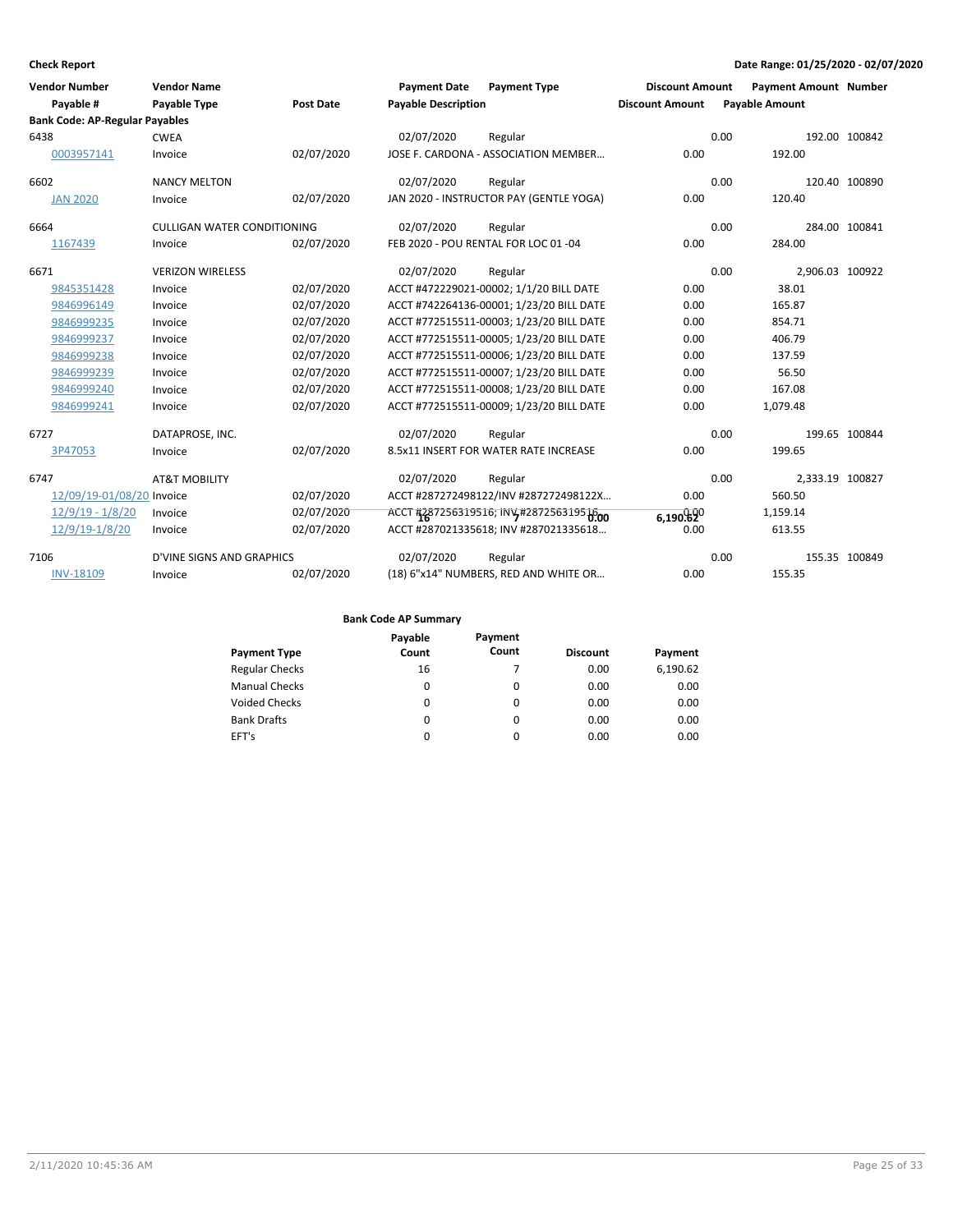| <b>Vendor Number</b>                  | <b>Vendor Name</b>                  |                  | Payment Date Payment Type              |                   |      | <b>Discount Amount</b>         |      | <b>Payment Amount Number</b> |                      |
|---------------------------------------|-------------------------------------|------------------|----------------------------------------|-------------------|------|--------------------------------|------|------------------------------|----------------------|
| Payable #                             | Payable Type                        | <b>Post Date</b> | <b>Payable Description</b>             |                   |      | Discount Amount Payable Amount |      |                              |                      |
| <b>Bank Code: PY-Payroll Payables</b> |                                     |                  |                                        |                   |      |                                |      |                              |                      |
| 7124                                  | U.S. BANK N.A. - PARS ARS 457 & SRP |                  | 02/04/2020                             | <b>Bank Draft</b> |      |                                | 0.00 |                              | 2,270.65 2257388646  |
| INV0004074                            | Invoice                             | 01/30/2020       | PARS-ARS 457 6746022400                |                   |      | 0.00                           |      | 2.270.65                     |                      |
| 7124                                  | U.S. BANK N.A. - PARS ARS 457 & SRP |                  | 02/04/2020                             | <b>Bank Draft</b> |      |                                | 0.00 |                              | 3.82 2257388646      |
| <b>INV0003990</b>                     | Invoice                             | 01/02/2020       | PARS-ARS 457 6746022400                |                   |      | 0.00                           |      | 3.82                         |                      |
| 7124                                  | U.S. BANK N.A. - PARS ARS 457 & SRP |                  | 02/04/2020                             | <b>Bank Draft</b> |      |                                | 0.00 |                              | 2,348.07 2257388646  |
| INV0003999                            | Invoice                             | 01/02/2020       | PARS-ARS 457 6746022400                |                   |      | 0.00                           |      | 2,348.07                     |                      |
| 7124                                  | U.S. BANK N.A. - PARS ARS 457 & SRP |                  | 02/04/2020                             | <b>Bank Draft</b> |      |                                | 0.00 |                              | 2,273.75 2257388646  |
| INV0004033                            | Invoice                             | 01/16/2020       | PARS-ARS 457 6746022400                |                   |      | 0.00                           |      | 2,273.75                     |                      |
| 7124                                  | U.S. BANK N.A. - PARS ARS 457 & SRP |                  | 02/04/2020                             | <b>Bank Draft</b> |      |                                | 0.00 |                              | 52.78 2257388646     |
| <b>INV0004059</b>                     | Invoice                             | 01/16/2020       | PARS-ARS 457 6746022400                |                   |      | 0.00                           |      | 52.78                        |                      |
| 7124                                  | U.S. BANK N.A. - PARS ARS 457 & SRP |                  | 02/04/2020                             | <b>Bank Draft</b> |      |                                | 0.00 |                              | -4.020.00 2439281999 |
| CM0000358                             | Credit Memo                         | 01/30/2020       | PARS JANUARY 2020 EXCESS CREDIT        |                   |      | 0.00                           |      | $-4,020.00$                  |                      |
| 7124                                  | U.S. BANK N.A. - PARS ARS 457 & SRP |                  | 02/04/2020                             | <b>Bank Draft</b> |      |                                | 0.00 |                              | -1,065.25 2439281999 |
| CM0000357                             | Credit Memo                         | 01/30/2020       | PARS PARTIAL DECEMBER 2019 EXCESS CRED |                   |      | 0.00                           |      | $-1,065.25$                  |                      |
| 7124                                  | U.S. BANK N.A. - PARS ARS 457 & SRP |                  | 02/04/2020                             | <b>Bank Draft</b> |      |                                | 0.00 |                              | 3,415.26 2439281999  |
| <b>INV0004073</b>                     | Invoice                             | 01/30/2020       | PARS 6746022500                        |                   |      | 0.00                           |      | 3,415.26                     |                      |
| 7124                                  | U.S. BANK N.A. - PARS ARS 457 & SRP |                  | 02/04/2020                             | <b>Bank Draft</b> |      |                                | 0.00 |                              | 223.08 2439281999    |
| INV0003979                            | Invoice                             | 01/02/2020       | PARS 6746022500                        |                   |      | 0.00                           |      | 223.08                       |                      |
| 7124                                  | U.S. BANK N.A. - PARS ARS 457 & SRP |                  | 02/04/2020                             | Bank braft        | 0.00 | 12,835.75                      | 0.00 |                              | 4.018.45 2439281999  |
| INV0003993                            | Invoice                             | 01/02/2020       | PARS 6746022500                        |                   |      | 0.00                           |      | 4,018.45                     |                      |
| 7124                                  | U.S. BANK N.A. - PARS ARS 457 & SRP |                  | 02/04/2020                             | <b>Bank Draft</b> |      |                                | 0.00 |                              | 3,315.14 2439281999  |
| <b>INV0004028</b>                     | Invoice                             | 01/16/2020       | PARS 6746022500                        |                   |      | 0.00                           |      | 3,315.14                     |                      |

|                       | Payable | Payment  |                 |           |
|-----------------------|---------|----------|-----------------|-----------|
| <b>Payment Type</b>   | Count   | Count    | <b>Discount</b> | Payment   |
| <b>Regular Checks</b> | 0       | $\Omega$ | 0.00            | 0.00      |
| <b>Manual Checks</b>  | 0       | 0        | 0.00            | 0.00      |
| <b>Voided Checks</b>  | 0       | $\Omega$ | 0.00            | 0.00      |
| <b>Bank Drafts</b>    | 11      | 11       | 0.00            | 12,835.75 |
| EFT's                 | 0       | $\Omega$ | 0.00            | 0.00      |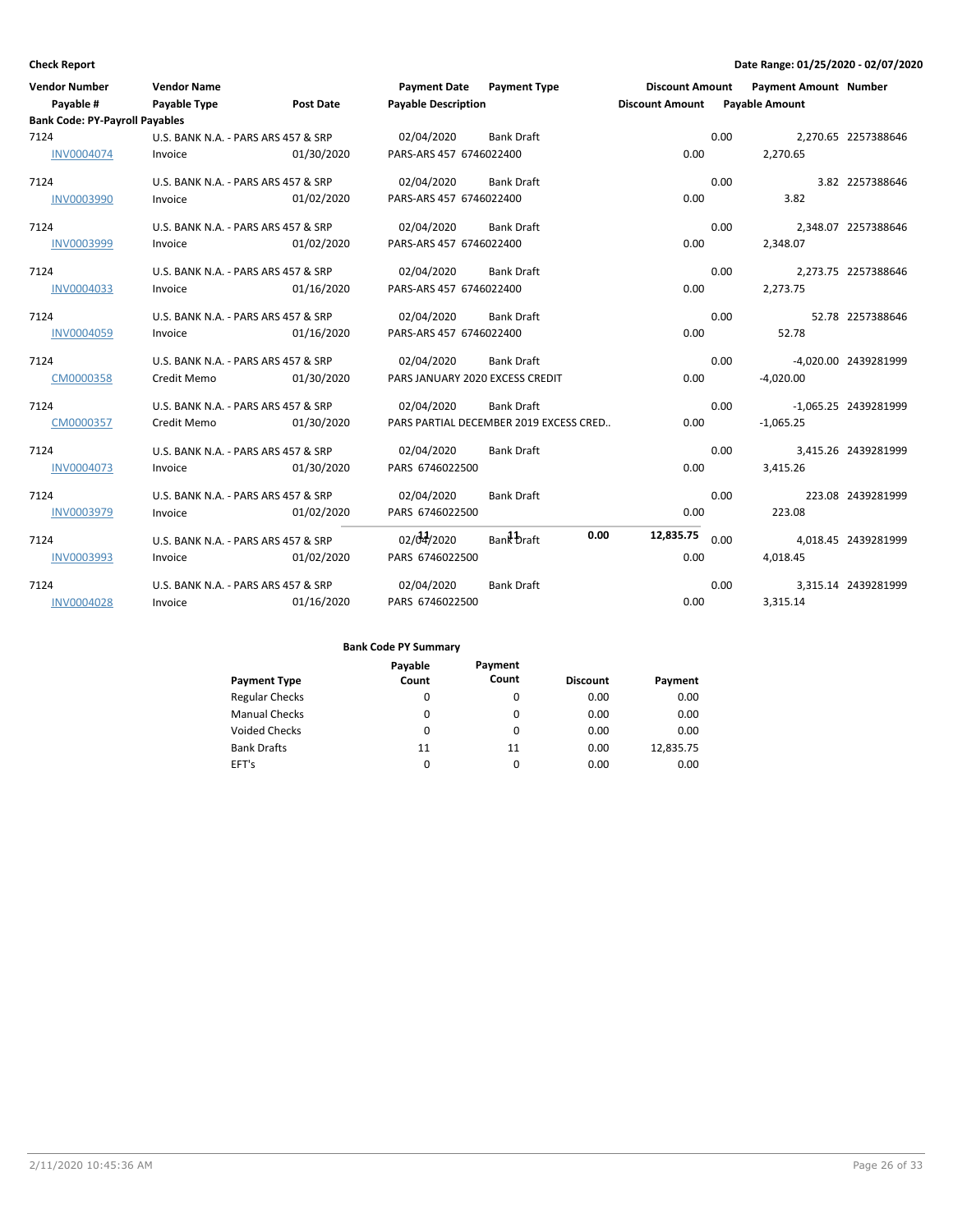| <b>Vendor Number</b>                  | <b>Vendor Name</b>             |            | <b>Payment Date</b>              | <b>Payment Type</b>                      | <b>Discount Amount</b> |      | <b>Payment Amount Number</b> |               |
|---------------------------------------|--------------------------------|------------|----------------------------------|------------------------------------------|------------------------|------|------------------------------|---------------|
| Payable #                             | Payable Type                   | Post Date  | <b>Payable Description</b>       |                                          | <b>Discount Amount</b> |      | <b>Payable Amount</b>        |               |
| <b>Bank Code: AP-Regular Payables</b> |                                |            |                                  |                                          |                        |      |                              |               |
| 7135                                  | MONTEREY SANITARY SUPPLY, INC. |            | 02/07/2020                       | Regular                                  |                        | 0.00 |                              | 99.00 100888  |
| 13713                                 | Invoice                        | 02/07/2020 |                                  | MONTHLY MEDICAL WASTE SVC 1/30/2020      | 0.00                   |      | 99.00                        |               |
| 7217                                  | <b>FRANK J. CHRISTIE</b>       |            | 02/07/2020                       | 0.00<br>Regu <b>B</b> ar                 | 2.099.00 0.00          |      |                              | 300.00 100856 |
| 246705                                | Invoice                        | 02/07/2020 |                                  | (2) VINYL LETTERING ON ST SIGNS - MERCED | 0.00                   |      | 100.00                       |               |
| 767496                                | Invoice                        | 02/07/2020 |                                  | (1) VINYL LETTERING, (2) LOGOS FOR MOTO  | 0.00                   |      | 200.00                       |               |
| 7243                                  | THALES CONSULTING INC          |            | 02/07/2020                       | Regular                                  |                        | 0.00 | 1.700.00 100918              |               |
| 2105                                  | Invoice                        | 02/07/2020 | SCO REPORT, CITY - FYE 6/30/2019 |                                          | 0.00                   |      | 1.700.00                     |               |

|                       | Payable | Payment  |                 |          |
|-----------------------|---------|----------|-----------------|----------|
| <b>Payment Type</b>   | Count   | Count    | <b>Discount</b> | Payment  |
| <b>Regular Checks</b> | 4       | 3        | 0.00            | 2,099.00 |
| <b>Manual Checks</b>  | 0       | 0        | 0.00            | 0.00     |
| <b>Voided Checks</b>  | 0       | $\Omega$ | 0.00            | 0.00     |
| <b>Bank Drafts</b>    | 0       | $\Omega$ | 0.00            | 0.00     |
| EFT's                 | 0       | 0        | 0.00            | 0.00     |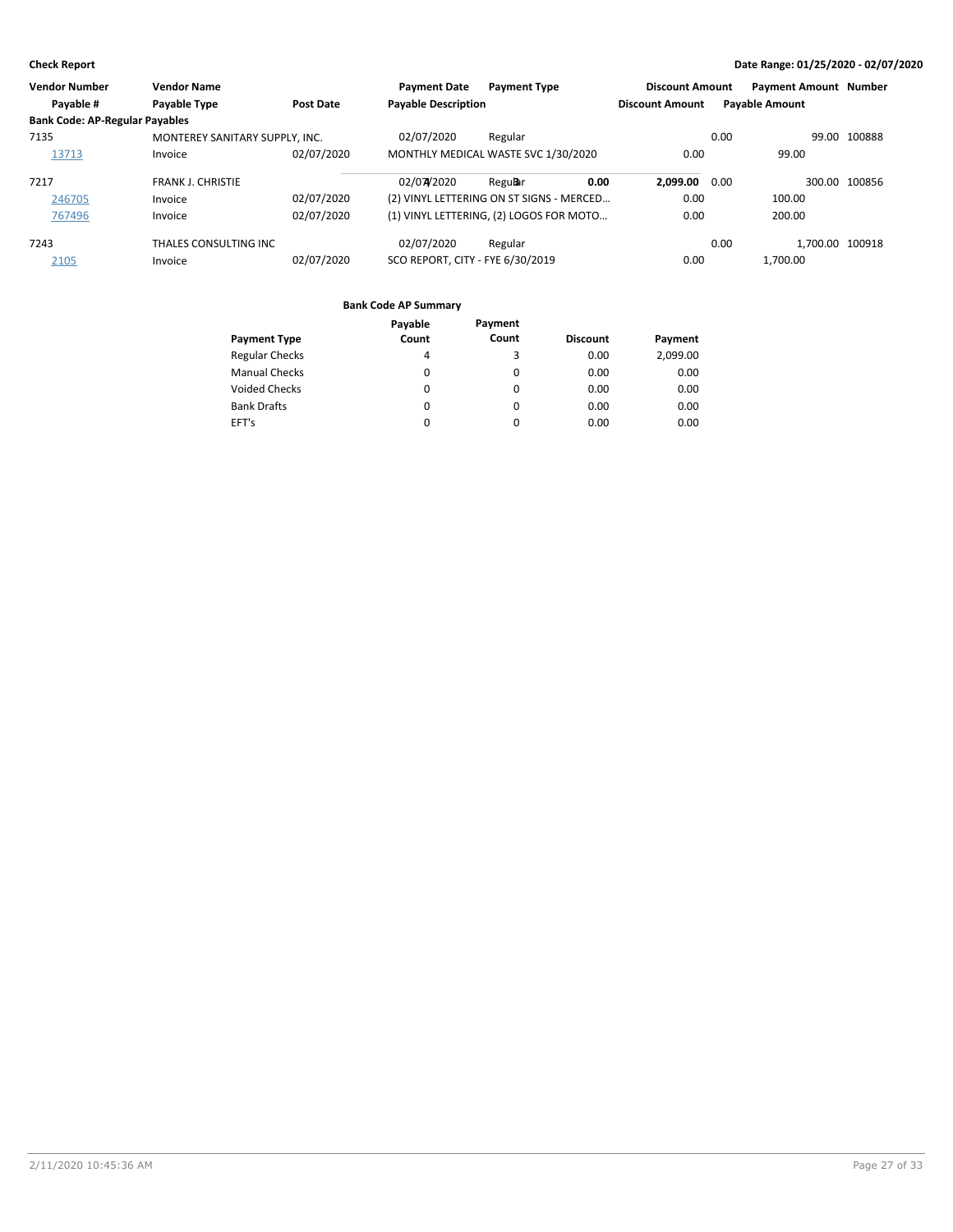| <b>Vendor Number</b>                  | <b>Vendor Name</b> |                  | Payment Date               | <b>Payment Type</b> | 0.00 | Discount Amount        |      | <b>Payment Amount Number</b> |  |
|---------------------------------------|--------------------|------------------|----------------------------|---------------------|------|------------------------|------|------------------------------|--|
| Pavable #                             | Payable Type       | <b>Post Date</b> | <b>Payable Description</b> |                     |      | <b>Discount Amount</b> |      | <b>Payable Amount</b>        |  |
| <b>Bank Code: PY-Payroll Payables</b> |                    |                  |                            |                     |      |                        |      |                              |  |
| 7370                                  | UPEC, LOCAL 792    |                  | 02/05/2020                 | Regular             |      |                        | 0.00 | 1.591.25 19064               |  |
| INV0004001                            | Invoice            | 01/02/2020       | LIUNA/UNION DUES           |                     |      | 0.00                   |      | 807.50                       |  |
| <b>INV0004035</b>                     | Invoice            | 01/16/2020       | LIUNA/UNION DUES           |                     |      | 0.00                   |      | 783.75                       |  |

|                       | Payable | Payment  |                 |          |
|-----------------------|---------|----------|-----------------|----------|
| <b>Payment Type</b>   | Count   | Count    | <b>Discount</b> | Payment  |
| <b>Regular Checks</b> | 2       | 1        | 0.00            | 1,591.25 |
| <b>Manual Checks</b>  | 0       | 0        | 0.00            | 0.00     |
| <b>Voided Checks</b>  | 0       | $\Omega$ | 0.00            | 0.00     |
| <b>Bank Drafts</b>    | 0       | $\Omega$ | 0.00            | 0.00     |
| EFT's                 | 0       | 0        | 0.00            | 0.00     |
|                       |         |          |                 |          |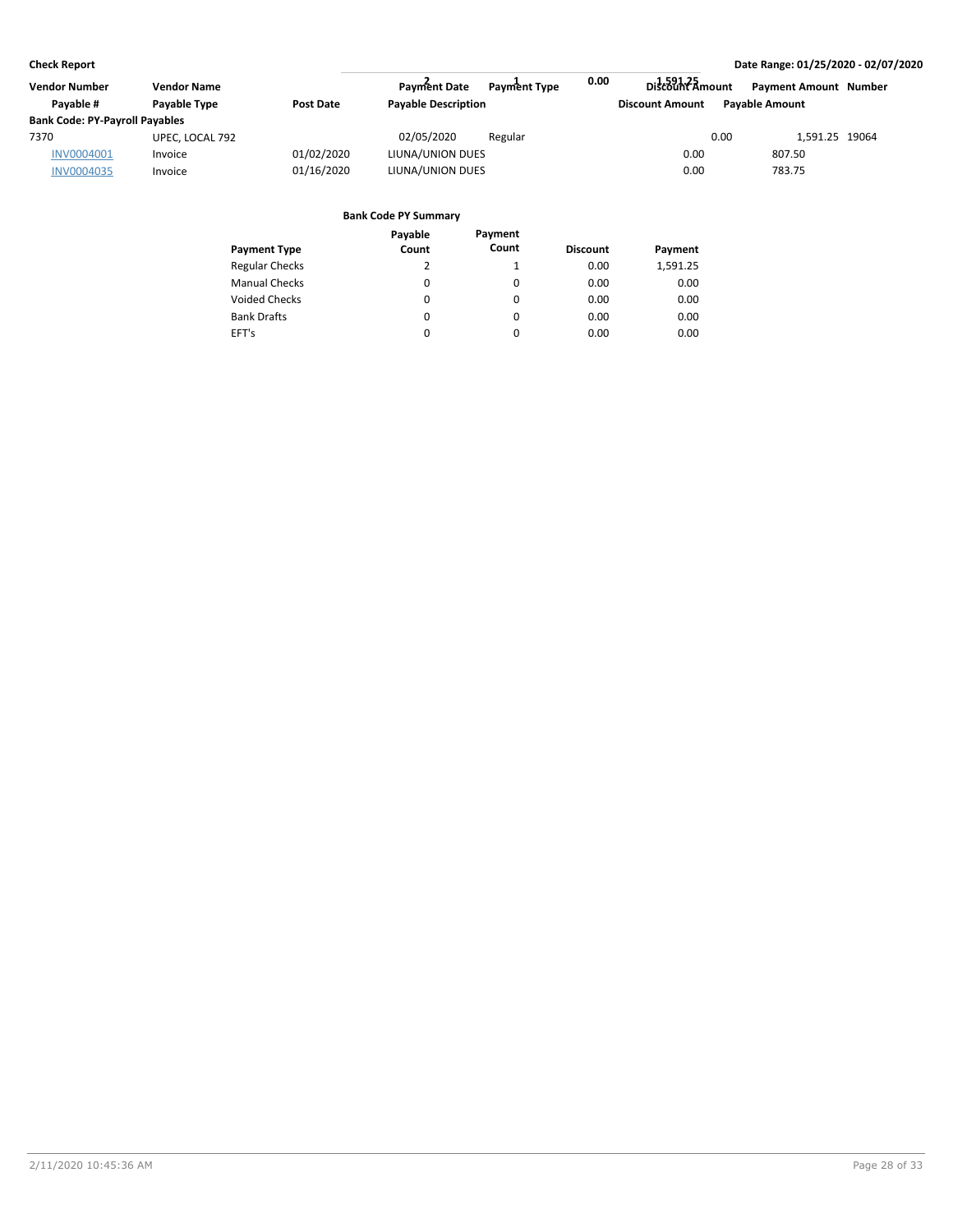| <b>Vendor Number</b>                  | <b>Vendor Name</b>                |                  | <b>Payment Date</b>              | <b>Payment Type</b>                        | <b>Discount Amount</b> | <b>Payment Amount Number</b> |               |
|---------------------------------------|-----------------------------------|------------------|----------------------------------|--------------------------------------------|------------------------|------------------------------|---------------|
| Payable #                             | Payable Type                      | <b>Post Date</b> | <b>Payable Description</b>       |                                            | <b>Discount Amount</b> | <b>Payable Amount</b>        |               |
| <b>Bank Code: AP-Regular Payables</b> |                                   |                  |                                  |                                            |                        |                              |               |
| 7470                                  | <b>GOVERNMENT TRAINING AGENCY</b> |                  | 02/07/2020                       | Regular                                    |                        | 0.00<br>1,050.00 100860      |               |
| 48176                                 | Invoice                           | 02/07/2020       |                                  | ANGELA MYERS - RECORDS CLERK 2/10/20-2     | 0.00                   | 525.00                       |               |
| 48177                                 | Invoice                           | 02/07/2020       |                                  | APRIL KANAGAKI - RECORDS CLERK 2/10/20-    | 0.00                   | 525.00                       |               |
| 7488                                  | L3HARRIS TECHNOLOGIES, INC.       |                  | 02/07/2020                       | Regular                                    |                        | 0.00<br>6,253.41 100875      |               |
| 93335956                              | Invoice                           | 02/07/2020       | (40) BATTERY, LI-POLYMER         |                                            | 0.00                   | 6,253.41                     |               |
| 7506                                  | CODE PUBLISHING, INC.             |                  | 02/07/2020                       | Regular                                    |                        | 0.00                         | 555.00 100834 |
| 65700                                 | Invoice                           | 02/07/2020       |                                  | MUNI CODE WEB UPDATE- (23) NEW PAGES       | 0.00                   | 555.00                       |               |
| 7605                                  | <b>GREEN RUBBER-KENNEDY AG</b>    |                  | 02/07/2020                       | Regular                                    |                        | 0.00                         | 101.25 100862 |
| S-650334                              | Invoice                           | 02/07/2020       |                                  | (1) TINGLEY FLITE, 16" BLUE, CHVN PLUS, ST | 0.00                   | 101.25                       |               |
| 7644                                  | <b>COMCAST BUSINESS</b>           |                  | 02/07/2020                       | Regular                                    |                        | 0.00<br>4,697.49 100835      |               |
| 94576868                              | Invoice                           | 02/07/2020       |                                  | ACCT #939827683; 1/15/2020 BILL DATE       | 0.00                   | 4,697.49                     |               |
| 7924                                  | <b>ROSA JONG</b>                  |                  | 02/07/2020                       | Regular                                    |                        | 0.00                         | 78.75 100909  |
| <b>JAN 2020</b>                       | Invoice                           | 02/07/2020       |                                  | JAN 2020 - INSTRUCTOR PAY (ZUMBA)          | 0.00                   | 78.75                        |               |
| 7968                                  | OPENGOV, INC.                     |                  | 02/07/2020                       | Regular                                    |                        | 5,877.00 100895<br>0.00      |               |
| <b>INV-002344</b>                     | Invoice                           | 02/07/2020       |                                  | (1) ERP INTEGRATION, CITIZEN ENGAGEMNT     | 0.00                   | 5,877.00                     |               |
| 8020                                  | RAIMI & ASSOCIATES, INC.          |                  | 02/07/2020                       | Regular                                    |                        | 0.00<br>6,583.02 100906      |               |
| 19-3425                               | Invoice                           | 02/07/2020       |                                  | GENERAL PLAN / EIR SVCS THROUGH 12/3160    | 29,383.540             | 6,583.02                     |               |
| 8022                                  | JEFF K. BILLS                     |                  | 02/07/2020                       | Regular                                    |                        | 0.00<br>4,000.00 100869      |               |
| 511620                                | Invoice                           | 02/07/2020       | (1) SUREHIRE ASSESSMENT 1/6/2020 |                                            | 0.00                   | 400.00                       |               |
| 5212120                               | Invoice                           | 02/07/2020       |                                  | (9) SUREHIRE ASSESSMENTS 1/21/2020         | 0.00                   | 3,600.00                     |               |
| 8273                                  | SMILE BUSINESS PRODUCTS, INC.     |                  | 02/07/2020                       | Regular                                    |                        | 0.00                         | 187.62 100910 |
| 821616                                | Invoice                           | 02/07/2020       |                                  | ENGINEERING - SHARP/MX-3070N LEASE         | 0.00                   | 187.62                       |               |

|                       | Payable | Payment  |                 |           |
|-----------------------|---------|----------|-----------------|-----------|
| <b>Payment Type</b>   | Count   | Count    | <b>Discount</b> | Payment   |
| <b>Regular Checks</b> | 12      | 10       | 0.00            | 29,383.54 |
| <b>Manual Checks</b>  | 0       | 0        | 0.00            | 0.00      |
| <b>Voided Checks</b>  | 0       | 0        | 0.00            | 0.00      |
| <b>Bank Drafts</b>    | 0       | $\Omega$ | 0.00            | 0.00      |
| EFT's                 | 0       | 0        | 0.00            | 0.00      |
|                       |         |          |                 |           |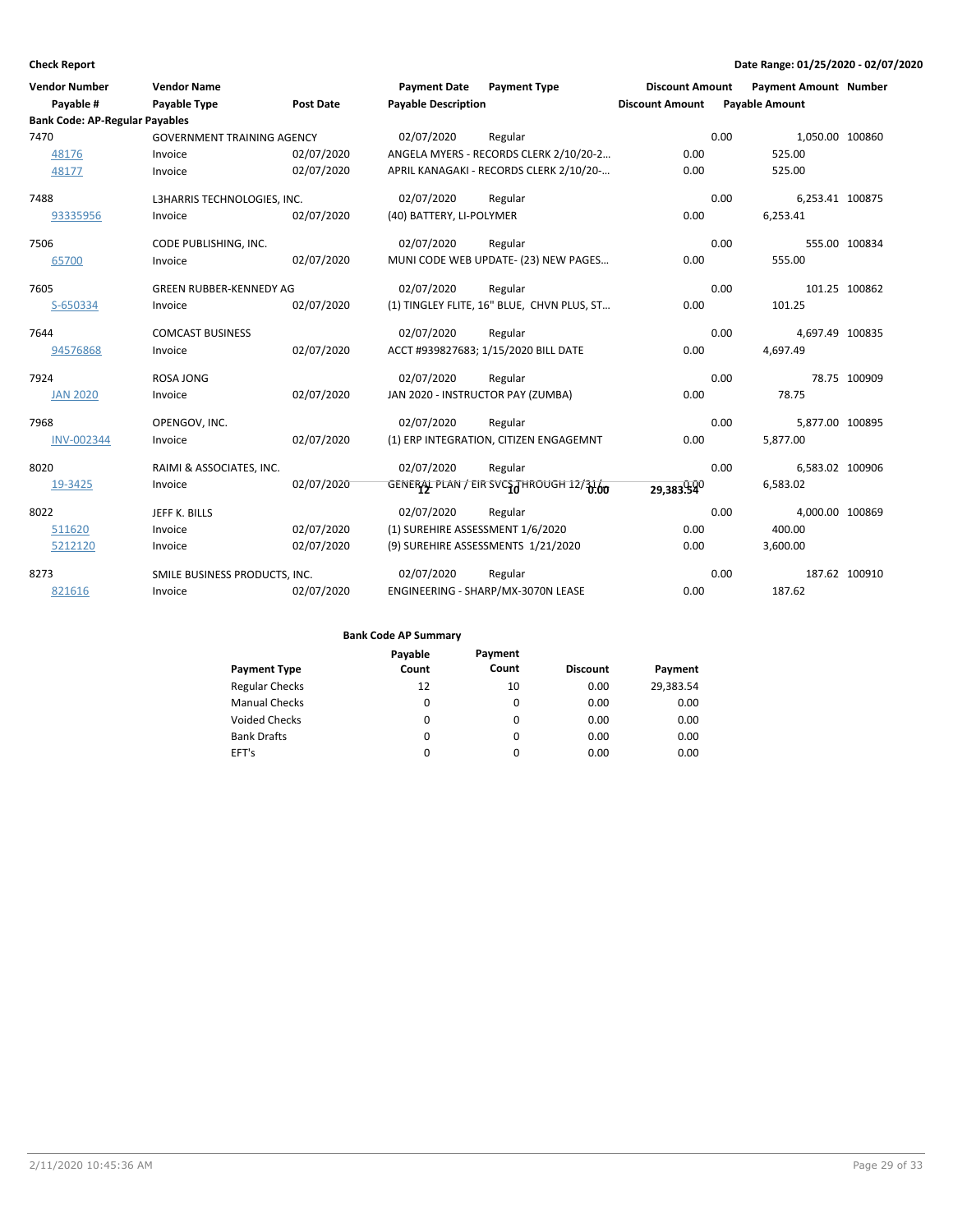|                                       |                    |                                                         |                                 |                     | 0.00 | 215.05                 |                                     |  |
|---------------------------------------|--------------------|---------------------------------------------------------|---------------------------------|---------------------|------|------------------------|-------------------------------------|--|
| <b>Check Report</b>                   |                    |                                                         |                                 |                     |      |                        | Date Range: 01/25/2020 - 02/07/2020 |  |
| <b>Vendor Number</b>                  | <b>Vendor Name</b> |                                                         | <b>Payment Date</b>             | <b>Payment Type</b> |      | <b>Discount Amount</b> | <b>Payment Amount Number</b>        |  |
| Payable #                             | Payable Type       | Post Date                                               | <b>Payable Description</b>      |                     |      | <b>Discount Amount</b> | <b>Payable Amount</b>               |  |
| <b>Bank Code: PY-Payroll Payables</b> |                    |                                                         |                                 |                     |      |                        |                                     |  |
| 8308                                  |                    | AMERICAN FIDELITY ADMINISTRATIVE SERVICES, I 02/05/2020 |                                 | Regular             |      | 0.00                   | 215.05 19057                        |  |
| INV0004094                            | Invoice            | 02/05/2020                                              | JAN20 ADMIN SERV FEE INV# 42689 |                     |      | 0.00                   | 215.05                              |  |
|                                       |                    |                                                         | <b>Bank Code PY Summary</b>     |                     |      |                        |                                     |  |
|                                       |                    |                                                         | Payable                         | Payment             |      |                        |                                     |  |

|                       | rayaure  | .        |                 |         |
|-----------------------|----------|----------|-----------------|---------|
| <b>Payment Type</b>   | Count    | Count    | <b>Discount</b> | Payment |
| <b>Regular Checks</b> |          | 1        | 0.00            | 215.05  |
| <b>Manual Checks</b>  | $\Omega$ | $\Omega$ | 0.00            | 0.00    |
| <b>Voided Checks</b>  | 0        | 0        | 0.00            | 0.00    |
| <b>Bank Drafts</b>    | 0        | 0        | 0.00            | 0.00    |
| EFT's                 | 0        | 0        | 0.00            | 0.00    |
|                       |          |          |                 |         |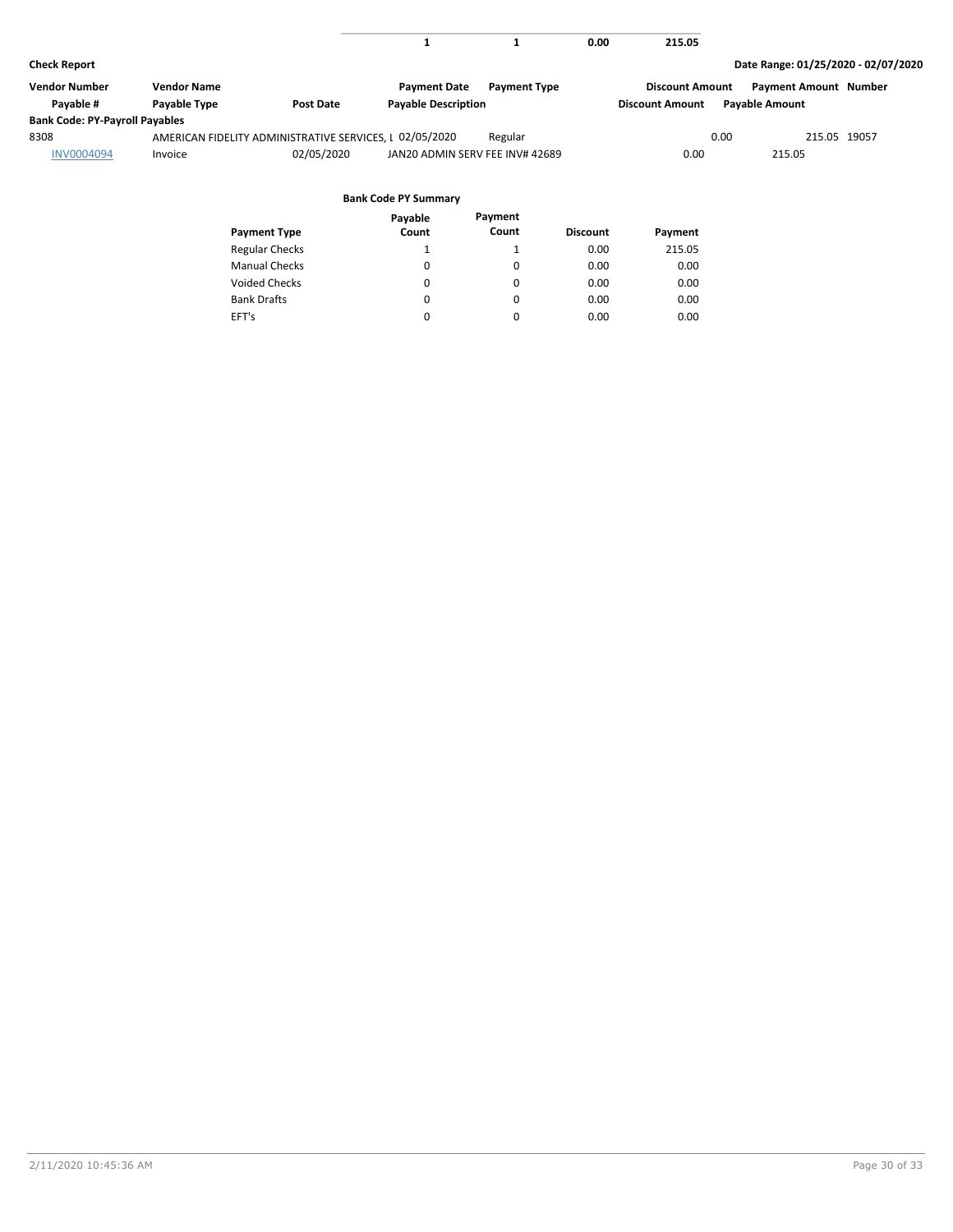| <b>Vendor Number</b>                  | <b>Vendor Name</b>                                  |                  | <b>Payment Date</b>                            | <b>Payment Type</b>                                | <b>Discount Amount</b> |      | <b>Payment Amount Number</b> |               |
|---------------------------------------|-----------------------------------------------------|------------------|------------------------------------------------|----------------------------------------------------|------------------------|------|------------------------------|---------------|
| Payable #                             | Payable Type                                        | <b>Post Date</b> | <b>Payable Description</b>                     |                                                    | <b>Discount Amount</b> |      | <b>Pavable Amount</b>        |               |
| <b>Bank Code: AP-Regular Payables</b> |                                                     |                  | 02/07/2020                                     | Regular                                            |                        | 0.00 |                              |               |
| 8338<br>6-914-30008                   | FEDEX<br>Invoice                                    | 02/07/2020       |                                                | ACCT #6266-0569-9 / SHIPMENT ON 1/23/2             | 0.00                   |      | 15.77                        | 15.77 100853  |
| 8361                                  | SPEAKWRITE LLC                                      |                  | 02/07/2020                                     | Regular                                            |                        | 0.00 | 1,670.26 100912              |               |
| 04baea7f                              | Invoice                                             | 02/07/2020       |                                                | JAN 2020 - SEASIDE POLICE BILLING ACCT - G         | 0.00                   |      | 1,670.26                     |               |
| 8426                                  | <b>CLIFTONLARSONALLEN LLP</b>                       |                  | 02/07/2020                                     | Regular                                            |                        | 0.00 | 2,195.00 100833              |               |
| 2359743                               | Invoice                                             | 02/07/2020       | AUDIT SVCS THROUGH 1/30/2020                   |                                                    | 0.00                   |      | 2,195.00                     |               |
| 8493                                  | CORODATA RECORDS MGMT., INC.                        |                  | 02/07/2020                                     | Regular                                            |                        | 0.00 |                              | 543.88 100837 |
| RS3139122                             | Invoice                                             | 02/07/2020       |                                                | DEC 2019 - RECORDS STORAGE SERVICES                | 0.00                   |      | 543.88                       |               |
| 8558                                  | <b>KION</b>                                         |                  | 02/07/2020                                     | Regular                                            |                        | 0.00 |                              | 340.00 100873 |
| 505497-1                              | Invoice                                             | 02/07/2020       |                                                | JAN 2020 - Seaside P.D. Recruitment Campai         | 0.00                   |      | 340.00                       |               |
|                                       |                                                     |                  |                                                |                                                    |                        | 0.00 |                              |               |
| 8791<br>22-000082 DEC '19 Invoice     | <b>MONTEREY ONE WATER</b>                           | 02/07/2020       | 02/07/2020<br>BIOCELL LOADS FOR ACCT #22-00082 | Regular                                            | 0.00                   |      | 357.00                       | 357.00 100885 |
|                                       |                                                     |                  |                                                |                                                    |                        |      |                              |               |
| 8800                                  | RINCON CONSULTANTS, INC.                            |                  | 02/07/2020                                     | Regular                                            |                        | 0.00 | 2,867.87 100907              |               |
| <u>16711</u>                          | Invoice                                             | 02/07/2020       |                                                | OCT 2019 - SEASIDE HOUSING ELEMENT UP              | 0.00                   |      | 2,867.87                     |               |
| 8892                                  | NCI AFFILIATES, INC.                                |                  | 02/07/2020                                     | Regular                                            |                        | 0.00 | 1,166.67 100892              |               |
| 9285                                  | Invoice                                             | 02/07/2020       |                                                | DEC 2019 - CREW PROVIDED GROUNDS MAI               | 0.00                   |      | 1,166.67                     |               |
| 8917                                  | <b>BARJON ENTERPRISES</b>                           |                  | 02/07/2020                                     | Regular                                            |                        | 0.00 |                              | 390.00 100828 |
| 5479                                  | Invoice                                             | 02/07/2020       |                                                | POMA - BLDG 7693; INTERIOR ONLY VENT LI            | 0.00                   |      | 390.00                       |               |
|                                       |                                                     |                  |                                                |                                                    |                        | 0.00 |                              |               |
| 8995<br><b>JAN 2020</b>               | <b>ABBY BUKOFZER</b><br>Invoice                     | 02/07/2020       | 02/07/2020                                     | Regular<br>JAN 2020 - INSTRUCTOR PAY (ISRAELI FOLK | 0.00                   |      | 164.50                       | 164.50 100823 |
|                                       |                                                     |                  |                                                |                                                    |                        |      |                              |               |
| 9111                                  | CALIFORNIA COASTAL RURAL DEVELOPMENT COR 02/07/2020 |                  |                                                | Regular                                            |                        | 0.00 | 1,500.00 100830              |               |
| 3019                                  | Invoice                                             | 02/07/2020       | DEC 2019 - SBDC CONSULTING SERVICES            |                                                    | 0.00                   |      | 1,500.00                     |               |
| 9249                                  | STEVENSON, PORTO & PIERCE, INC.                     |                  | 02/07/2020                                     | Regular                                            |                        | 0.00 |                              | 810.00 100915 |
| 03025                                 | Invoice                                             | 02/07/2020       |                                                | JAN 2020 - CAMPUS TOWN PROJECT SVCS                | 0.00                   |      | 810.00                       |               |
| 9288                                  | <b>GLENN BELL</b>                                   |                  | 02/07/2020                                     | Regular                                            |                        | 0.00 |                              | 75.00 100858  |
| 2/3/20                                | Invoice                                             | 02/07/2020       |                                                | SOLO GUITAR MUSIC ON 2/3/20 FOR CANDL              | 0.00                   |      | 75.00                        |               |
| 9340                                  | VERONICA TAM AND ASSOCIATES, INC.                   |                  | 02/07/2020                                     |                                                    |                        | 0.00 | 1,000.00 100923              |               |
| 2572                                  | Invoice                                             | 02/07/2020       |                                                | Regular<br>DEC 2019 - SEASIDE HOUSING ELEMENT RES  | 0.00                   |      | 1,000.00                     |               |
|                                       |                                                     |                  |                                                |                                                    |                        |      |                              |               |
| 9341                                  | <b>BLUE RABBIT TECHNOLOGIES INC.</b>                |                  | 02/07/2020                                     | Regular                                            |                        | 0.00 | 1,693.00 100829              |               |
| 106328                                | Invoice                                             | 02/07/2020       |                                                | (8) LIGHTNING DIAMOND BLADE 14" SIZE               | 0.00                   |      | 1,693.00                     |               |
| 9361                                  | STEPHANIE LEE - HARE CONSTRUCTION                   |                  | 02/07/2020                                     | Regular                                            |                        | 0.00 | 1,000.00 100914              |               |
| PW000092019                           | Invoice                                             | 02/07/2020       |                                                | BOND RELEASE 680 BROADWAY AVE, SEASI               | 0.00                   |      | 1,000.00                     |               |
| 9362                                  | PACIFIC GAS AND ELECTRIC COMPANY                    |                  | 02/07/2020                                     | Regular                                            |                        | 0.00 |                              | 335.00 100901 |
| PGE091219                             | Invoice                                             | 02/07/2020       |                                                | BOND RELEASE FOR 962 HILBY AVE, SEASIDE            | 0.00                   |      | 335.00                       |               |
| 9363                                  | ROOTER KING OF MONTEREY CO., INC.                   |                  | 02/07/2020                                     | Regular                                            |                        | 0.00 | 1,000.00 100908              |               |
| PW000242019                           | Invoice                                             | 02/07/2020       |                                                | BOND RELEASE FOR 2090 HACIENDA ST, SEA             | 0.00                   |      | 1,000.00                     |               |
|                                       |                                                     |                  |                                                |                                                    |                        |      |                              |               |
| 9364                                  | <b>JULIA KELLER</b>                                 | 02/07/2020       | 02/07/2020                                     | Regular<br>REFUND FOR OLDEMEYER CTR 1/31/2020      | 0.00                   | 0.00 | 568.00                       | 568.00 100871 |
| 126201                                | Invoice                                             |                  |                                                |                                                    |                        |      |                              |               |
| 9365                                  | SOFIA MATROSOVA-KHALIL                              |                  | 02/07/2020                                     | Regular                                            |                        | 0.00 |                              | 60.00 100911  |
| <b>TAC APPL</b>                       | Invoice                                             | 02/07/2020       | TAC APPLICATION - BLUE CURB REFUND             |                                                    | 0.00                   |      | 60.00                        |               |
| 9366                                  | CLARK PEST CONTROL OF STOCKTON, INC.                |                  | 02/07/2020                                     | Regular                                            |                        | 0.00 |                              | 484.00 100832 |
| 25646545                              | Invoice                                             | 02/07/2020       | PEST-AWAY SVC - LOCATION 2767064               |                                                    | 0.00                   |      | 199.00                       |               |
| 25676157                              | Invoice                                             | 02/07/2020       | PEST-AWAY SVC - LOCATION 2774020               |                                                    | 0.00                   |      | 285.00                       |               |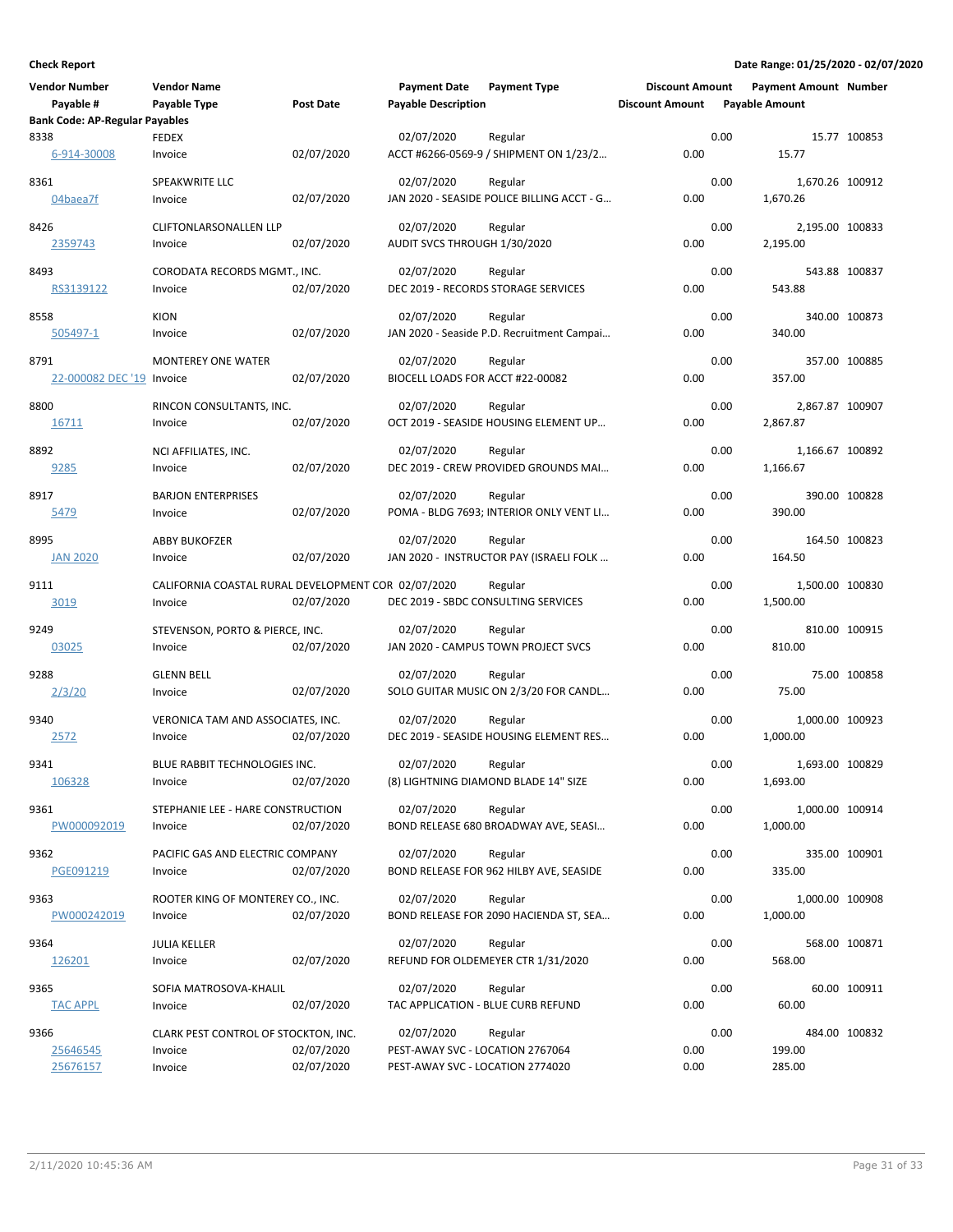|                       |                      |                       | 23                          | 22                                     | 0.00            | 18,799.55              |      |                                     |               |
|-----------------------|----------------------|-----------------------|-----------------------------|----------------------------------------|-----------------|------------------------|------|-------------------------------------|---------------|
| <b>Check Report</b>   |                      |                       |                             |                                        |                 |                        |      | Date Range: 01/25/2020 - 02/07/2020 |               |
| <b>Vendor Number</b>  | <b>Vendor Name</b>   |                       | <b>Payment Date</b>         | <b>Payment Type</b>                    |                 | <b>Discount Amount</b> |      | <b>Payment Amount Number</b>        |               |
| Payable #             | Payable Type         | <b>Post Date</b>      | <b>Payable Description</b>  |                                        |                 | <b>Discount Amount</b> |      | <b>Payable Amount</b>               |               |
| 9367                  | <b>NEKO ELECTRIC</b> |                       | 02/07/2020                  | Regular                                |                 |                        | 0.00 |                                     | 563.60 100893 |
| <b>PERMIT 0020254</b> | Invoice              | 02/07/2020            |                             | PERMIT REFUND FOR 1844 FLORES ST, SEAS |                 | 0.00                   |      | 563.60                              |               |
|                       |                      |                       | <b>Bank Code AP Summary</b> |                                        |                 |                        |      |                                     |               |
|                       |                      |                       | Payable                     | Payment                                |                 |                        |      |                                     |               |
|                       |                      | <b>Payment Type</b>   | Count                       | Count                                  | <b>Discount</b> | Payment                |      |                                     |               |
|                       |                      | <b>Regular Checks</b> | 23                          | 22                                     | 0.00            | 18,799.55              |      |                                     |               |
|                       |                      | <b>Manual Checks</b>  | 0                           | 0                                      | 0.00            | 0.00                   |      |                                     |               |

0 0 0

0  $\pmb{0}$ 0 0.00 0.00 0.00 0.00 0.00 0.00

Voided Checks

Bank Drafts EFT's